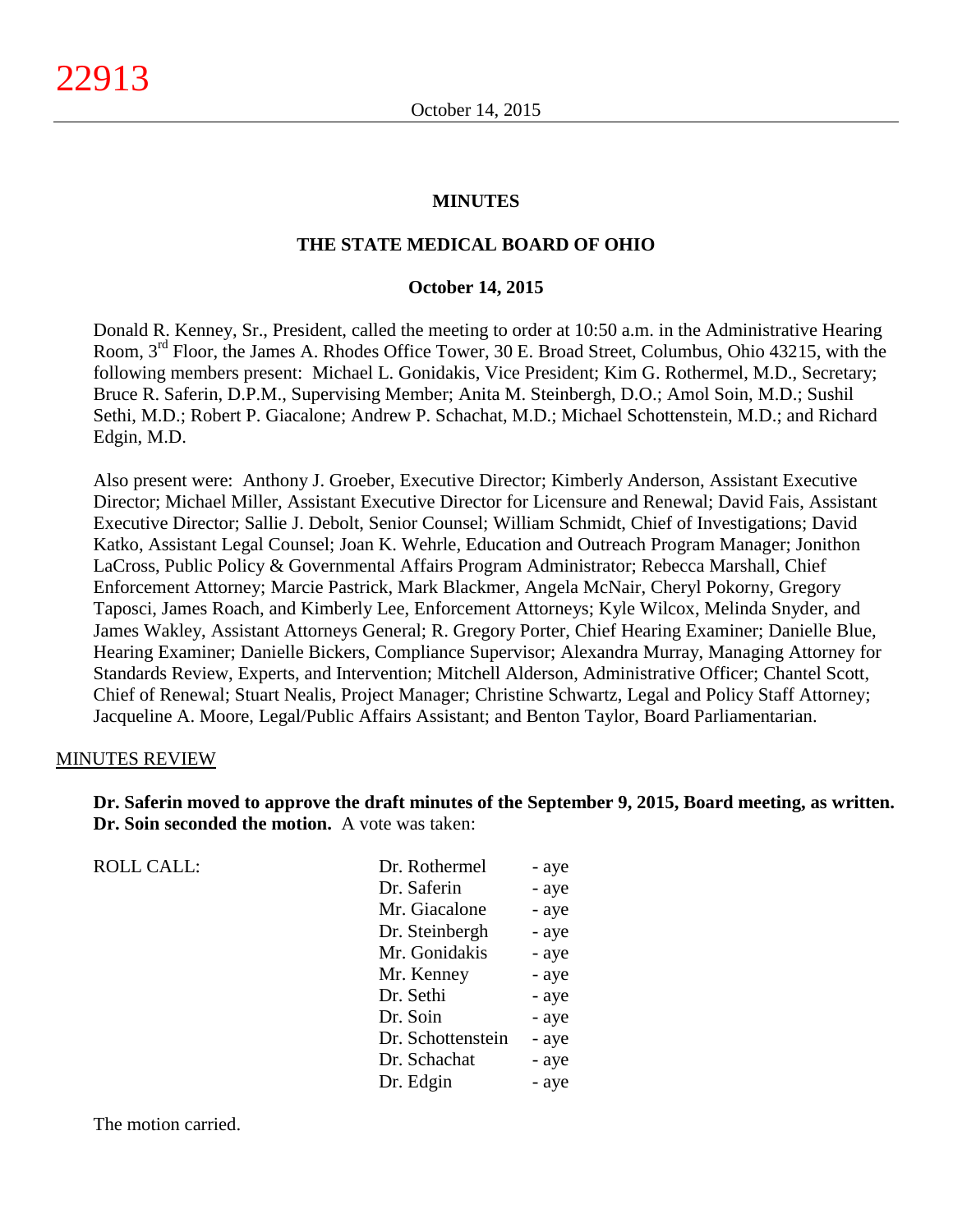#### APPLICANTS FOR LICENSURE

**Dr. Saferin moved to approve for licensure, contingent upon all requested documents being received and approved in accordance with licensure protocols, the acupuncturist applicants listed in Exhibit "A," the anesthesiologist assistant applicants listed in Exhibit "B", the genetic counselor applicants listed in Exhibit "C," the massage therapist applicants listed in Exhibit "D," and the physician and physician assistant applicants listed in Exhibit "E,"** a**nd to approve the results of the September 25 and October 2, 2015 Cosmetic Therapy Examinations and to certify as passing and license those receiving a score of 75 or greater on their examination, and to certify as failing and deny licensure to those who received a score of less than 75 on the examination, as listed in the handout. Dr. Soin seconded the motion.** A vote was taken:

| <b>ROLL CALL:</b> | Dr. Rothermel     | - aye     |
|-------------------|-------------------|-----------|
|                   | Dr. Saferin       | - aye     |
|                   | Mr. Giacalone     | - aye     |
|                   | Dr. Steinbergh    | - aye     |
|                   | Mr. Gonidakis     | - aye     |
|                   | Mr. Kenney        | - abstain |
|                   | Dr. Sethi         | - aye     |
|                   | Dr. Soin          | - aye     |
|                   | Dr. Schottenstein | - aye     |
|                   | Dr. Schachat      | - aye     |
|                   | Dr. Edgin         | - aye     |
|                   |                   |           |

The motion carried.

#### REPORTS AND RECOMMENDATIONS

Mr. Kenney announced that the Board would now consider the Reports and Recommendations appearing on its agenda.

Mr. Kenney asked whether each member of the Board had received, read and considered the hearing records, the Findings of Fact, Conclusions of Law, Proposed Orders, and any objections filed in the matters of: Brian J. Altman, D.P.M.; Clinton James Cornell, P.A.; Anthony Vernon Dallas, Jr., M.D.; Mark E. Hostettler, M.D.; Hassan Imanpoor Tahsildar, M.D.; and Nathan Buchanan Frantz, D.O. A roll call was taken:

| ROLL CALL: | Dr. Rothermel  | - aye |
|------------|----------------|-------|
|            | Dr. Saferin    | - aye |
|            | Mr. Giacalone  | - aye |
|            | Dr. Steinbergh | - aye |
|            | Mr. Gonidakis  | - aye |
|            | Mr. Kenney     | - aye |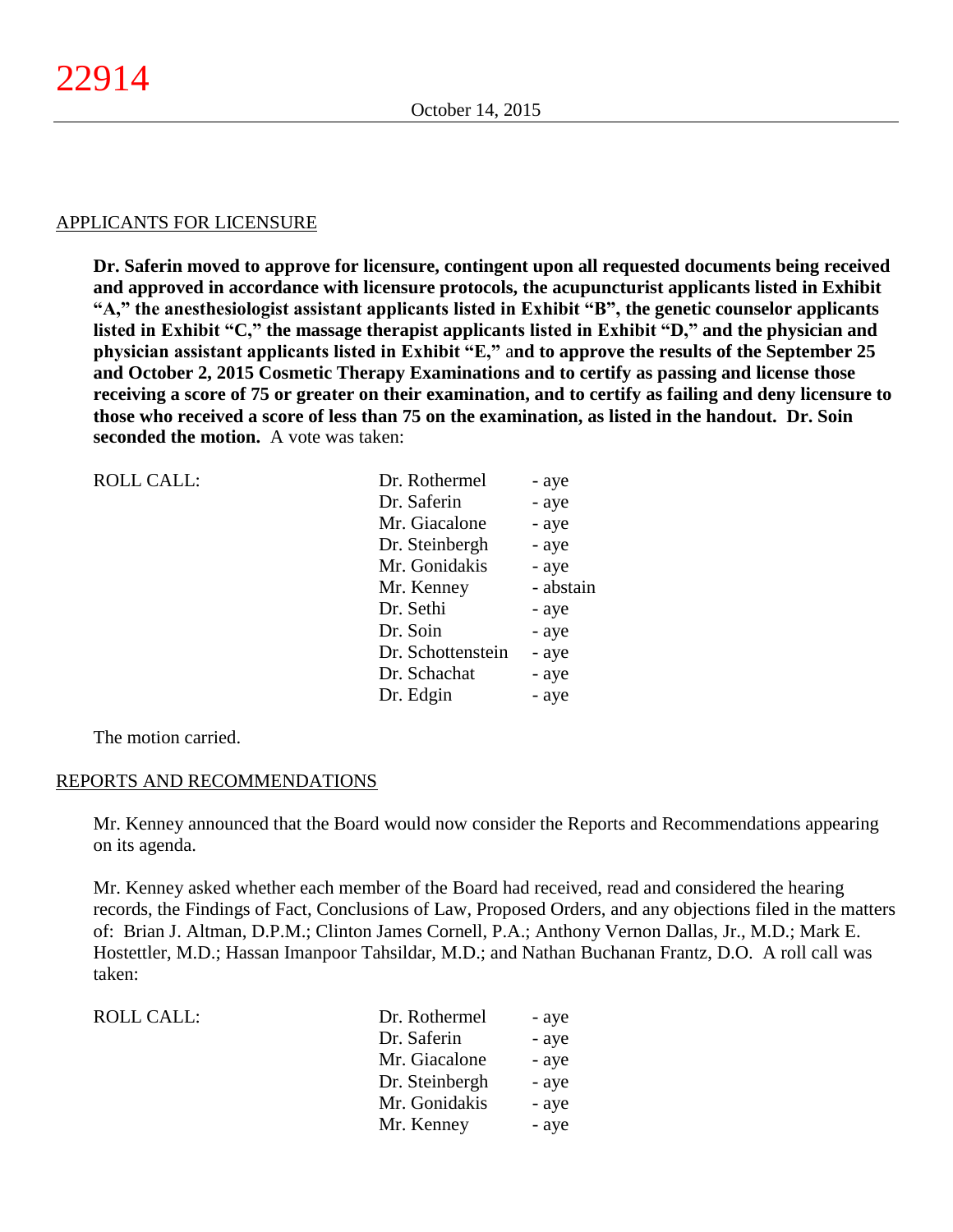| Dr. Sethi         | - aye |
|-------------------|-------|
| Dr. Soin          | - aye |
| Dr. Schottenstein | - aye |
| Dr. Schachat      | - aye |
| Dr. Edgin         | - aye |

Mr. Kenney asked whether each member of the Board understands that the disciplinary guidelines do not limit any sanction to be imposed, and that the range of sanctions available in each matter runs from dismissal to permanent revocation. A roll call was taken:

| <b>ROLL CALL:</b> | Dr. Rothermel     | - aye |
|-------------------|-------------------|-------|
|                   | Dr. Saferin       | - aye |
|                   | Mr. Giacalone     | - aye |
|                   | Dr. Steinbergh    | - aye |
|                   | Mr. Gonidakis     | - aye |
|                   | Mr. Kenney        | - aye |
|                   | Dr. Sethi         | - aye |
|                   | Dr. Soin          | - aye |
|                   | Dr. Schottenstein | - aye |
|                   | Dr. Schachat      | - aye |
|                   | Dr. Edgin         | - aye |
|                   |                   |       |

Mr. Kenney noted that, in accordance with the provision in section 4731.22(F)(2), Ohio Revised Code, specifying that no member of the Board who supervises the investigation of a case shall participate in further adjudication of the case, the Secretary and Supervising Member must abstain from further participation in the adjudication of any disciplinary matters. In the matters before the Board today, Dr. Rothermel served as Secretary and Dr. Saferin served as Supervising Member.

Mr. Kenney reminded all parties that no oral motions may be made during these proceedings.

The original Reports and Recommendations shall be maintained in the exhibits section of this Journal.

# BRIAN J. ALTMAN, D.P.M.

Mr. Kenney directed the Board's attention to the matter of Brian J. Altman, D.P.M. No objections have been filed. Ms. Blue was the Hearing Examiner.

# **Dr. Steinbergh moved to approve and confirm Ms. Blue's Findings of Fact, Conclusions of Law, and Proposed Order in the matter of Brian J. Altman, D.P.M. Dr. Sethi seconded the motion.**

Mr. Kenney stated that he will now entertain discussion in the above matter.

Dr. Schachat stated that the case involves a false statement and a felony committed in the course of practice. In December 2012, Dr. Altman was charged in Indiana with voyeurism, a class D felony. In July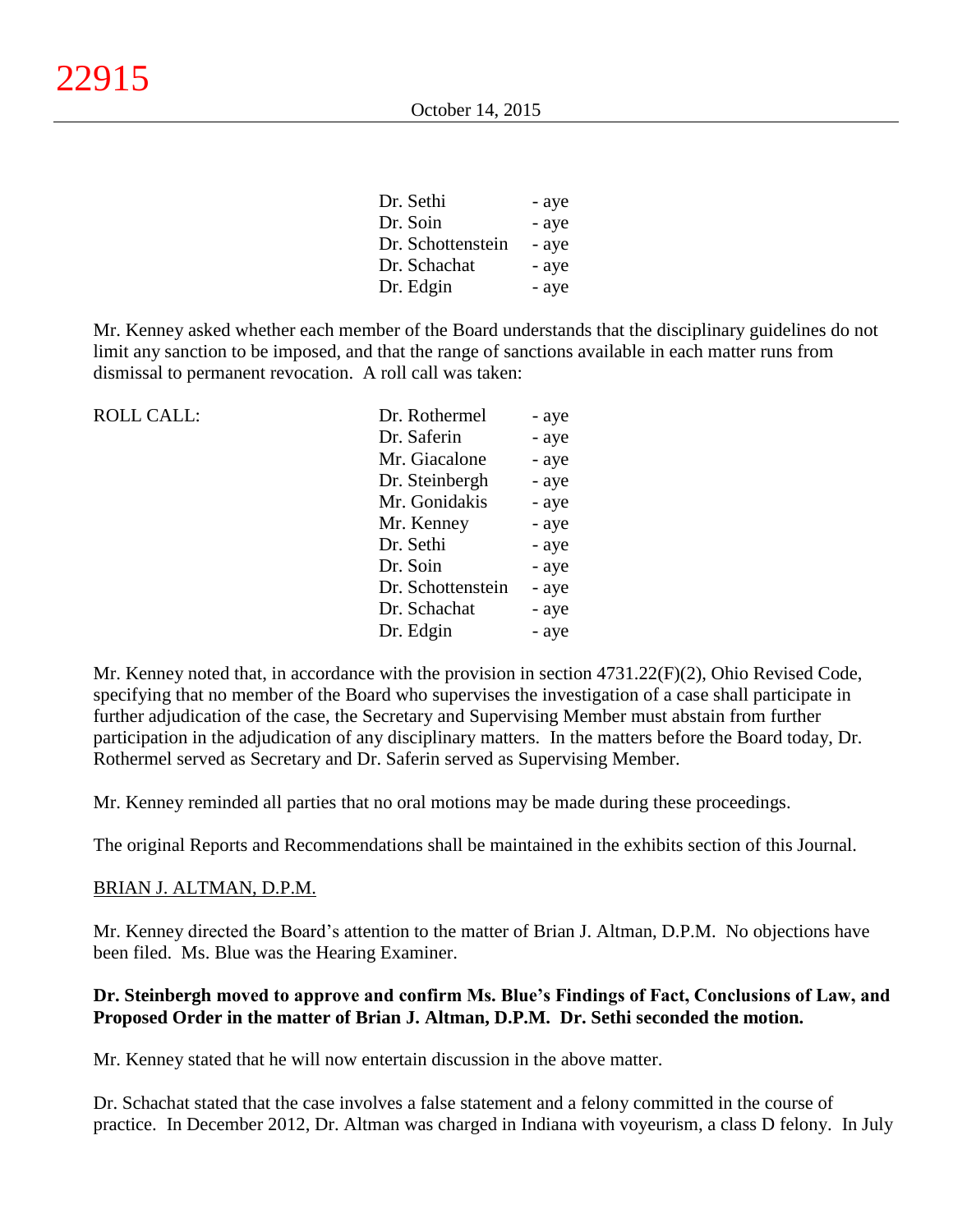2014 Dr. Altman pled guilty to a lesser offense of attempted voyeurism. The Medical Board alleges that Dr. Altman made a false statement on his Ohio license review application and that he failed to cooperate with a Board investigation by not replying to interrogatories.

Dr. Schachat continued that according to the charges in Indiana, Dr. Altman had been peeping into an area where a patient was reasonably expected to disrobe. A hidden video camera had been installed in an employee restroom and there was in icon on Dr. Altman's computer marked with the same name as the camera. In July 2014 Dr. Altman pled guilty to the lesser offense of attempted voyeurism and was sentenced to 18 months in prison, which was reduced to 256 days of time served. Dr. Altman was also subject to probation and was required to pay court costs.

Dr. Schachat stated that in July 2013, Dr. Altman was charged with violation of a protective order, a firstdegree misdemeanor. The protective order had been in response to Dr. Altman's ex-girlfriend's allegation that he had been harassing her by telephone. Dr. Altman violated the protective order by going to his exgirlfriend's house in order to, according to Dr. Altman, say goodbye. In January 2014 Dr. Altman pled guilty to a lesser offence of aggravated disorderly conduct, a fourth-degree misdemeanor, and was ordered to pay a fine and court costs.

Dr. Schachat stated that in his October 2013 Ohio license renewal application, Dr. Altman answered "no" to a question relating to whether there were any charges, allegations, or complaints against him. The Board sent interrogatories to Dr. Altman on three occasions and there is evidence that he received the interrogatories on one or two of those occasions. However, there were no replies to the interrogatories.

Dr. Schachat stated that Dr. Altman failed to disclose the serious felony charges against him on his Ohio license renewal application. Dr. Altman has not offered any answers or rebuttals to the Board's allegations. Dr. Schachat agreed with the Hearing Examiner's Proposed Order to permanently revoke Dr. Altman's license to practice podiatric medicine in Ohio.

| <b>ROLL CALL:</b> | Dr. Rothermel     | - abstain |
|-------------------|-------------------|-----------|
|                   | Dr. Saferin       | - abstain |
|                   | Mr. Giacalone     | - aye     |
|                   | Dr. Steinbergh    | - aye     |
|                   | Mr. Gonidakis     | - aye     |
|                   | Mr. Kenney        | - aye     |
|                   | Dr. Sethi         | - aye     |
|                   | Dr. Soin          | - aye     |
|                   | Dr. Schottenstein | - aye     |
|                   | Dr. Schachat      | - aye     |
|                   | Dr. Edgin         | - aye     |
|                   |                   |           |

The motion to approve carried.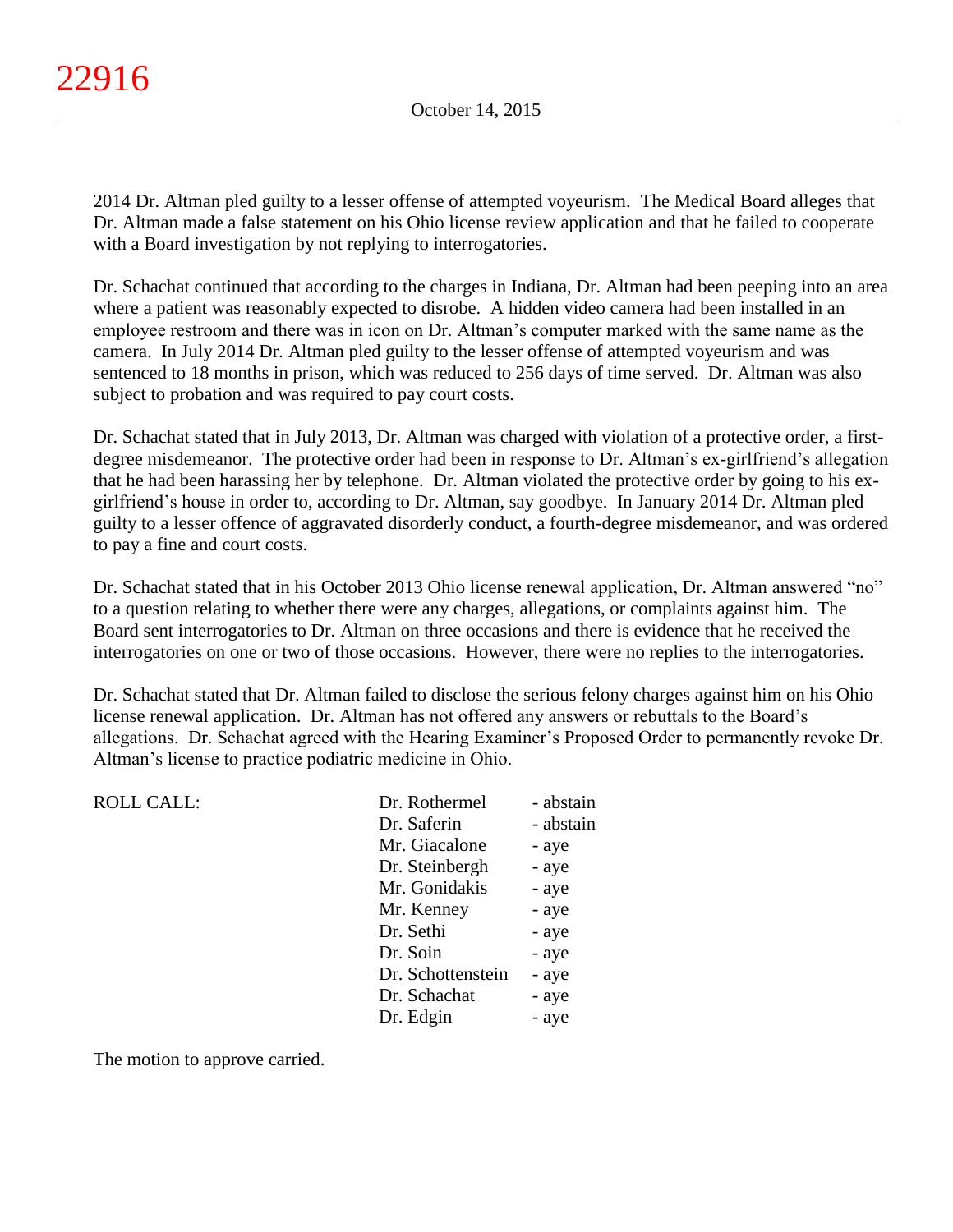# CLINTON JAMES CORNELL, P.A.

Mr. Kenney directed the Board's attention to the matter of Clinton James Cornell, P.A. No objections have been filed. Ms. Clovis was the Hearing Examiner.

Mr. Kenney stated that a request to address the Board has been timely filed on behalf of Mr. Cornell. Five minutes will be allowed for that address.

Mr. Cornell was represented by his attorney, Elizabeth Collis.

Ms. Collis stated that she and Mr. Cornell fully support the Hearing Examiner's Report and Recommendation. Ms. Collis stated that in 2012 Mr. Cornell pled guilty to one count of payment of receipt of healthcare kickbacks in a federal court in Michigan. The evidence showed that Mr. Cornell had accepted \$350 in payback for referring patients to his former employer. Mr. Cornell was required to pay \$38,000 back to the government and he was incarcerated for 14 months. The State Medical Board of Ohio imposed a sanction of a stayed 30-day suspension and probationary terms for two years.

Ms. Collis continued that had in April 2014, while Mr. Cornell was still incarcerated, the Michigan Board of Medicine issued an administrative complaint proposing to take action on Mr. Cornell's Michigan license based on his conviction, as well as four additional charges related to billing and prescribing. However, Ms. Collis stated that Mr. Cornell never received a copy of the Michigan Board's complaint. Mr. Cornell was contacted by his Michigan attorney, Thomas Sparks, who advised that he had been provided with a copy of the proposed Consent Agreement by the Michigan Board. The Consent Agreement, which Mr. Cornell reviewed, stated that Mr. Cornell admits to the allegations in the administrative complaint, but it did not outline the specific allegations. Ms. Collis stated that in Mr. Cornell's Ohio hearing, Mr. Sparks testified that he did not believe he had received the Michigan complaint and he had never provided it to Mr. Cornell. Ms. Collis noted that the Hearing Examiner found Mr. Sparks to be credible in this respect.

Ms. Collis stated that Mr. Cornell had had evidence to rebut the allegations in the Michigan complaint. Mr. Cornell testified that he would never have signed the Michigan Consent Agreement if he had realized the scope of the allegations. However, by signing the Michigan Consent Agreement, Mr. Cornell was bound by that Order and no further evidence could be introduced in Michigan to rebut the allegations.

Mr. Cornell stated that he had thought he had put this nightmare behind him by paying his restitution and serving more than one year in prison. Mr. Cornell stated that when he read the Notice from the Ohio Board he was devastated because it was the first time he had read the additional allegations that Michigan had made regarding billing and prescribing, allegations he had erroneously admitted to by signing the Michigan Consent Agreement. Mr. Cornell stated that he was never given a copy of the Michigan complaint and neither Mr. Sparks nor anyone from the Michigan Board ever reviewed the allegations with him. Mr. Cornell stated that Mr. Sparks had been adamant that the Michigan Consent Agreement was based solely on the conviction. Mr. Cornell stated that had he been aware of the additional allegations, he would have fought them vigorously and he had ample evidence to refute the allegations. Mr. Cornell stated that he never committed wrongdoing pertaining to billing or prescribing; he had only unintentionally and unknowingly violated the federal kickback statute.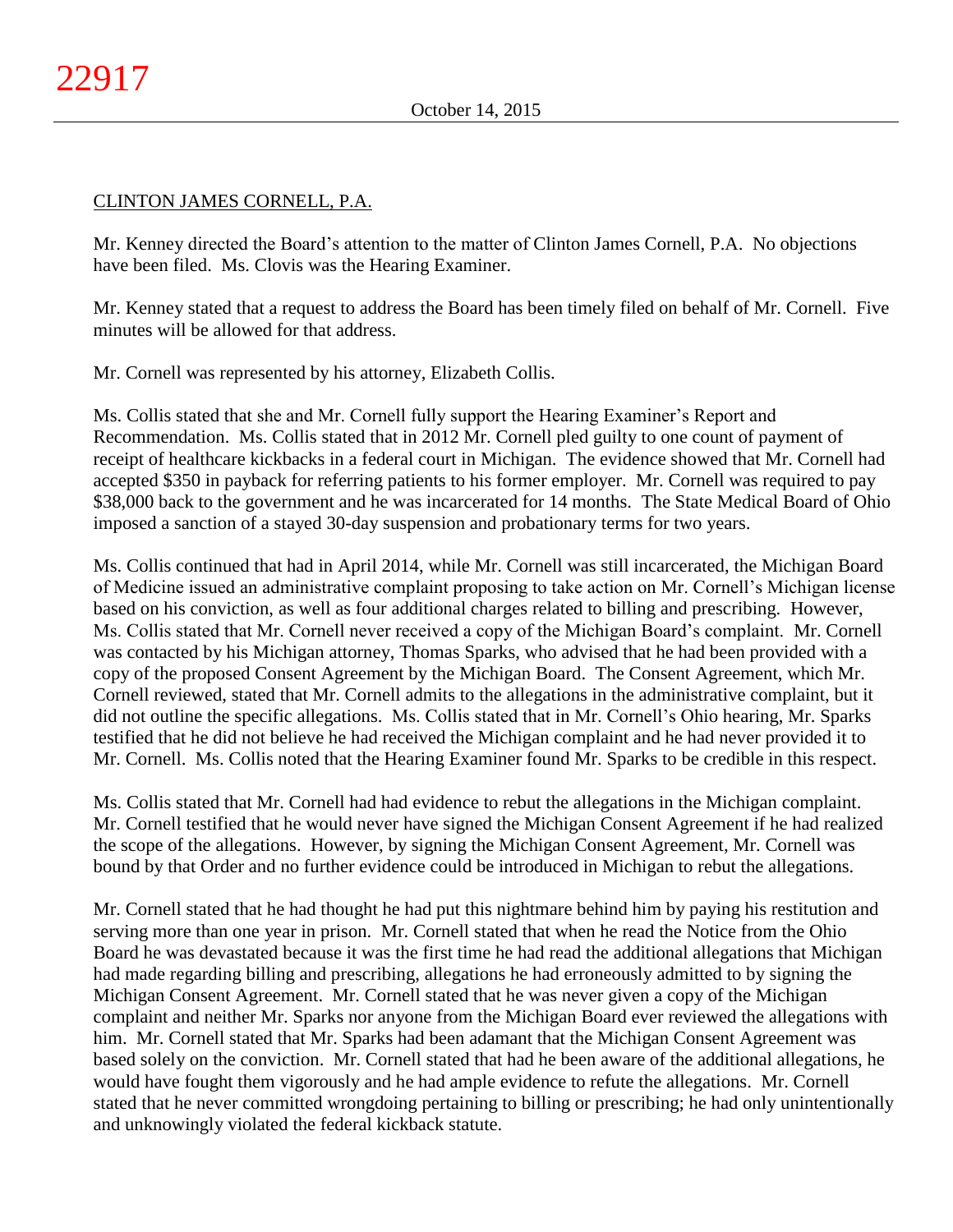Mr. Cornell stated that he has finally gotten back on his feet and he currently works with an urgent care group. Mr. Cornell stated that he is a husband, a father, and is active in his community. Mr. Cornell stated that his current role in healthcare is extremely limited, but he wakes up every day excited and thankful to still be part of that profession. Mr. Cornell hoped the Board will decide in his favor today.

Mr. Kenney asked if the Assistant Attorney General would like to respond. Mr. Wakley stated that he would like to respond.

Mr. Wakley stated that this is the second time in relatively recent memory that Mr. Cornell has appeared before the Board and this is the second time Mr. Cornell has denied understanding what has happened. Mr. Wakley noted that Mr. Cornell's Michigan attorney, Mr. Sparks, had testified at the hearing in support of Mr. Cornell's claims that he had never seen the Michigan Board's allegations. Mr. Wakley opined that Mr. Sparks had essentially "[fallen] on his sword" for Mr. Cornell.

Mr. Wakley continued that the allegations of the Michigan Board included lying about being supervised by a physician, billing Blue Cross for treatment for which he was allegedly being supervised by another physician, and billing for injections that he could not have provided because the facility did not have the correct machine. Mr. Wakley stated that these are substantial allegations for a physician assistant. Mr. Wakley opined that the idea that Mr. Cornell would agree to these allegations without knowing what they were is preposterous. Mr. Wakley further opined that the idea that Mr. Sparks, who presents himself as a very experienced attorney, did not see these as serious charges is also preposterous.

Mr. Wakley stated that the State agrees that Mr. Cornell's application for authority to prescribe as a physician assistant in Ohio should be denied. Mr. Wakley added that the State also believes that a suspension of Mr. Cornell's Ohio license is warranted.

# **Dr. Steinbergh moved to approve and confirm Ms. Clovis' Findings of Fact, Conclusions of Law, and Proposed Order in the matter of Clinton James Cornell, P.A. Dr. Sethi seconded the motion.**

Mr. Kenney stated that he will now entertain discussion in the above matter.

Dr. Steinbergh stated that it is clear to her that the Michigan Board bifurcated the allegations against Mr. Cornell. The Michigan Board initially disciplined Mr. Cornell for his criminal conviction, and then in October 2014 it entered into a Consent Order and Stipulation with Mr. Cornell regarding minimal standards issues. Dr. Steinbergh stated that the Hearing Examiner felt that the allegations against Mr. Cornell were small and were part of the original Order in Michigan. However, Dr. Steinbergh opined that the additional allegations were significant and were separate from the original Order.

Dr. Steinbergh noted that under the Michigan Order, if Mr. Cornell wishes to reinstate his physician assistant license in that state then he must demonstrate "by clear and convincing evidence, good moral character … the ability to practice the profession with reasonable skill and safety … and that it is in the public interest for the license to be reinstated." Dr. Steinbergh stated that these stipulations indicate that the Michigan Board considers its concerns to be significant.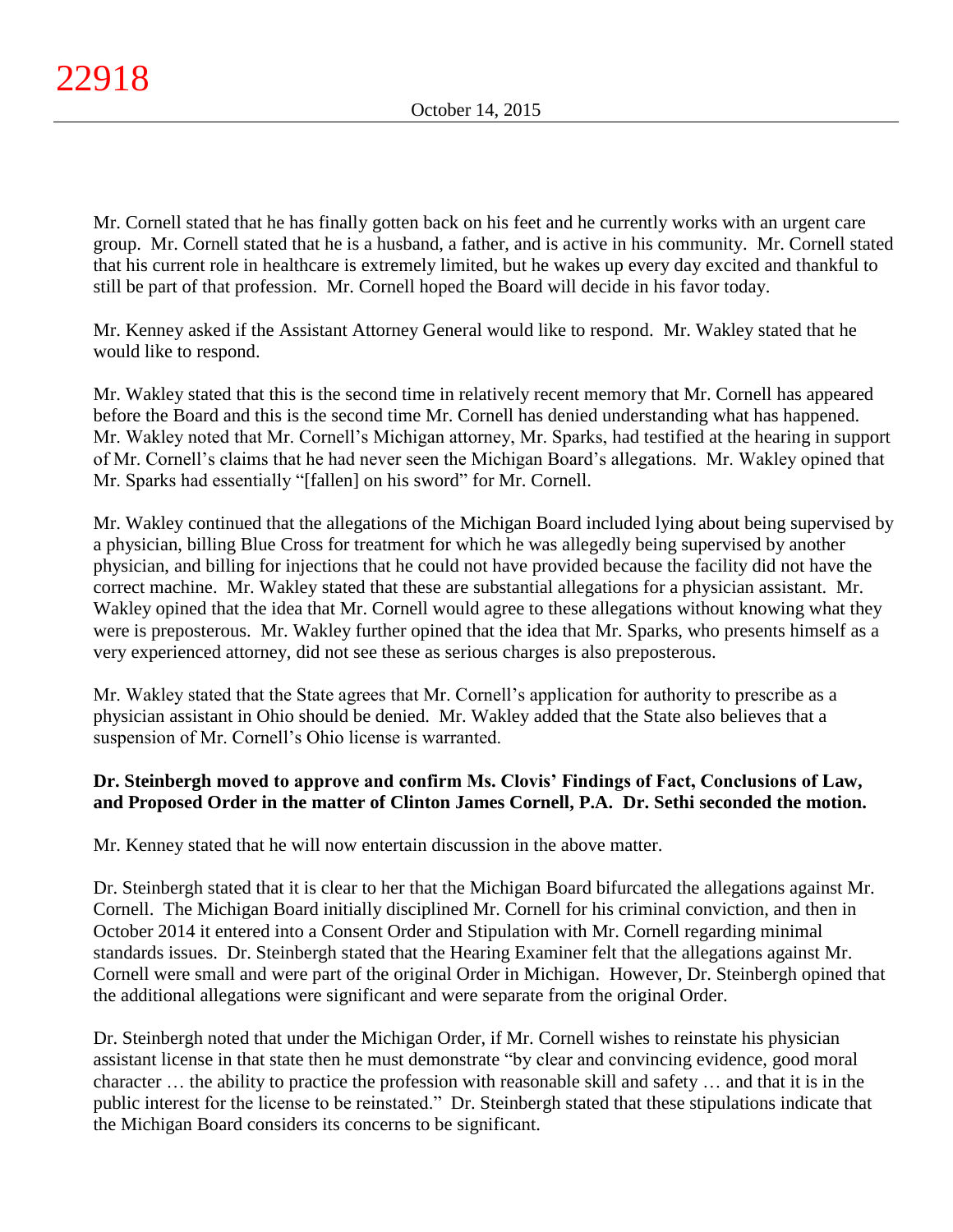Dr. Steinbergh suggested that the Proposed Order be amended so that, in addition to denying Mr. Cornell's certificate to prescribe as a physician assistant, his license to practice will be suspended indefinitely. Dr. Steinbergh stated that one of the conditions for reinstatement would be evidence that Mr. Cornell's Michigan license is unrestricted and not under probation. Dr. Steinbergh further suggested that upon reinstatement, Mr. Cornell's license should be subject to probationary terms for a minimum of three years. The probationary terms will include requirements for a professional ethics course, a controlled substance prescribing course, an office management/medical billing course, and a practice plan to be approved by the Board. Dr. Steinbergh stated that she is offering this amendment because Mr. Cornell had made significant errors that were below minimal standards in terms of billing and that this was a fraudulent activity.

A written version of Dr. Steinbergh's proposed amendment was provided to the Board members.

**Dr. Steinbergh moved to amend the Proposed Order so that Mr. Cornell's license to practice as a physician assistant in Ohio will be suspended indefinitely. Dr. Steinbergh further moved that the conditions for reinstatement of Mr. Cornell's license will include evidence of an unrestricted license in Michigan, but that that requirement will be deemed satisfied if the Michigan probation continues only due to the action on Mr. Cornell's Ohio license. Dr. Steinbergh further moved that upon reinstatement, Mr. Cornell's Ohio license will be subject to probationary terms for a minimum of three years and include requirements to have a practice plan approved by the Board and to take courses in professional ethics, controlled substance prescribing, and office management/medical billing practices. Dr. Sethi seconded the motion.** A vote was taken:

| <b>ROLL CALL:</b> | Dr. Rothermel     | - abstain |
|-------------------|-------------------|-----------|
|                   | Dr. Saferin       | - abstain |
|                   | Mr. Giacalone     | - abstain |
|                   | Dr. Steinbergh    | - aye     |
|                   | Mr. Gonidakis     | - aye     |
|                   | Mr. Kenney        | - aye     |
|                   | Dr. Sethi         | - aye     |
|                   | Dr. Soin          | - aye     |
|                   | Dr. Schottenstein | - aye     |
|                   | Dr. Schachat      | - aye     |
|                   | Dr. Edgin         | - aye     |

The motion to amend carried.

# **Dr. Steinbergh moved to approve and confirm Ms. Clovis' Findings of Fact, Conclusions of Law, and Proposed Order, as amended, in the matter of Clinton James Cornell, P.A. Dr. Soin seconded the motion.**

Mr. Giacalone noted Mr. Wakley's comments that Mr. Cornell's Michigan attorney, Mr. Sparks, had "[fallen] on his sword." Mr. Giacalone comments that attorney's do not typically "fall on their sword" and stated that Mr. Sparks had testified that he did not review the allegations with Mr. Cornell prior to advising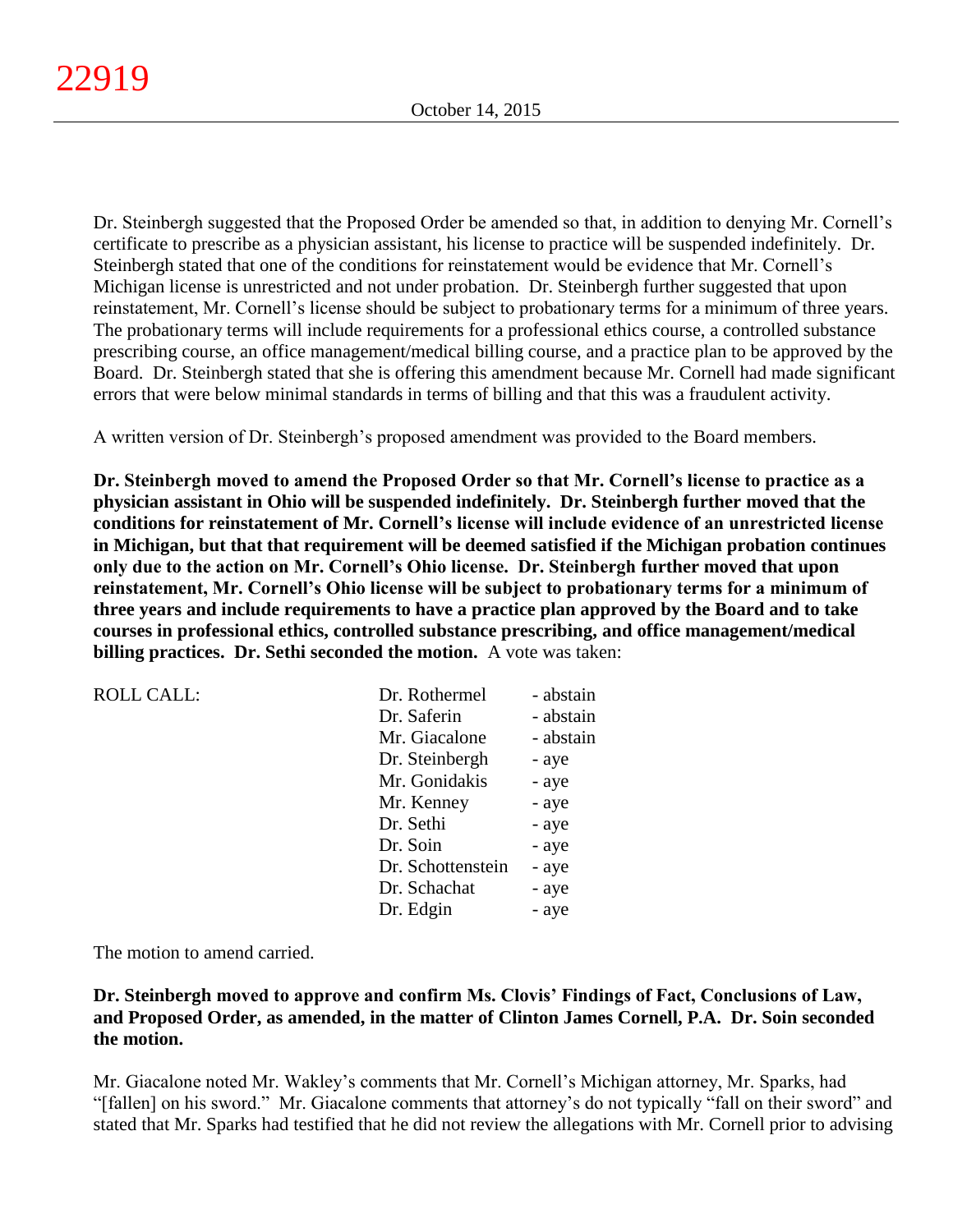him to sign the Consent Agreement. Mr. Giacalone stated that this was tantamount to Mr. Sparks admitting to legal malpractice and questioned why Mr. Sparks would admit to such an act if it were not true. Mr. Giacalone speculated that Mr. Cornell may have been truthful when he claimed he had not seen the Michigan Board's allegations and that Mr. Cornell had thought that the Michigan Consent Agreement had been based solely on his criminal conviction. Mr. Giacalone further noted that the testimony had very little discussion of the Vicodin issue, which was the basis of Michigan's minimal standards complaints.

The Board discussed this matter thoroughly. Dr. Steinbergh stated that the Michigan Board found the minimal standards violations to be significant enough to warrant bifurcating it from the previous action which was based on Mr. Cornell's criminal conviction. Dr. Steinbergh opined that it is incumbent upon the Ohio Board to recognize and take action on the minimal standard concerns raised by the Michigan Board. Further, Dr. Steinbergh questioned why Mr. Cornell would sign something that he has not read. Dr. Steinbergh stated that it is clear to her that by signing the Consent Agreement, Mr. Cornell had indicated that he understood the allegations against him.

Mr. Giacalone stated the he puts a good deal of credence into Mr. Sparks' testimony that he did not forward or discuss these allegations with Mr. Cornell. Mr. Giacalone noted that the Consent Agreement signed by Mr. Cornell did not include copies of the complaint which listed the allegations. Dr. Schachat agreed with Mr. Giacalone that Mr. Cornell did not know what he was agreeing to when he signed the Consent Agreement. Dr. Schachat also agreed that there was probably legal malpractice on the part of Mr. Sparks. Mr. Kenney stated that after hearing this discussion, he also agrees with Mr. Giacalone and Dr. Schachat.

A vote was taken on Dr. Steinbergh's motion to approve:

| <b>ROLL CALL:</b> | Dr. Rothermel     | - abstain |
|-------------------|-------------------|-----------|
|                   | Dr. Saferin       | - abstain |
|                   | Mr. Giacalone     | - nay     |
|                   | Dr. Steinbergh    | - aye     |
|                   | Mr. Gonidakis     | - nay     |
|                   | Mr. Kenney        | - nay     |
|                   | Dr. Sethi         | - aye     |
|                   | Dr. Soin          | - aye     |
|                   | Dr. Schottenstein | - nay     |
|                   | Dr. Schachat      | - nay     |
|                   | Dr. Edgin         | - nay     |
|                   |                   |           |

The motion to approve did not carry.

**Mr. Gonidakis moved to approve and confirm Ms. Clovis' Findings of Fact, Conclusions of Law, and Proposed Order in the matter of Clinton James Cornell, P.A. Mr. Giacalone seconded the motion.** A vote was taken: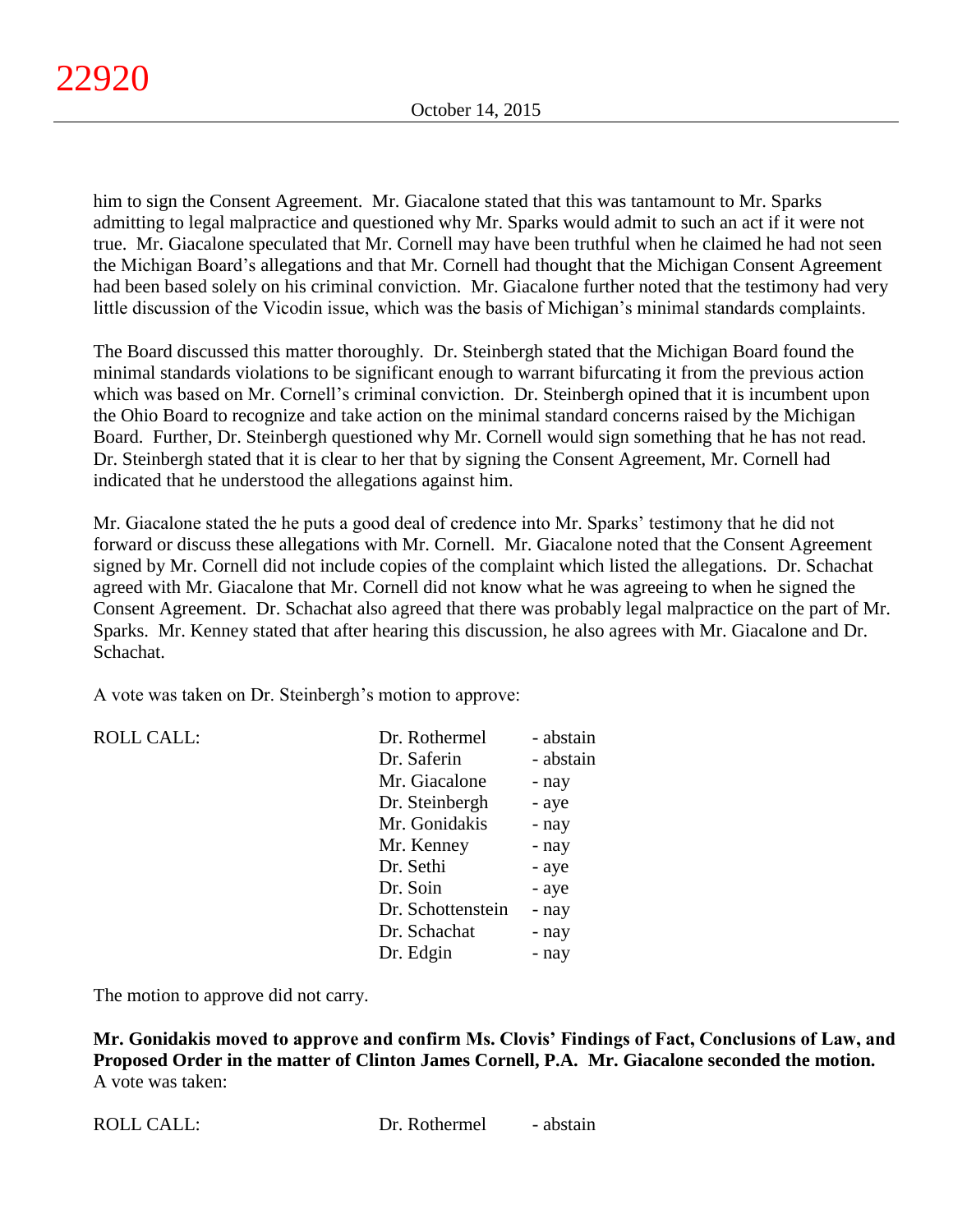| Dr. Saferin       | - abstain |
|-------------------|-----------|
| Mr. Giacalone     | - aye     |
| Dr. Steinbergh    | - nay     |
| Mr. Gonidakis     | - aye     |
| Mr. Kenney        | - aye     |
| Dr. Sethi         | - nay     |
| Dr. Soin          | - nay     |
| Dr. Schottenstein | - aye     |
| Dr. Schachat      | - aye     |
| Dr. Edgin         | - aye     |

The motion to approve carried.

#### ANTHONY VERNON DALLAS, JR., M.D.

Mr. Kenney directed the Board's attention to the matter of Anthony Vernon Dallas, Jr., M.D. Objections have been filed and were previously distributed to Board members. Ms. Shamansky was the Hearing Examiner.

Mr. Kenney stated that a request to address the Board has been timely filed on behalf of Dr. Dallas. Five minutes will be allowed for that address.

Dr. Dallas was represented by his attorney, Eric Plinke.

Mr. Plinke stated that this case is based on a Consent Order which Dr. Dallas had entered into with the Mississippi State Board of Medical Licensure. Mr. Plinke noted that Dr. Dallas does not reside or practice in Ohio. Mr. Plinke stated that a number of other state boards have reviewed this matter because Dr. Dallas has several medical licenses as part of his position as Chief Medical Officer of CareHere, a company which provides on-site health services at places of employment. Mr. Plinke asked the Board to consider the mitigating factors identified in the filed objections to the Report and Recommendation.

Dr. Dallas briefly recounted his educational and employment history. Dr. Dallas began work with CareHere in 2004 and became Chief Medical Officer several years later. Dr. Dallas stated that under the company policy of that time, whenever CareHere opened a clinic in a new state the initial supplies and medications would be ordered under Dr. Dallas' name and medical license until a local physician had been recruited and could fulfill that function. Dr. Dallas stated that due to an error, this transfer of responsibility did not occur for one clinic in Mississippi. Dr. Dallas stated that a second error occurred in Mississippi when Tramadol was not removed from the site when it became a controlled substance in that state. Dr. Dallas stated that CareHere's policy is to not have controlled substances in the clinics, but the company was unaware that Mississippi had reclassified Tramadol as a controlled substance. Dr. Dallas stated that he did not have a Mississippi Drug Enforcement Administration license, and therefore ordering the controlled substance Tramadol under his name was improper.

Dr. Dallas acknowledged that it is his responsibility to know what his medical license is being used for.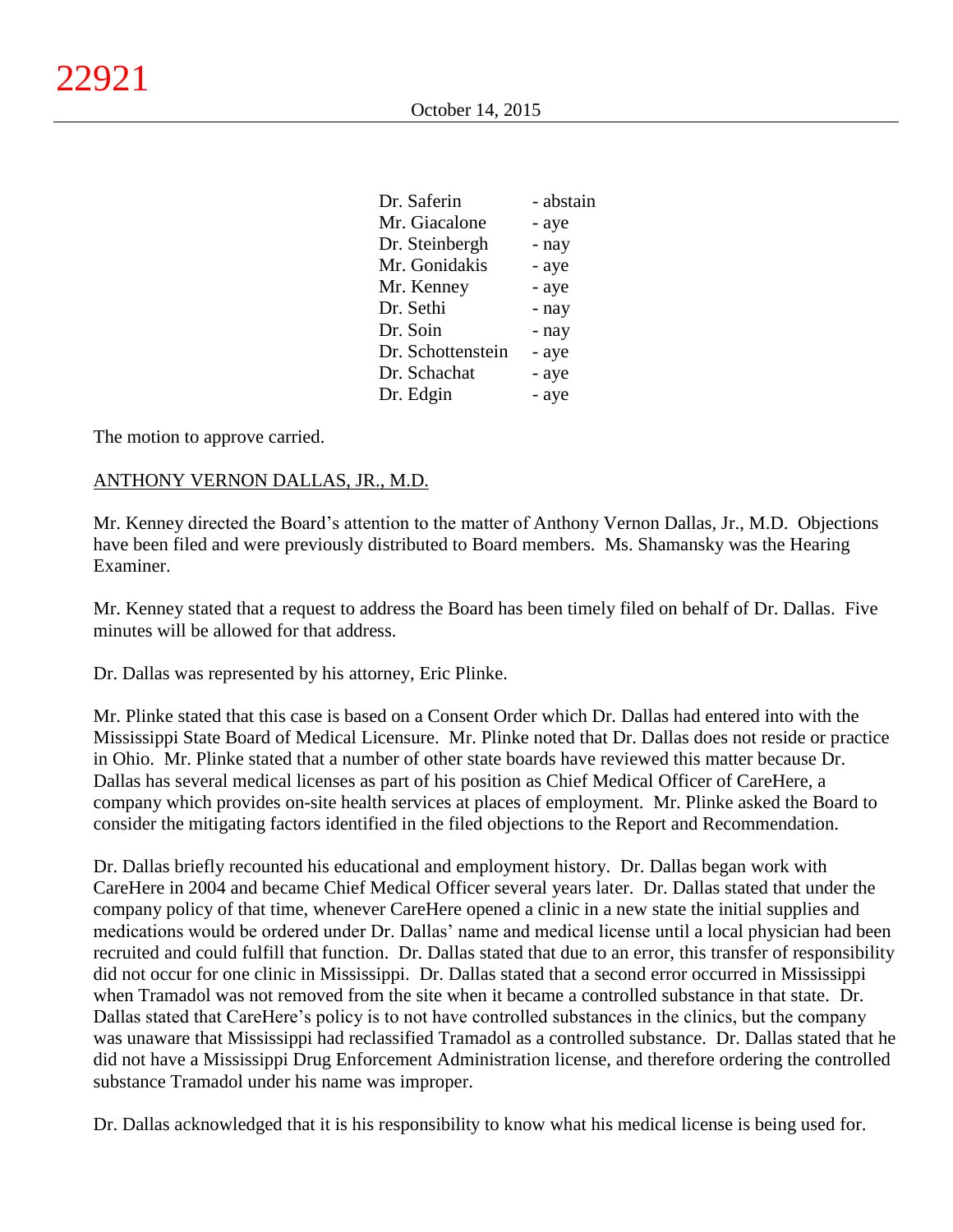Dr. Dallas stated that the Mississippi Board has significantly disciplined him and some of the other states in which he holds a medical license have also disciplined him to varying degrees. Dr. Dallas stated that he has complied with all the terms of the Mississippi Order.

Dr. Dallas stated that as a result of this incident, he has overseen changes in CareHere's policies to ensure that it operates compliantly with all regulations. Dr. Dallas added that steps have also been taken to ensure that CareHere is aware of any new state regulations regarding medications.

Mr. Kenney asked if the Assistant Attorney General would like to respond. Mr. Wilcox stated that he would like to respond.

Mr. Wilcox stated that the Mississippi Order is very detailed regarding the incident in question. Mr. Wilcox noted that Dr. Dallas did not appear for his hearing and had instead provided a written statement. Mr. Wilcox opined that Dr. Dallas' written statement was arrogant and did not admit responsibility in this matter. Mr. Wilcox stated that because Dr. Dallas was not present at his hearing, Mr. Wilcox did not have the opportunity to ask Dr. Dallas pertinent questions. For example, Mr. Wilcox wished to question Dr. Dallas' claim that no entity in Mississippi released a statement on the reclassification of Tramadol as a controlled substance in that state. Mr. Wilcox did not find this claim to be credible.

Mr. Wilcox stated that he agrees with the Hearing Examiner's Proposed Order. Mr. Wilcox stated that Dr. Dallas, like any physician, is responsible for knowing the rules, regulations, and laws.

# **Dr. Steinbergh moved to approve and confirm Ms. Shamansky's Findings of Fact, Conclusions of Law, and Proposed Order in the matter of Anthony Vernon Dallas, Jr., M.D. Dr. Soin seconded the motion.**

Mr. Kenney stated that he will now entertain discussion in the above matter.

Mr. Kenney stated that the matter of Dr. Dallas is based on the fact the he entered into a Consent Order with the Mississippi State Board of Medical Licensure. The Consent Order with the Mississippi Board suspended Dr. Dallas' Mississippi medical license for three months, imposed a one-year probationary term, and required Dr. Dallas to complete continuing medical education in the areas of proper prescribing, medical ethics, and Mississippi medical jurisprudence. The Consent Order resulted from the Mississippi Board's findings that Dr. Dallas had violated rules pertaining to prescribing, administering, and dispensing medication.

Mr. Kenney stated that Dr. Dallas has served as Chief Medical Officer of CareHere Management, PLLC, in Tennessee since January 2004. CareHere owns many clinics throughout the United States and consequently, due to his position with the company, Dr. Dallas holds a medical license in about 20 states, including Mississippi. However, Dr. Dallas has no physical presence in Mississippi. Michelle Anglea, Chief Clinical Officer for CareHere, had stated that Dr. Dallas served as back-up to the two advanced practice nurses in the Mississippi facility while he worked in Nashville, Tennessee. Mr. Kenney stated that this is not an appropriate distance for Dr. Dallas to be considered a collaborative physician for the advanced practice nurses.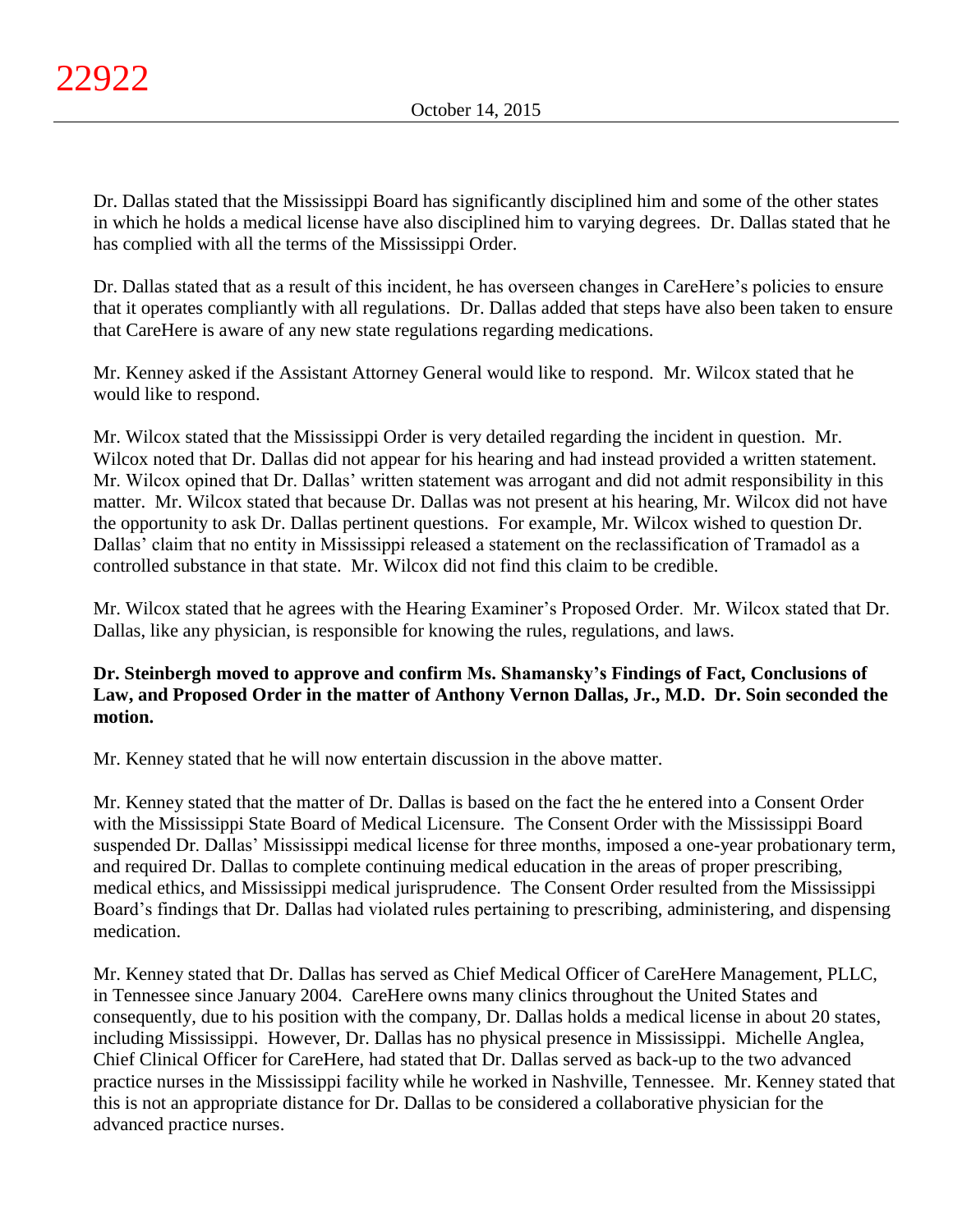Mr. Kenney continued that medications were shipped to the Mississippi clinic on the authority of Dr. Dallas' Mississippi medical license, though there was no legitimate transfer of control or responsibility for the medications. In addition to routine medications such as flu vaccine, 44 bottles of Tramadol representing 1,320 doses were shipped to the Mississippi clinic between January 1 and January 31, 2013. Mr. Kenney noted that Tramadol became a controlled substance in Mississippi on July 1, 2011. The two physicians whom the advanced practice nurse identified as her collaborating physicians, John Lee, M.D., and William Lewis, M.D., had been unaware that she had been dispensing medications. Dr. Lee and Dr. Lewis also did not recognize Dr. Dallas as a local practicing physician.

Mr. Kenney noted the Findings of Fact that Dr. Dallas was in violation of four counts of the laws and rules governing Mississippi physicians, as follows:

- Violated rules of prescribing, administering, and dispensing medications by failing to obtain a Drug Enforcement Administration (DEA) Uniform Controlled Substance Registration Certificate.
- Delegated to another person the authority to dispense controlled substances acquired through his medical license.
- Administered, dispensed, and prescribed any narcotic drug or other drugs that have addiction-forming or addiction-sustaining properties other than in the course of a legitimate practice.
- Unprofessional conduct including dishonorable and unethical conduct to deceive, defraud, or harm a patient.

Mr. Kenney stated that in addition to Mississippi, Dr. Dallas has also entered into consent orders in Alabama, Arizona, Colorado, Florida, Georgia, Kentucky, North Carolina, and Texas. Mr. Kenney noted that the medical boards of these states generally did not impose additional sanctions above those imposed by the Mississippi Board.

Mr. Kenney found it difficult to understand how any physician could be so irresponsible as to allow his medical license to be used in so many facilities throughout the United States and not be responsible for the administrative need to ensure that the controlled substances were not distributed to patients without his consent. Mr. Kenney stated that patients could have been harmed by this practice.

Mr. Kenney stated that the Proposed Order will suspend Dr. Dallas' Ohio medical license for 90 days and impose probationary terms and conditions for a minimum of one year. Mr. Kenney suggested that the Proposed Order be amended to suspend Dr. Dallas' Ohio medical license for 120 days. Mr. Kenney further suggested that the probationary terms and conditions include the requirement that Dr. Dallas complete a controlled substance prescribing course and pass an examination on Ohio law relating to the practice of medicine.

**Dr. Schottenstein moved to amend the Proposed Order so that Dr. Dallas' Ohio medical license will be suspended for 120 days and that the probationary terms and conditions include the requirement**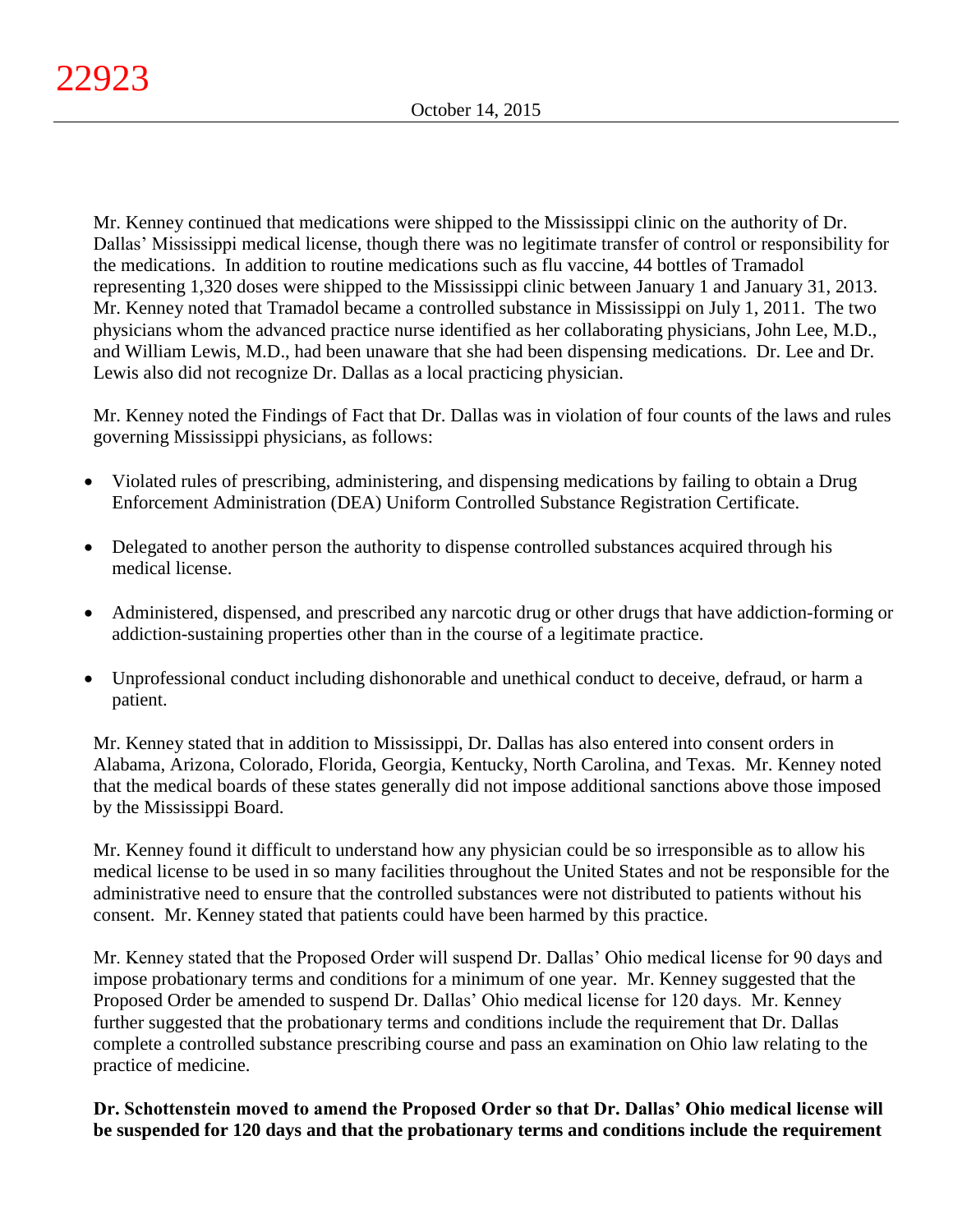# **that Dr. Dallas complete a controlled substance prescribing course and pass an examination on Ohio law relating to the practice of medicine. Dr. Steinbergh seconded the motion.**

Dr. Steinbergh stated that a company the size of CareHere should have a compliance officer to ensure compliance with the laws and regulations of all the jurisdictions in which it has a presence. Dr. Steinbergh hoped that Dr. Dallas and CareHere have acquired a compliance officer since these incidents.

Dr. Steinbergh opined that the suspension of Dr. Dallas' Ohio medical license should be stayed. Dr. Steinbergh noted that Dr. Dallas has met the requirements of the Mississippi Board and the medical boards in other states. Dr. Steinbergh further noted that some states declined to take any additional action against Dr. Dallas. Dr. Steinbergh agreed with Mr. Kenney that Dr. Dallas should pass an examination on Ohio law relating to medical practice and a course on controlled substance prescribing.

Dr. Soin stated that he favors the Proposed Order without staying the suspension. Dr. Soin questioned what would be accomplished by extending Dr. Dallas' suspension from 90 days to 120 days. Dr. Soin appreciated that Dr. Dallas has owned up to his mistakes and stated that there was no intention to purposely harm anyone. Dr. Soin opined that Dr. Dallas' actions had been primarily motivated by a desire to grow his company and to have a larger presence. However, Dr. Soin stated that there is significant potential for misuse and abuse when one's medical license is overextended in this fashion. Dr. Soin agreed with Mr. Kenney that Dr. Dallas should take a controlled substance prescribing course and an examination on Ohio medical law. Mr. Kenney agreed with Dr. Soin that a suspension of 90 days, as stipulated in the Hearing Examiner's Proposed Order, would be sufficient.

Mr. Giacalone agreed with Dr. Steinbergh's comments. Mr. Giacalone stated that the sites of Dr. Dallas' clinics did not historically store controlled substances, and in fact there was a policy to not do so. Mr. Giacalone noted that the State of Mississippi made Tramadol a controlled substance before the DEA did, and therefore the change was not nationally publicized. Mr. Giacalone stated that Dr. Dallas' Mississippi medical license was suspended for 90 days and he has completed the courses that had been required by the Mississippi Board. Mr. Giacalone pondered whether Dr. Dallas has already been disciplined enough and noted that Dr. Dallas has taken remedial measures in his practice to address this issue. Mr. Giacalone further noted that Ohio has not been affected in this matter.

Mr. Kenney appreciated Mr. Giacalone's comments, but stated that Dr. Dallas should have been aware that more than 1,000 doses of a controlled substance were dispensed to patients on the authority of his medical license. Mr. Kenney appreciated Dr. Dallas' desire to expand his business, but stated that it was Dr. Dallas' responsibility to ensure the integrity of his medical licenses. Mr. Kenney opined that the suspension of Dr. Dallas' Ohio medical license should not be stayed.

Dr. Schottenstein agreed with Dr. Soin and Mr. Kenney that a suspension of 90 days would be appropriate.

# **Dr. Schottenstein wished to change his motion to amend so that the Order will read as follows:**

It is hereby ORDERED that: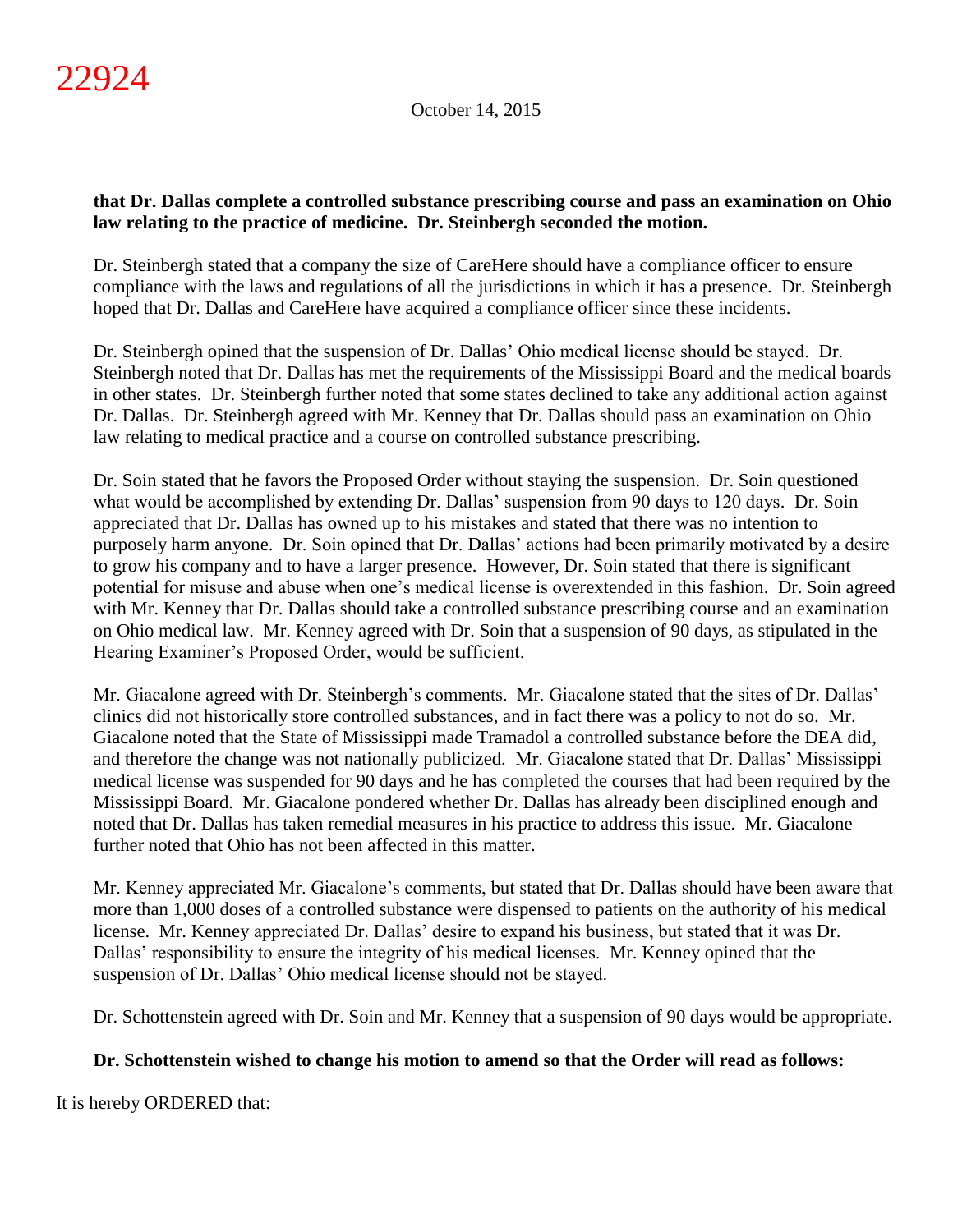- A. **SUSPENSION OF CERTIFICATE:** Commencing on the thirty-first day following the date on which this Order becomes effective, the certificate of Anthony Dallas, Jr., M.D., to practice medicine and surgery in the State of Ohio shall be SUSPENDED for a period of 90 days.
- B. **PROBATION:** Upon reinstatement or restoration, Dr. Dallas's certificate shall be subject to the following PROBATIONARY terms, conditions, and limitations for a period of at least one year:
	- 1. **Obey the Law in Jurisdictions Where Licensed**: Dr. Dallas shall obey all federal, state, and local laws; all rules governing the practice of medicine and surgery in Ohio; and all laws and rules governing the practice of medicine in any other state or jurisdiction where he is licensed to practice.
	- 2. **Declarations of Compliance**: Dr. Dallas shall submit quarterly declarations under penalty of Board disciplinary action and/or criminal prosecution, stating whether there has been compliance with all the conditions of this Order. The first quarterly declaration must be received in the Board's offices on or before the first day of the third month following the month in which Dr. Dallas's certificate is restored or reinstated. Subsequent quarterly declarations must be received in the Board's offices on or before the first day of every third month.
	- 3. **Evidence of Compliance With the Terms of Mississippi Order**: At the time he submits his declarations of compliance, Dr. Dallas shall also submit declarations under penalty of Board disciplinary action and/or criminal prosecution stating whether he has complied with all the terms, conditions, and limitations imposed by the Mississippi Board in its Consent Order.
	- 4. **Provide Documentation of Courses Completed for Mississippi Board**: Prior to his release from probation, or as otherwise determined by the Board, Dr. Dallas shall submit to the Board documentation of successful completion of the course(s) he completed as ordered by the Mississippi Board.
	- 5. **Personal Appearances**: Dr. Dallas shall appear in person for an interview before the full Board or its designated representative during the third month following the month in which this Order becomes effective, or as otherwise directed by the Board. Dr. Dallas shall also appear in person upon his request for termination of the probationary period, and/or as otherwise directed by the Board.
	- 6. **Pass Exam on Law Relating To Practice**: Prior to his release from probation, or as otherwise determined by the Board, Dr. Dallas shall take and pass an examination to be administered by the Board or its designee related to the content of Ohio statutes and Board rules relating to the practice of medicine and surgery in Ohio. If Dr. Dallas fails this examination, he must wait at least 30 days between re-examinations.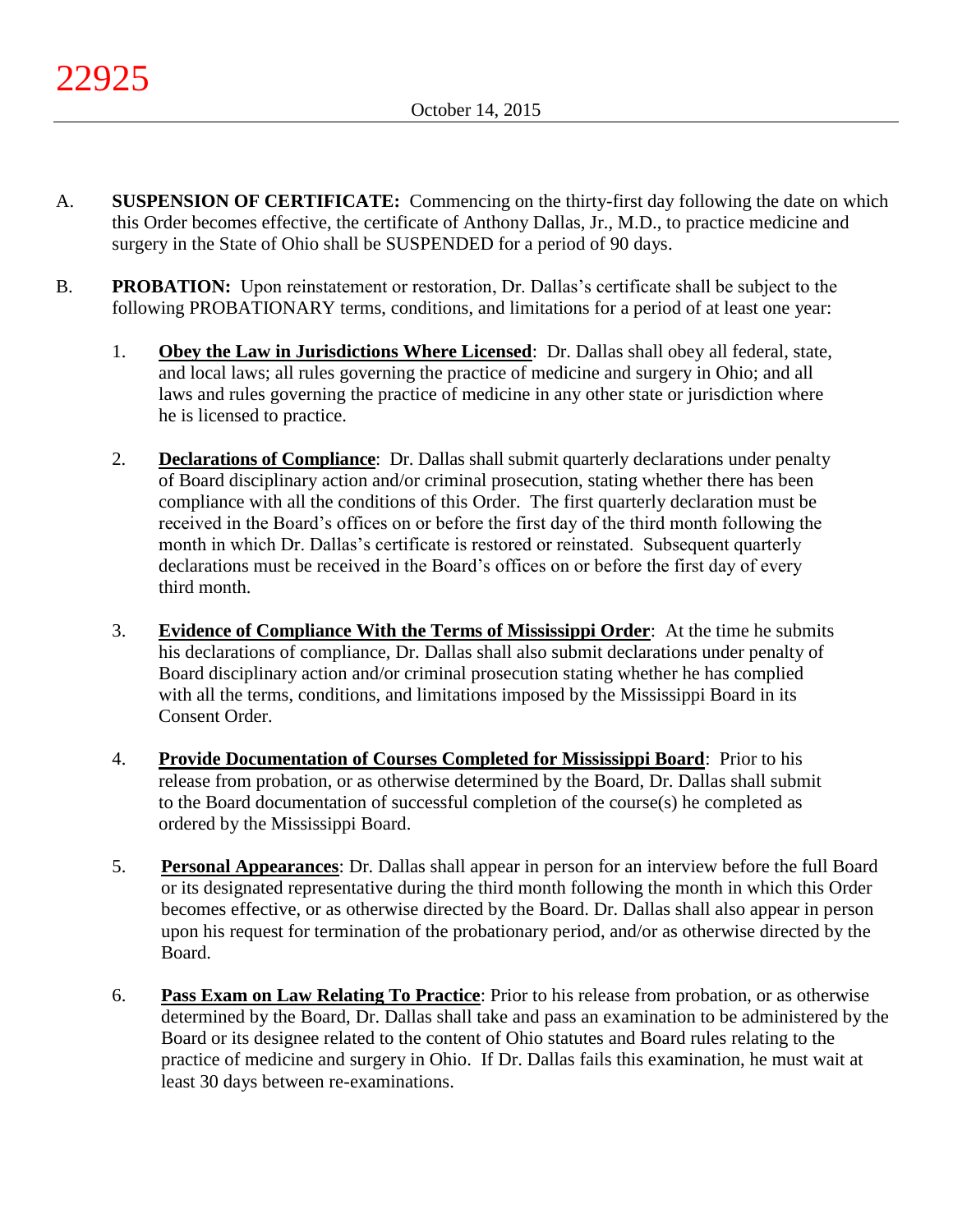7. **Controlled Substances Prescribing Course(s)**: Prior to his release from probation, or as otherwise determined by the Board, Dr. Dallas shall submit acceptable documentation of successful completion of a course or courses dealing with the prescribing of controlled substances. The exact number of hours and the specific content of the course or courses shall be subject to the prior approval of the Board or its designee. Any course(s) taken in compliance with this provision shall be in addition to the Continuing Medical Education requirements for relicensure for the Continuing Medical Education period(s) in which they are completed.

In addition, at the time Dr. Dallas submits the documentation of successful completion of the course(s) dealing with the prescribing of controlled substances, he shall also submit to the Board a written report describing the course(s), setting forth what he learned from the course(s), and identifying with specificity how he will apply what he has learned to his practice of medicine in the future.

- 8. **Tolling of Probationary Period While Out of Compliance**: In the event Dr. Dallas is found by the Secretary of the Board to have failed to comply with any provision of this Order, and is so notified of that deficiency in writing, such period(s) of noncompliance will not apply to the reduction of the probationary period under this Order.
- 9. **Required Reporting of Change of Address**: Dr. Dallas shall notify the Board in writing of any change of residence address and/or principal practice address within 30 days of the change.
- C. **TERMINATION OF PROBATION**: Upon successful completion of probation, as evidenced by a written release from the Board, Dr. Dallas's certificate will be fully restored.
- D. **VIOLATION OF THE TERMS OF THIS ORDER**: If Dr. Dallas violates the terms of this Order in any respect, the Board, after giving him notice and the opportunity to be heard, may institute whatever disciplinary action it deems appropriate, up to and including the permanent revocation of his certificate.

# E. **REQUIRED REPORTING WITHIN 30 DAYS OF THE EFFECTIVE DATE OF THIS ORDER:**

1. **Required Reporting to Employers and Others**: Within 30 days of the effective date of this Order, Dr. Dallas shall provide a copy of this Order to all employers or entities with which he is under contract to provide healthcare services (including but not limited to third-party payors), or is receiving training; and the Chief of Staff at each hospital or healthcare center where he has privileges or appointments. Further, Dr. Dallas shall promptly provide a copy of this Order to all employers or entities with which he contracts in the future to provide healthcare services (including but not limited to third-party payors), or applies for or receives training, and the Chief of Staff at each hospital or healthcare center where he applies for or obtains privileges or appointments. This requirement shall continue until Dr. Dallas receives from the Board written notification of the successful completion of his probation.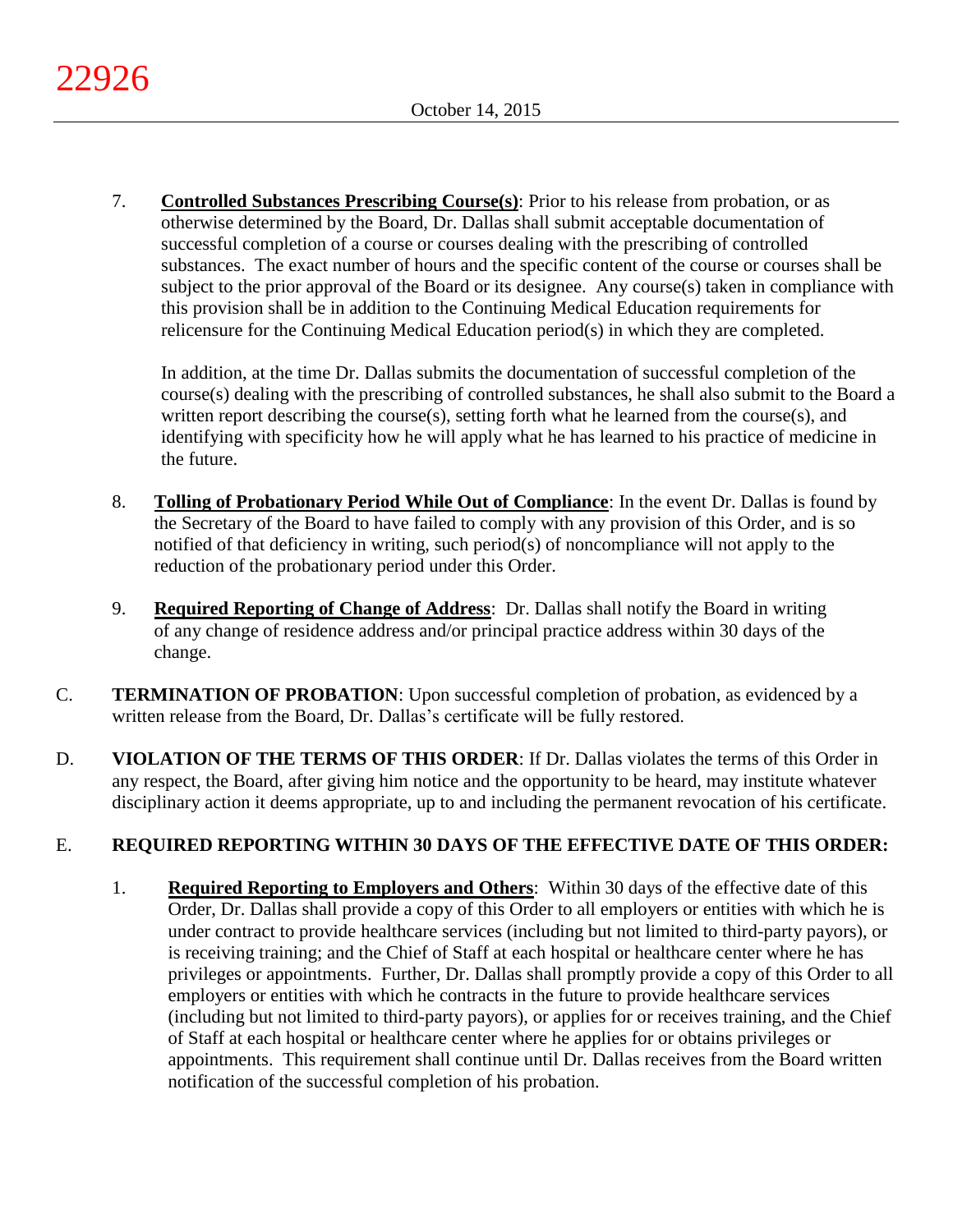In the event that Dr. Dallas provides any healthcare services or healthcare direction or medical oversight to any emergency medical services organization or emergency medical services provider in Ohio, within 30 days of the effective date of this Order, he shall provide a copy of this Order to the Ohio Department of Public Safety, Division of Emergency Medical Services. This requirement shall continue until Dr. Dallas receives from the Board written notification of the successful completion of his probation.

- 2. **Required Reporting to Other State Licensing Authorities**: Within 30 days of the effective date of this Order, Dr. Dallas shall provide a copy of this Order to the proper licensing authority of any state or jurisdiction in which he currently holds any professional license, as well as any federal agency or entity, including but not limited to the Drug Enforcement Agency, through which he currently holds any license or certificate. Also, Dr. Dallas shall provide a copy of this Order at the time of application to the proper licensing authority of any state or jurisdiction in which he applies for any professional license or reinstatement/restoration of any professional license. This requirement shall continue until Dr. Dallas receives from the Board written notification of the successful completion of his probation with the Mississippi Board.
- 3. **Required Documentation of the Reporting Required by Paragraph E**: Dr. Dallas shall provide this Board with **one** of the following documents as proof of each required notification within 30 days of the date of each such notification: (a) the return receipt of certified mail within 30 days of receiving that return receipt, (b) an acknowledgement of delivery bearing the original ink signature of the person to whom a copy of the Order was hand delivered, (c) the original facsimile-generated report confirming successful transmission of a copy of the Order to the person or entity to whom a copy of the Order was faxed, or (d) an original computer-generated printout of electronic mail communication documenting the e-mail transmission of a copy of the Order to the person or entity to whom a copy of the Order was e-mailed.

This Order shall become effective immediately upon the mailing of the notification of approval by the Board.

**No Board member objected to the change in the motion to amend.** The change in the motion to amend was accepted.

A vote was taken on Dr. Schottenstein's motion to amend:

ROLL CALL:

| Dr. Rothermel     | - abstain |
|-------------------|-----------|
| Dr. Saferin       | - abstain |
| Mr. Giacalone     | - abstain |
| Dr. Steinbergh    | - nay     |
| Mr. Gonidakis     | - aye     |
| Mr. Kenney        | - aye     |
| Dr. Sethi         | - aye     |
| Dr. Soin          | - aye     |
| Dr. Schachat      | - aye     |
| Dr. Schottenstein | - aye     |
|                   |           |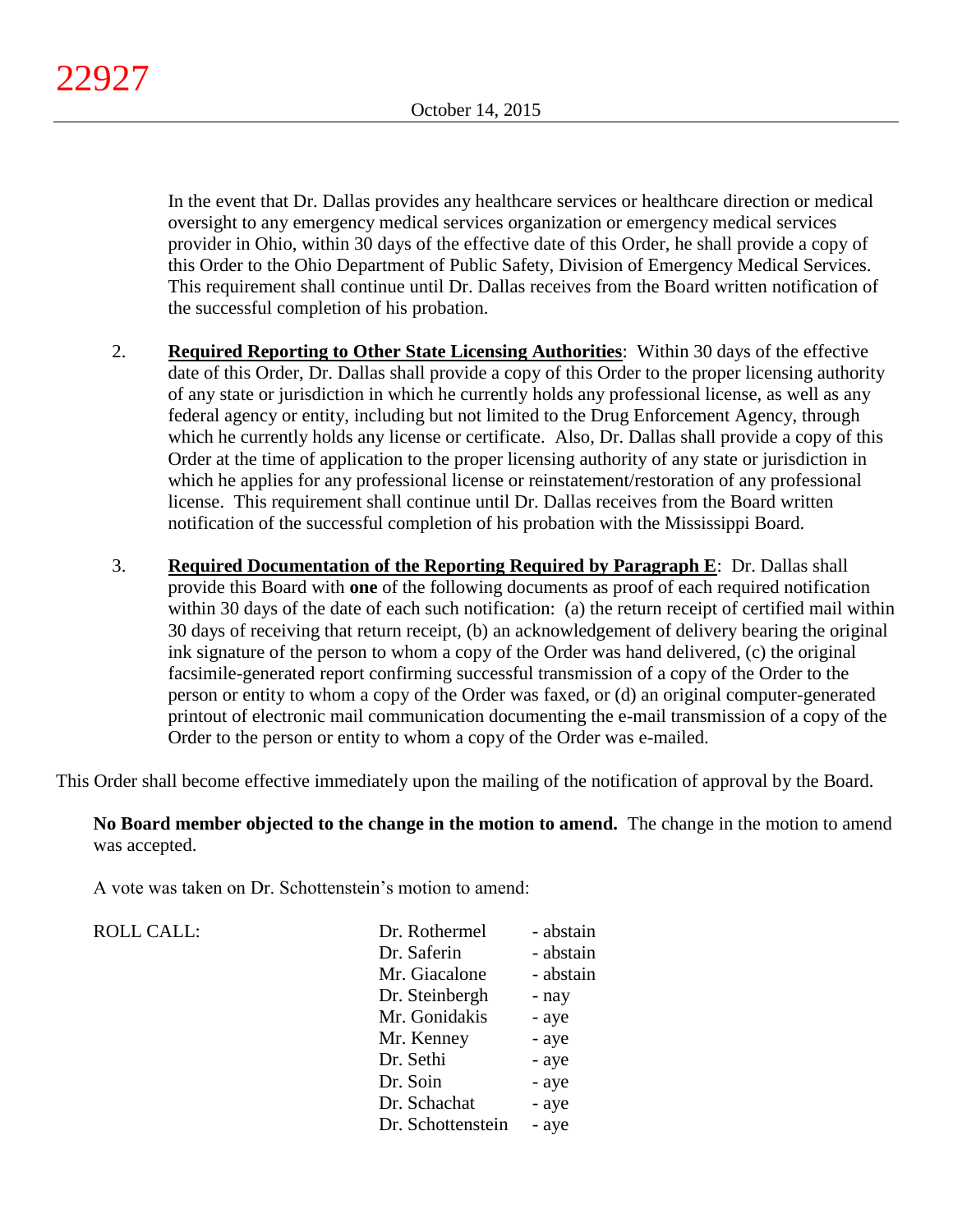Dr. Edgin - aye

The motion to amend carried.

**Dr. Steinbergh moved to approve and confirm Ms. Shamansky's Findings of Fact, Conclusions of Law, and Proposed Order, as amended, in the matter of Anthony Vernon Dallas, Jr., M.D. Mr. Gonidakis seconded the motion.** A vote was taken:

| <b>ROLL CALL:</b> | Dr. Rothermel     | - abstain |
|-------------------|-------------------|-----------|
|                   | Dr. Saferin       | - abstain |
|                   | Mr. Giacalone     | - aye     |
|                   | Dr. Steinbergh    | - aye     |
|                   | Mr. Gonidakis     | - aye     |
|                   | Mr. Kenney        | - aye     |
|                   | Dr. Sethi         | - aye     |
|                   | Dr. Soin          | - aye     |
|                   | Dr. Schachat      | - aye     |
|                   | Dr. Schottenstein | - aye     |
|                   | Dr. Edgin         | - aye     |
|                   |                   |           |

The motion to approve carried.

# MARK E. HOSTETTLER, M.D.

Mr. Kenney directed the Board's attention to the matter of Mark E. Hostettler, M.D. No objections were filed. Ms. Shamansky was the Hearing Examiner.

Mr. Kenney stated that a request to address the Board has been timely filed on behalf of Dr. Hostettler. Five minutes will be allowed for that address.

Dr. Hostettler was represented by his attorney, Ryan Williams.

Mr. Williams stated that Dr. Hostettler is a fantastic person and an even better clinician based on comments from his friends, family members, patients, and professional colleagues. Mr. Williams also noted that Dr. Hostettler has a thriving practice with very high patient satisfaction scores. Mr. Williams stated that Dr. Hostettler has taken complete responsibility for his actions and that Dr. Hostettler understands the severity and significance of his mistake. Mr. Williams stated that Dr. Hostettler has taken proactive steps to ensure that this behavior never manifests again. Specifically, Dr. Hostettler has reached out to a nationally-known psychiatrist and he continues to treat with a local psychologist. Dr. Hostettler has also completed a course on professionalism, ethics, and patient boundaries at Case Western Reserve University.

Dr. Hostettler stated that he takes full responsibility for his actions and that he has no one to blame except himself for his significant mistake. Dr. Hostettler stated that to ensure he does not repeat his mistake, he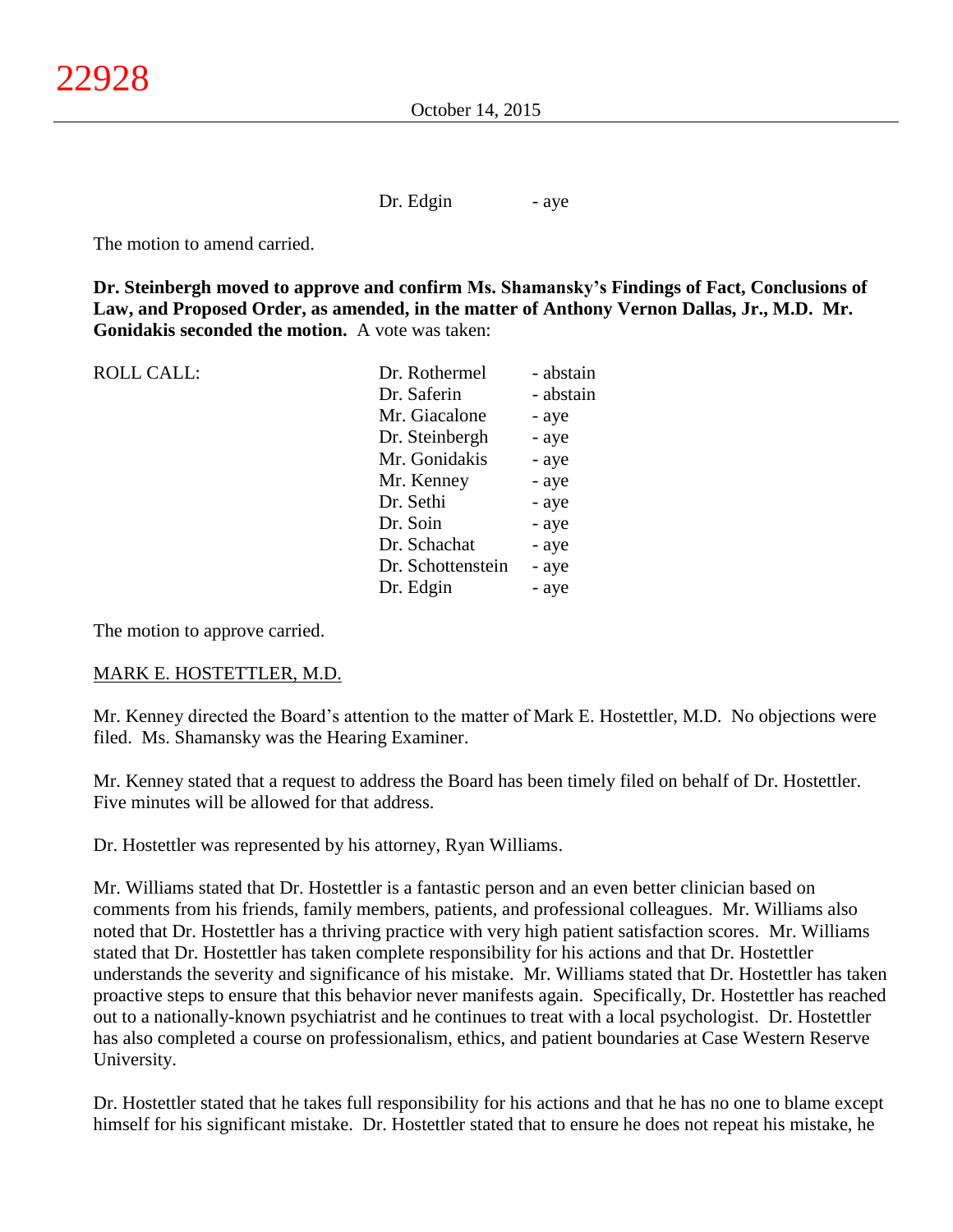sought out Stephen Levine, M.D., a psychiatrist specializing in sexual issues, and is following his recommendations. Dr. Hostettler stated that he has completed a professional ethics and boundaries course and is currently in treatment with a psychoanalyst. Dr. Hostettler stated that he is willing to take any additional actions or courses that the Board recommends.

Dr. Hostettler stated that this experience has been humbling. Dr. Hostettler stated that he has prided himself on being the best physician he can be, but he failed significantly in his obligation to a single patient. Dr. Hostettler stated that having the Board address this matter and having the patient tell him he has violated the trust of the physician/patient relationship has deeply affected his personal and professional perception of himself. Dr. Hostettler stated that he is learning from this experience and he is growing daily as a person and as a physician.

Dr. Hostettler apologized to the Board, his profession, his peers, his community, his family, and his life partner Michael, who is accompanying Dr. Hostettler today, for his actions. Dr. Hostettler stated that most importantly, he apologizes to the patient who was affected by his actions. Dr. Hostettler stated that his daily devotions include insight into his person, his character, and his calling to be a physician. Dr. Hostettler stated that he will never repeat these actions again.

Mr. Kenney asked if the Assistant Attorney General would like to respond. Mr. Wilcox stated that he did wish to make response.

Mr. Wilcox stated that the Report and Recommendation focuses a good deal on Patient 1's story and motivations. Mr. Wilcox opined that the focus should be on Dr. Hostettler and his credibility. Mr. Wilcox stated that cases concerning sexual interaction and inappropriate conduct with a patient often include testimony on both sides which may not be completely accurate. With that in mind, Mr. Wilcox stated that the power in the relationship lay with the physician, Dr. Hostettler, and he exerted that power over Patient 1 to the detriment of Patient 1.

Mr. Wilcox stated that even if the Board believes that the sexual contact was limited to the few incidents which Dr. Hostettler admitted to, the pattern shows that Dr. Hostettler initiated those contacts. Mr. Wilcox stated that there was no reason for Dr. Hostettler to call Patient 1 to ask to be picked up at the airport, which led to one admitted sexual encounter. Mr. Wilcox also questioned why Dr. Hostettler called Patient 1 wanting to drop by his condominium, where the second sexual contact occurred. Mr. Wilcox stated that Dr. Hostettler was driving these interactions and that Patient 1's behavior should not be at issue today. Mr. Wilcox stated that physicians have a responsibility to not take advantage of their patients in this manner and to avoid or redirect any behavior a patient may show towards the physician.

Mr. Wilcox opined that Dr. Hostettler understands that what he did was wrong and he is taking steps to ensure these actions are not repeated. Mr. Wilcox felt that the Proposed Order of a minimum 120-day suspension is appropriate, though he noted that some similar cases before the involving a single patient have resulted in a 180-day suspension. Mr. Wilcox also supported Mr. Williams' request that any suspension be preceded by a 30-day wind-down period before the suspension takes effect.

# **Dr. Steinbergh moved to approve and confirm Ms. Shamansky's Findings of Fact, Conclusions of**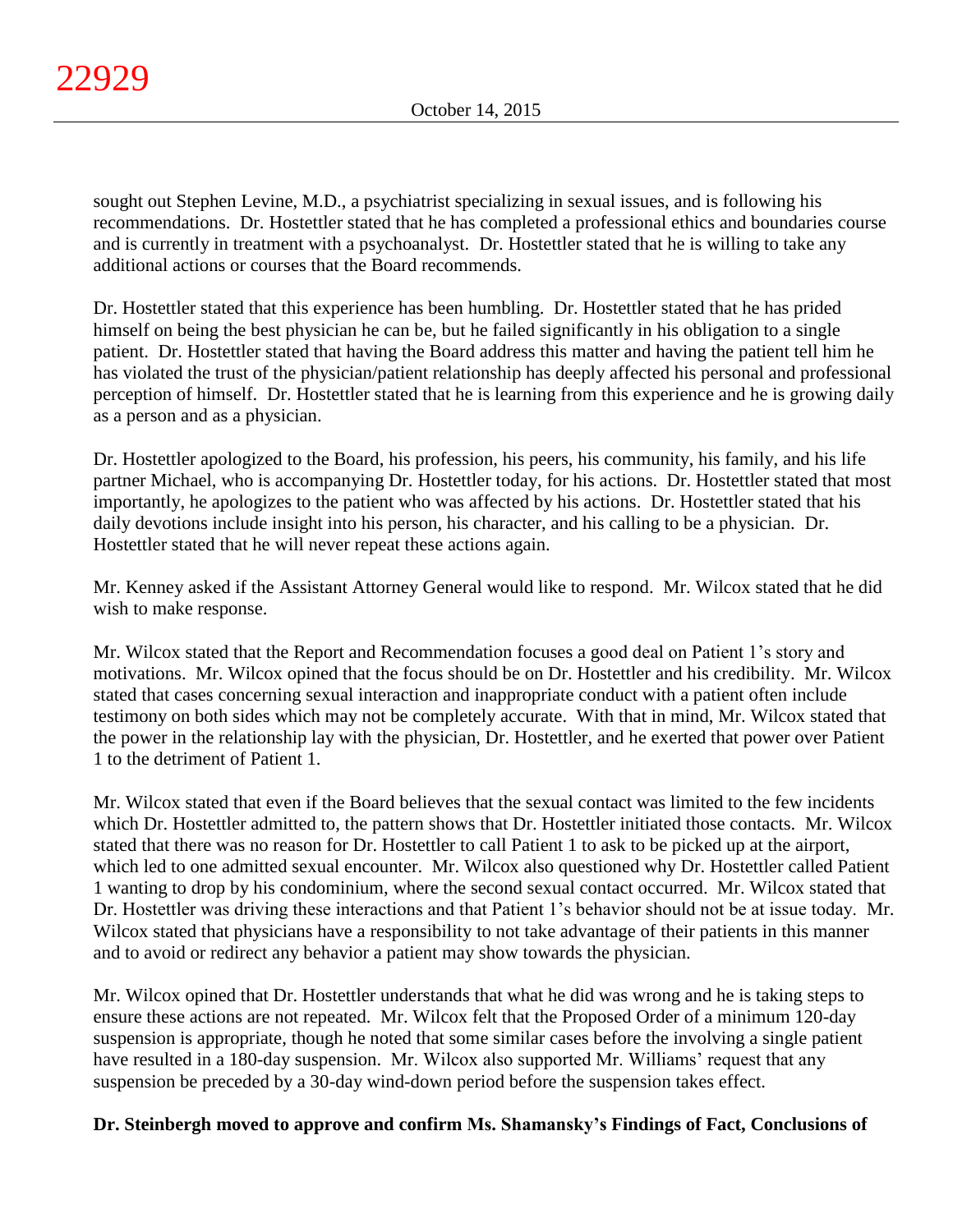# **Law, and Proposed Order in the matter of Mark E. Hostettler, M.D. Dr. Soin seconded the motion.**

Mr. Kenney stated that he will now entertain discussion in the above matter.

Dr. Soin stated that the matter of Dr. Hostettler is based on the allegation that from approximately 2011 until July 2013 Dr. Hostettler engaged in sexual misconduct with Patient 1 on multiple occasions despite an ongoing physician/patient relationship. Dr. Soin noted that many facts are in dispute in this matter. For instance, Dr. Hostettler testified that Patient 1 had told him that he had found Dr. Hostettler after networking in the gay community to find a gay medical provider, while Patient 1 testified that he had selected Dr. Hostettler as a medical provider solely for geographic reasons. Dr. Soin stated that while details are disputed, the salient fact remains that a sexual relationship developed between Dr. Hostettler and Patient 1. In 2013 Patient 1 ended the physician/patient relationship with Dr. Hostettler. Patient 1 had provided a letter he had written to Dr. Hostettler delineating some of their encounters.

Dr. Soin noted that in 31 years of practice Dr. Hostettler has never been the subject of disciplinary action. Dr. Soin further noted that Dr. Hostettler has proactively taken courses in medical ethics and physician/ patient boundaries. Dr. Hostettler has also been in therapy with Stephen Levine, M.D., a psychiatrist who works with professionals concerning sexual issues. Dr. Soin stated that Dr. Hostettler conceded in his testimony, and again today before the Board, that there can be no justification for becoming sexually involved with a patient and that he should refrain from such conduct regardless of who initiates it.

Dr. Soin stated that Dr. Hostettler violated the Medical Practices Act by becoming sexually involved with a patient. Dr. Soin opined that Dr. Hostettler is remorseful and that he will not appear before the Board again for a similar situation. Dr. Soin agreed with the Proposed Order, which will suspend Dr. Hostettler's Ohio medical license for a minimum of 120 days with conditions for reinstatement, followed by probationary terms and conditions for a minimum of 2 years. Dr. Soin also agreed with Dr. Hostettler's attorney that a 30-day wind-down period prior to Dr. Hostettler's suspension would be appropriate. Dr. Steinbergh agreed.

# **Dr. Steinbergh moved to amend the Proposed Order so that the suspension of Dr. Hostettler's medical license will commence on the 31st day following the effective date of the Order. Dr. Steinbergh further moved that Dr. Hostettler will not accept any new patients in the 30 days prior to the suspension. Dr. Soin seconded the motion.**

Dr. Steinbergh stated that she finds cases involving sexual boundaries to be very egregious. Dr. Steinbergh was offended by the concept that a physician would take advantage of a patient and of the power that he or she holds in that relationship. Dr. Steinbergh was pleased that Dr. Hostettler recognizes these issues and she opined that Dr. Hostettler will not repeat these mistakes. Dr. Steinbergh agreed with the suspension of Dr. Hostettler's medical license for a minimum of 120 days because a physician should be out of practice for a significant time in order to properly give thought to what has occurred, as well as to pay a penalty for such actions.

Mr. Gonidakis agreed that a 30-day wind-down period is appropriate. Mr. Gonidakis stated that in his years on the Medical Board, the typical suspension time for sexual boundary issues has been a minimum of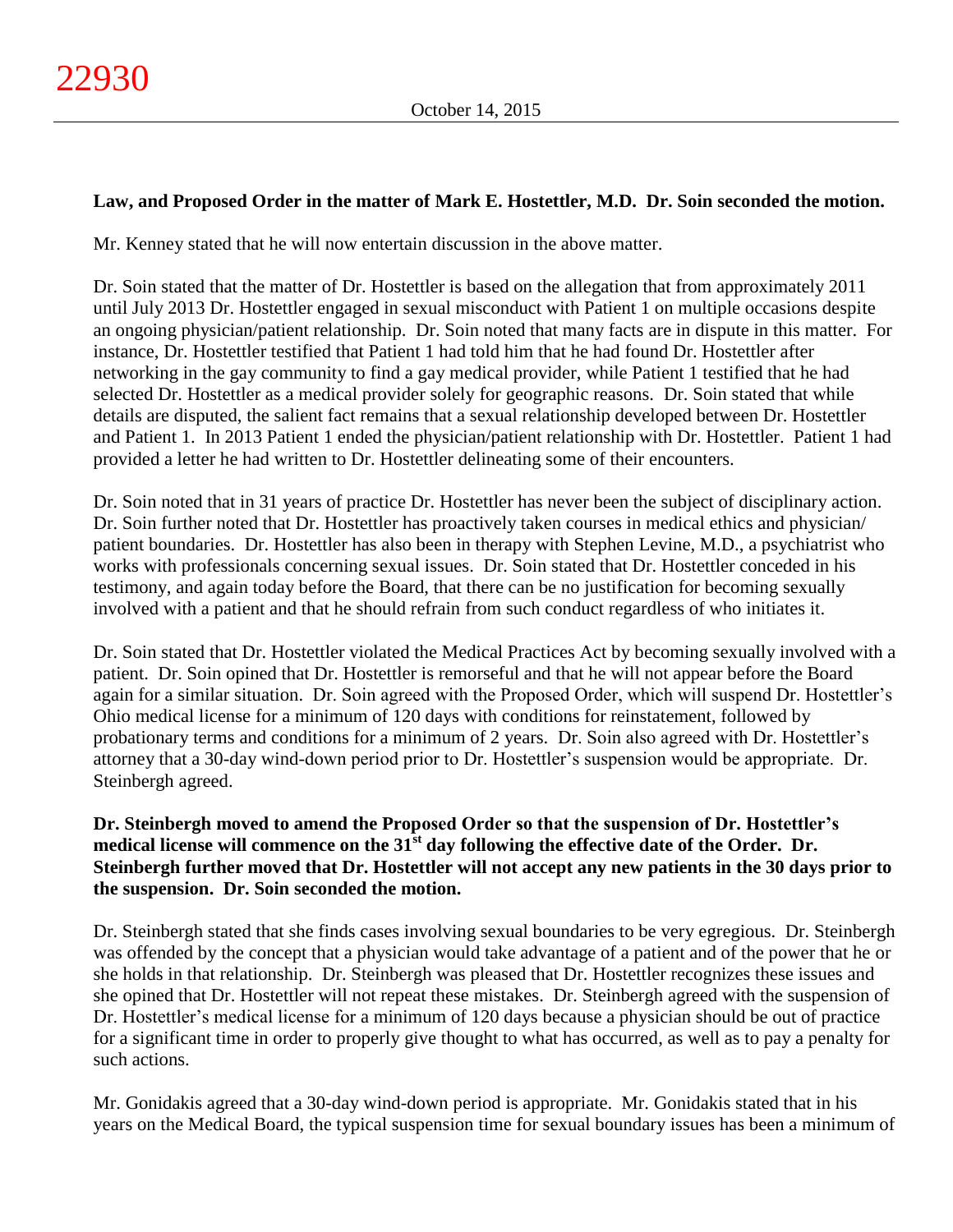180 days. Mr. Gonidakis opined that the Board should remain consistent and predictable in its Orders, and that the facts of Dr. Hostettler's case do not warrant an exception. Dr. Steinbergh, Dr. Sethi, and Dr. Soin agreed.

**Dr. Steinbergh wished to change her motion to amend to add the stipulation that on the 31st day following the effective date of the Order, Dr. Hostettler's medical license will be suspended for a minimum of 180 days. No Board member objected to the change in the motion to amend.** The change in the motion to amend was accepted.

Dr. Schottenstein stated that often in these situations the physician does not conceptualize himself for herself as taking advantage of a patient and they see the relationship as consensual. However, Dr. Schottenstein stated that such physicians are indeed taking advantage of the patient. Dr. Schottenstein stated that whenever a physician responds approvingly to a patient's flirting it is deeply wounding to the patient; while the physician may think they are gratifying the patient, the patient often feels very diminished and at some point starts to feel like an object. Dr. Schottenstein noted that Patient 1 in the matter of Dr. Hostettler reacted with aggravation and frustration.

A vote was taken on Dr. Steinbergh's motion to amend:

| <b>ROLL CALL:</b> | Dr. Rothermel     | - abstain |
|-------------------|-------------------|-----------|
|                   | Dr. Saferin       | - abstain |
|                   | Mr. Giacalone     | - aye     |
|                   | Dr. Steinbergh    | - aye     |
|                   | Mr. Gonidakis     | - aye     |
|                   | Mr. Kenney        | - aye     |
|                   | Dr. Sethi         | - aye     |
|                   | Dr. Soin          | - aye     |
|                   | Dr. Schachat      | - aye     |
|                   | Dr. Schottenstein | - aye     |
|                   | Dr. Edgin         | - aye     |
|                   |                   |           |

The motion to amend carried.

**Dr. Steinbergh moved to approve and confirm Ms. Shamansky's Findings of Fact, Conclusions of Law, and Proposed Order, as amended, in the matter of Mark E. Hostettler, M.D. Dr. Soin seconded the motion.** A vote was taken:

ROLL CALL:

| Dr. Rothermel  | - abstain |
|----------------|-----------|
| Dr. Saferin    | - abstain |
| Mr. Giacalone  | - abstain |
| Dr. Steinbergh | - nay     |
| Mr. Gonidakis  | - aye     |
| Mr. Kenney     | - aye     |
| Dr. Sethi      | - aye     |
|                |           |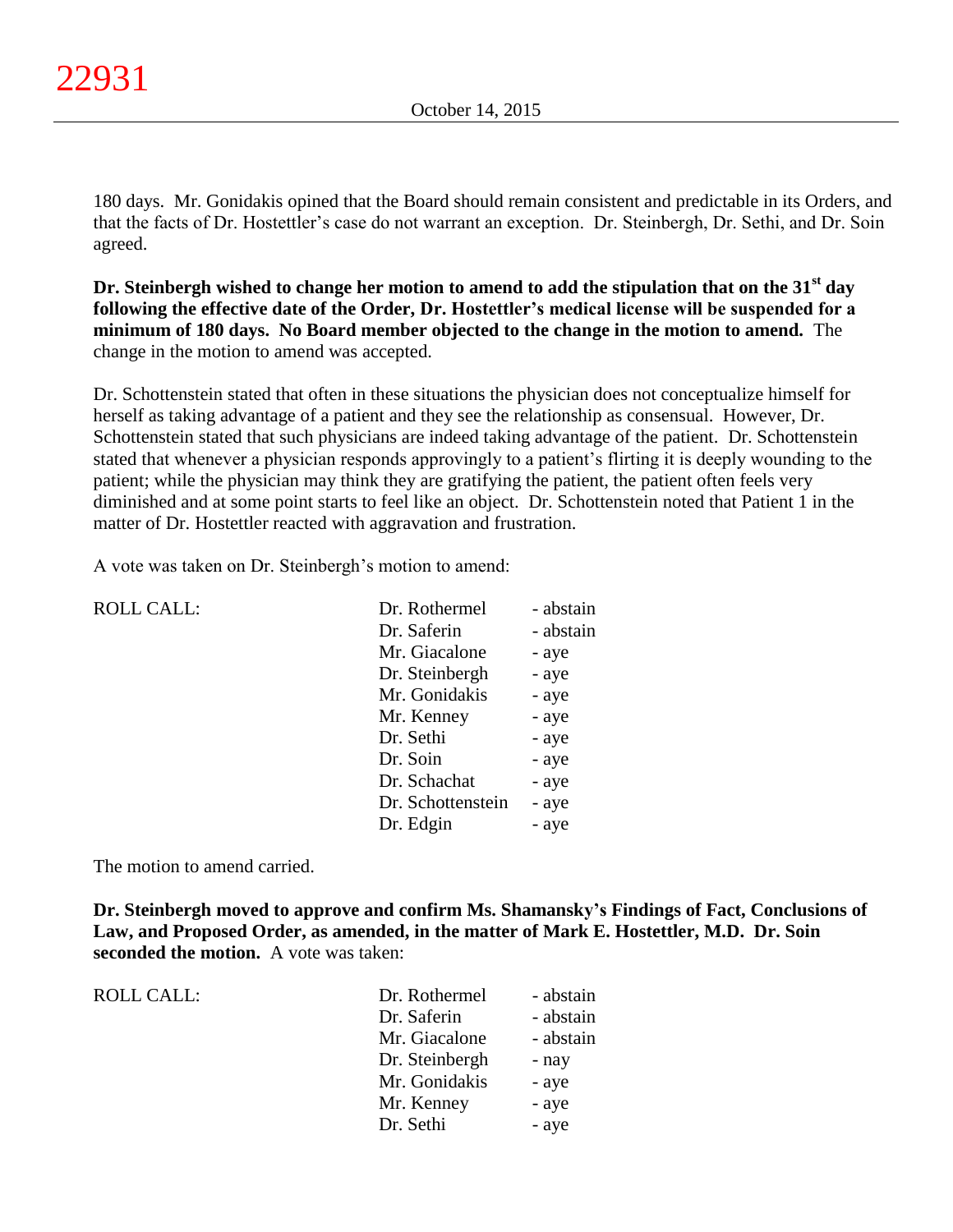| Dr. Soin          | - aye |
|-------------------|-------|
| Dr. Schachat      | - aye |
| Dr. Schottenstein | - aye |
| Dr. Edgin         | - aye |

The motion to approve carried.

# HASSAN IMANPOOR TAHSILDAR, M.D.

Mr. Kenney directed the Board's attention to the matter of Hassan Imanpoor Tahsildar, M.D. No objections have been filed. Mr. Porter was the Hearing Examiner.

# **Dr. Sethi moved to approve and confirm Mr. Porter's Findings of Fact, Conclusions of Law, and Proposed Order in the matter of Hassan Imanpoor Tahsildar, M.D. Dr. Soin seconded the motion.**

Mr. Kenney stated that he will now entertain discussion in the above matter.

Mr. Gonidakis briefly reviewed Dr. Tahsildar's medical career. In 1995 Dr. Tahsildar joined a private oncology practice in the Cleveland area. Dr. Tahsildar was an employee of the practice until 1998 when he became a junior partner with 49% interest in the practice. Dr. Tahsildar's partner, Dr. Fishman, retained a controlling 51% interest in the practice. Mr. Gonidakis observed that Dr. Fishman also received a 3% management fee for running the day-to-day operations of the business. Mr. Gonidakis noted that Dr. Tahsildar's Ohio license is currently inactive and he has been practicing in Wisconsin since 2010.

Mr. Gonidakis stated that according to Dr. Tahsildar's testimony, Dr. Fishman handled all business matters in the Cleveland practice, including the purchasing of medications. Dr. Tahsildar testified that there was only one occasion, when Dr. Fishman was sick, that he had to arrange for the purchase of medications.

Mr. Gonidakis continued that in August 2013 a Bill of Information was filed in federal court in Ohio alleging that Dr. Tahsildar and Dr. Fishman had purchased oncology drugs from a Canadian company from 2006 to 2009. The oncology drugs had not been approved by the Food and Drug Administration (FDA). The Bill of Information further alleged that the oncology drugs were misbranded and had been used for off-label purposes. Soon thereafter, Dr. Tahsildar entered into a plea agreement and pleaded guilty to one count of Misbranding, a Class A misdemeanor. Dr. Tahsildar was sentenced to one year of probation and was fined \$25.00. Mr. Gonidakis noted that Dr. Tahsildar's probation was later reduced to six months. In addition to this, Dr. Tahsildar concluded a civil settlement with the Department of Justice and paid a \$179,000 fine, which was twice the amount that Medicare calculated had been billed under Dr. Tahsildar's name. Mr. Gonidakis stated that Dr. Tahsildar was never excluded from participation with Medicare or Medicaid.

Mr. Gonidakis reiterated that the senior partner was solely responsible for the business side of the practice and there is no evidence that Dr. Tahsildar knew or should have known what was happening, though he did take responsibility in court. Mr. Gonidakis agreed with the Hearing Examiner's Proposed Order to take no further action.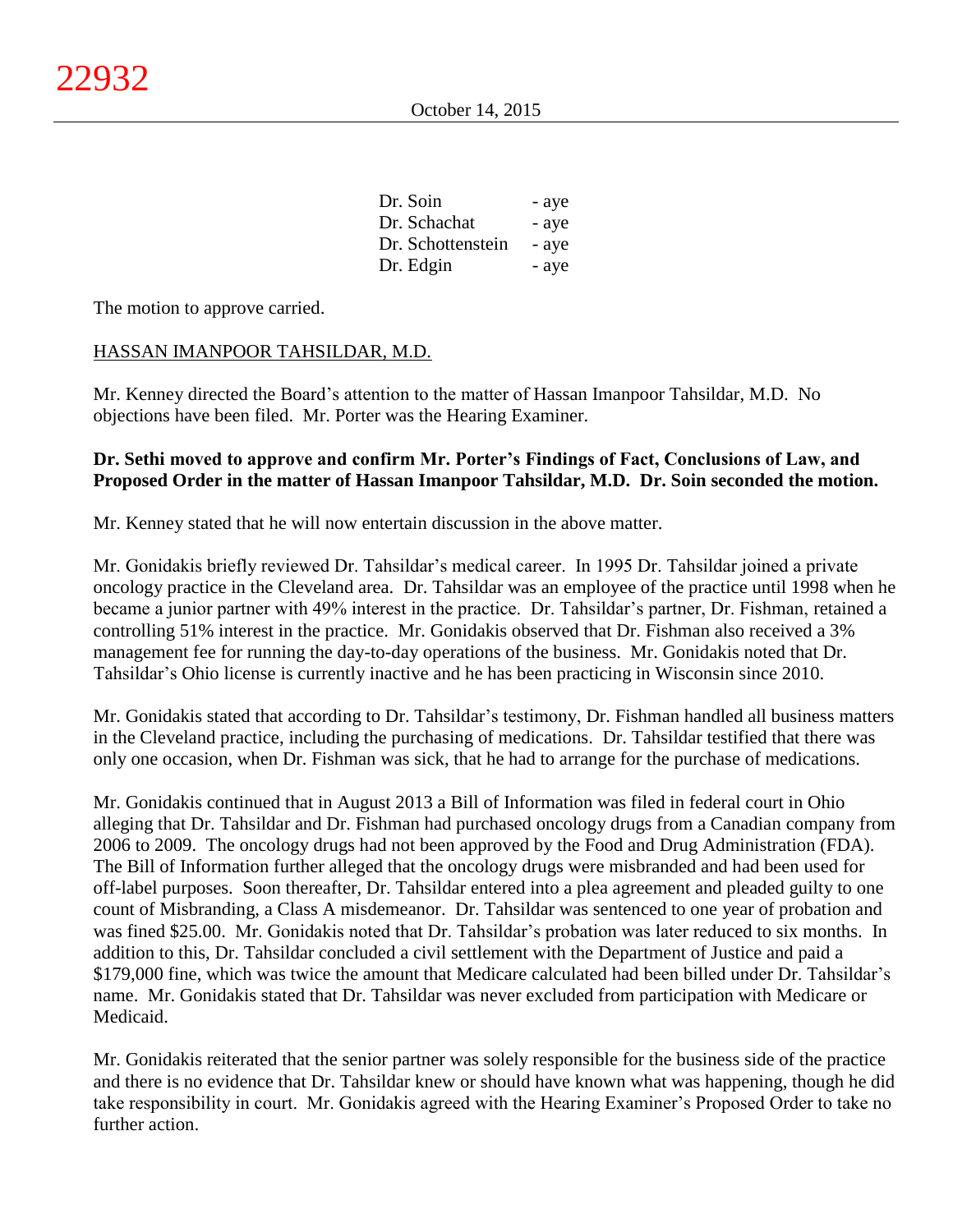Dr. Soin agreed with Mr. Gonidakis and opined that Dr. Tahsildar has already suffered for these incidents. Dr. Soin noted that some of the letters from federal entities regarding this matter were addressed to the business manager and not to Dr. Tahsildar. Dr. Soin opined that the public would be adequately protected by accepting the Proposed Order of no further action.

A vote was taken on Dr. Sethi's motion to approve:

| <b>ROLL CALL:</b> | Dr. Rothermel     | - abstain |
|-------------------|-------------------|-----------|
|                   | Dr. Saferin       | - abstain |
|                   | Mr. Giacalone     | - aye     |
|                   | Dr. Steinbergh    | - aye     |
|                   | Mr. Gonidakis     | - aye     |
|                   | Mr. Kenney        | - aye     |
|                   | Dr. Sethi         | - aye     |
|                   | Dr. Soin          | - aye     |
|                   | Dr. Schachat      | - aye     |
|                   | Dr. Schottenstein | - aye     |
|                   | Dr. Edgin         | - aye     |
|                   |                   |           |

The motion to approve carried.

# NATHAN BUCHANAN FRANTZ, D.O.

Mr. Kenney directed the Board's attention to the matter of Nathan Buchanan Frantz, D.O. Objections have been filed and were previously distributed to Board members. Ms. Blue was the Hearing Examiner.

Mr. Kenney stated that a request to address the Board has been timely filed on behalf of the State. Five minutes will be allowed for that address.

Ms. Snyder stated that Dr. Frantz has had five alcohol-related legal incidents. Dr. Frantz also admits that he continues to drink up to six drinks two to four times per month. Ms. Snyder stated that what Dr. Frantz is essentially asking, and what the Proposed Order essentially does, is for the Board to change the standard it uses for impairment cases. Ms. Snyder stated that the Board's standards for impairment cases is set by statute and does not require a diagnosis from the Diagnostic and Statistical Manual for Mental Disorders, Fourth Edition (DSM-IV) or Fifth Edition (DSM-V). Ms. Snyder stated that the Board's statute allows it to find a physician impaired if the physician has habitually or excessively used or abused alcohol, which is different from a DSM diagnosis. Ms. Snyder stated that Dr. Frantz would like the Board to ignore its statute and to ignore the fact that he has had alcohol-related legal issues. However, Ms. Snyder stated that the Board cannot take the risk of waiting to see if Dr. Frantz outgrows his propensity for abusing alcohol.

Ms. Snyder stated that three years ago in the Jaime Gladden, M.D., case, the Board agreed that a DSM diagnosis was not needed in order to find the physician impaired. In addition, in the matter of Jack Bennett, M.D., five years ago, the Board also stated that a DSM diagnosis was not required to make a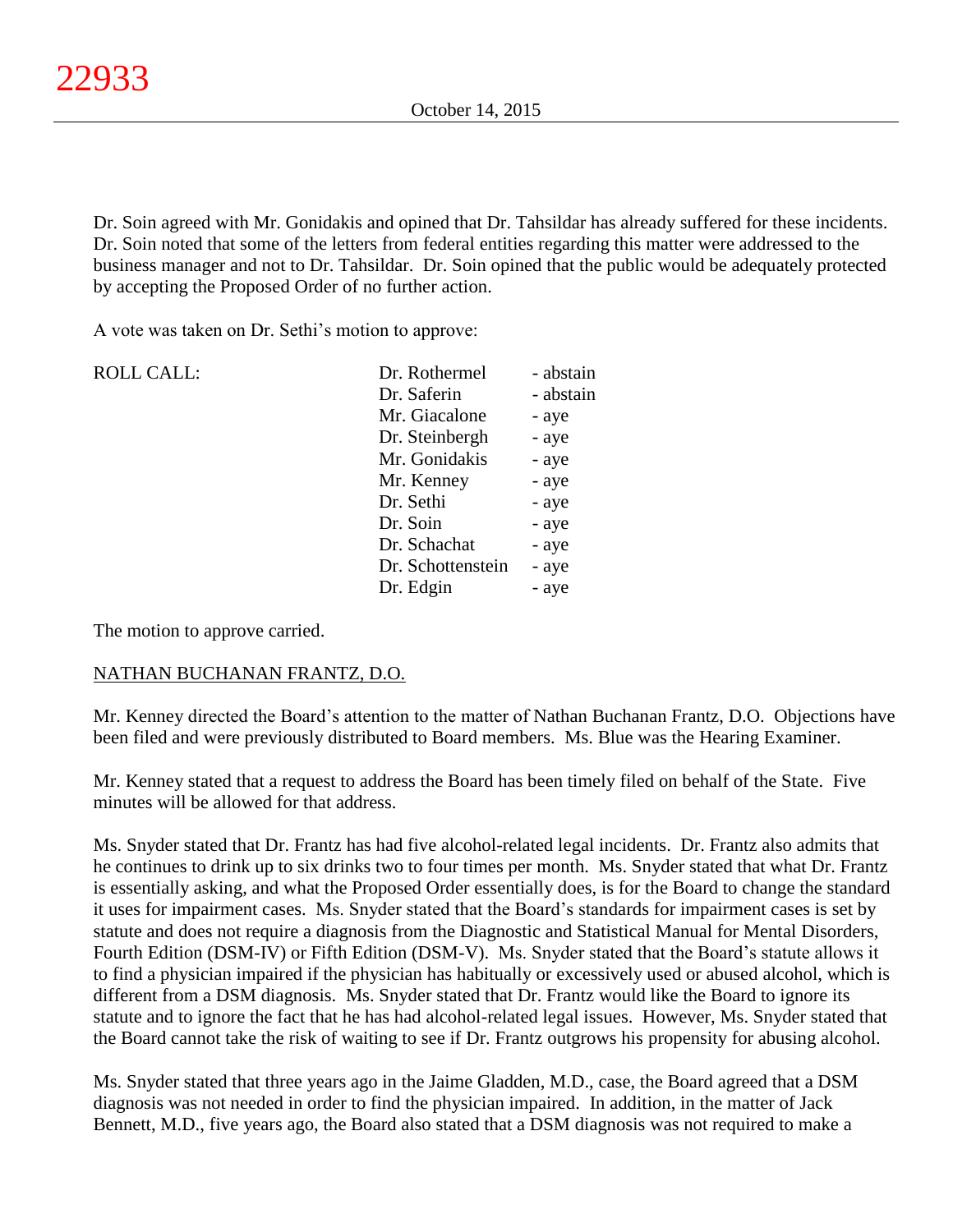finding of impairment and the Tenth District Court agreed.

Ms. Snyder stated that three addictionologists from Glenbeigh Hospital have found Dr. Frantz to be impaired. Contrary to the contentions of Dr. Frantz and his attorney, Ms. Snyder opined that Glenbeigh Hospital did nothing wrong in this case and that the team approach to evaluating possible cases of impairment is routinely used by both Glenbeigh Hospital and Shepherd Hill Hospital. Ms. Snyder stated that the fact that Theodore Parran, M.D., of Glenbeigh Hospital did not personally talk to Dr. Frantz during the evaluation is irrelevant because Dr. Parran relied on information provided to the Glenbeigh staff by Dr. Frantz. Ms. Snyder stated that there is no evidence the Dr. Parran would have learned any additional information by talking to Dr. Frantz personally.

Ms. Snyder continued that Richard Whitney, M.D., who performed a separate evaluation at Shepherd Hill Hospital, had concluded that Dr. Frantz is not impaired because Dr. Whitney had used the incorrect standard. Specifically, Dr. Whitney stated that the DSM-V standard must be used to diagnosis impairment. Ms. Snyder expressed surprise that Dr. Whitney would make that assertion because last year in the matter of Cassandra Parrott, D.O., Dr. Whitney had opined that Dr. Parrott was impaired based on her legal issues and current level of drinking.

Ms. Snyder stated that Dr. Frantz wants the Board to believe that his drinking was normal college drinking. Ms. Snyder stated that there is nothing normal about binge drinking 15 to 20 beers. Ms. Snyder also stated it is not normal to get arrested for an alcohol-related offense, spend two nights in jail, and then get arrested again for Driving Under the Influence (DUI) three weeks later.

Ms. Snyder asked the Board to uphold its standards regarding impairment.

Mr. Kenney asked if Dr. Frantz or his counsel wished to respond. Daniel Zinsmaster, attorney for Dr. Frantz, stated that he would like to respond.

Mr. Zinsmaster stated that in the matter of Dr. Bennett which was referenced by Ms. Snyder, Dr. Adelman of Glenbeigh Hospital actually evaluated Dr. Bennett, unlike what happened in this case. Mr. Zinsmaster also stated that Dr. Bennett had current manifestations of his alcohol abuse and current legal issues related to alcohol abuse at the time of his evaluation, while the arrest of Dr. Frantz that Ms. Snyder cited was from 2009. Mr. Zinsmaster further noted that Dr. Frantz is 27 years old, while Dr. Bennett was 47 years old at the time of his case and was not a successful physician at that point.

Mr. Zinsmaster stated that when Dr. Frantz applied for his training certificate he fully disclosed his history of arrests. Mr. Zinsmaster stated that the Board granted Dr. Frantz's application and it did not begin investigating the matter until five months later. Five months after the beginning of the investigation, the Board ordered Dr. Frantz to an evaluation at Glenbeigh Hospital. Mr. Zinsmaster stated that the Board often sends residents to Glenbeigh for evaluation because its evaluations are considerably cheaper than Shepherd Hill's and residents often do not have the financial resources that most practicing physicians have. Mr. Zinsmaster stated that nothing adverse had happened during Dr. Frantz's training and his training had been going very well according to this training advisors and residency director. Mr. Zinsmaster stated that events in 2015 will determine the outcome of this matter, not events in 2009.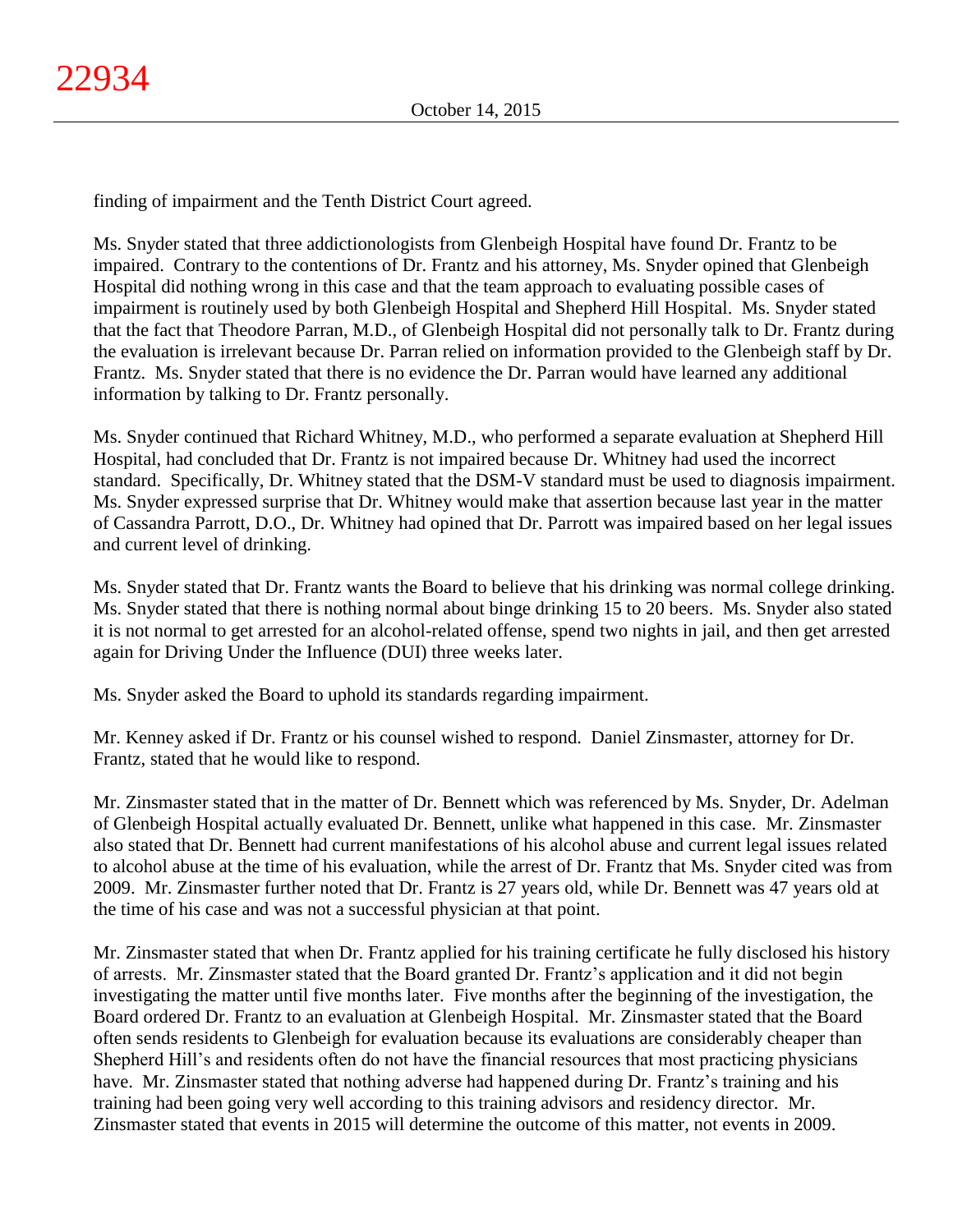Mr. Zinsmaster continued that just before Dr. Frantz's scheduled evaluation, Glenbeigh's medical director abruptly departed. Mr. Zinsmaster stated that Glenbeigh did not provide the Board with notice of its medical director's departure, as is required under Ohio law. Mr. Zinsmaster further noted that the Board did not reevaluate Glenbeigh's Certificate of Good Standing as a Treatment Provider for Impaired Practitioners. Mr. Zinsmaster stated that according to testimony, the Board's staff was aware of the rule regarding reevaluation of treatment providers when there is a change in medical directors, but they did not follow the rule because they thought it was optional. Mr. Zinsmaster submitted that Glenbeigh's Certificate of Good Standing as a Treatment Provider for Impaired Practitioners was not in effect at the time of Dr. Frantz's evaluation.

Mr. Zinsmaster characterized Glenbeigh's team approach to evaluation as a "sham" and opined that the evaluation was not meaningful. Mr. Zinsmaster stated that the two addictionologists in this matter, Dr. Parran and Dr. Adelman, did not meet with or speak with Dr. Frantz. Mr. Zinsmaster commented that even in telemedicine more interaction than this is required. Mr. Zinsmaster noted Dr. Whitney's testimony that one cannot practice behavior health medicine from paper. Dr. Whitney further testified as to why DSM-V is the current standard for diagnosing alcohol abuse and he supported his statement with medical literature. Mr. Zinsmaster stated that Glenbeigh used the outdated DSM-IV for its diagnosis. According to Dr. Whitney's testimony, Dr. Frantz does not meet the criteria for substance abuse disorders.

Mr. Zinsmaster stated that Dr. Frantz has been suspended since May 2015. Mr. Zinsmaster asked the Board not to perpetuate a situation based on an evaluation in which Dr. Frantz was never personally evaluated by the physicians. Mr. Zinsmaster pointed out that when Dr. Frantz returns to his residency program he will be monitored because he will be in training for the next five years. Mr. Zinsmaster asked the Board not to label Dr. Frantz with medical conditions which the Board's best expert and best treatment center say he does not have.

# **Dr. Steinbergh moved to approve and confirm Ms. Blue's Findings of Fact, Conclusions of Law, and Proposed Order in the matter of Nathan Buchanan Frantz, D.O. Dr. Soin seconded the motion.**

Mr. Kenney stated that he will now entertain discussion in the above matter.

Dr. Schottenstein stated that in March 2015 the Medical Board ordered Dr. Frantz to a 72-hour inpatient examination because there was reason to believe that he was in violation of Section 4731.22(B)(26), Ohio Revised Code. The Board's determination was based on the fact that Dr. Frantz had been charged multiple times with criminal offenses related to his abuse of alcohol. Dr. Schottenstein summarized Dr. Frantz's criminal offenses:

- In 2007 at the age of 18, Dr. Frantz was arrested for disorderly conduct and obstructing official business after consuming 15 to 20 beers and two shots of vodka.
- In May 2009, Dr. Frantz was arrested for using fake identification to get into a night club after drinking throughout the day.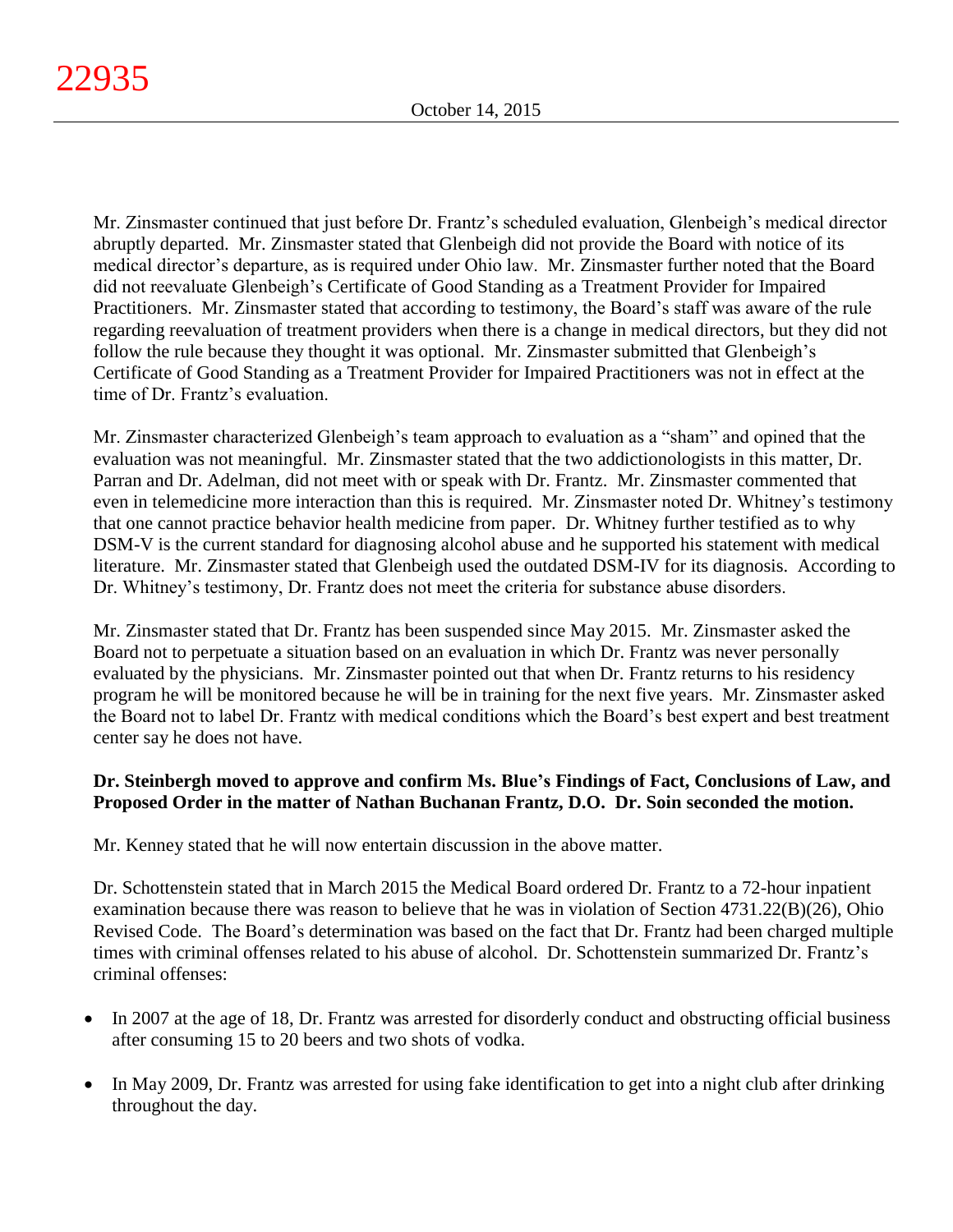- In June 2009, Dr. Frantz was found walking in middle of a road after consuming ten beers and three to four mixed drinks. Dr. Frantz was arrested and spent two days of jail.
- Later in June 2009, Dr. Frantz was arrested for Operating a Motor Vehicle while Intoxicated (OMVI) after drinking several beers.
- In December 2011 while in medical school, Dr. Frantz was arrested for public urination after consuming twelve beers plus three to four shots of liquor. Dr. Frantz spent the night in jail.

Dr. Schottenstein continued that the Board sent its first set of interrogatories to Dr. Frantz in January 2015. At that time Dr. Frantz indicated that he was continuing to use alcohol approximately two to four times per month and about six drinks on each occasion. Dr. Frantz denied any additional episodes of loss of control. Dr. Frantz estimated that since January 2012 he had consumed more than two alcoholic drinks about 40 to 50 times.

In a letter dated March 27, 2015, the Board ordered Dr. Frantz to submit to a 72-hour inpatient examination at Glenbeigh Hospital due to his prior alcohol-related incidents. The examination resulted in a diagnosis of alcohol abuse and medication misuse or inconsistent use. The staff at Glenbeigh was concerned that Dr. Frantz's impulsive behavior with substance use had ongoing potential for legal, personal, and workplace repercussions. Dr. Frantz was found to be impaired and not capable of practicing as a physician at that time and a 28-day inpatient treatment at a Board-approved facility was recommended.

Dr. Schottenstein stated that Theodore Parran, Jr., M.D., the State's expert and staff psychiatrist at Glenbeigh, opined that Dr. Frantz meets the criteria for a diagnosis of alcohol abuse under the Diagnostic and Statistical Manual of Mental Disorders, Fourth Edition (DSM-IV). Dr. Parran based the diagnosis on Dr. Frantz's lifetime history of loss of control over alcohol abuse resulting in repetitive adverse consequences to him. Dr. Parran indicated that Dr. Frantz appeared to have an abnormal level of tolerance and was at a very high risk of developing further problems with alcohol over the next few to 15 years.

Dr. Schottenstein stated that Dr. Frantz attended a second 72-hour evaluation at Shepherd Hill Hospital. That evaluation, conducted by Richard Whitney, M.D., indicated that Dr. Frantz's clinical and personal history failed to suggest or support a diagnosis of an active substance use disorder. Dr. Whitney found no significant issues related to alcohol since 2009, with the exception of a disorderly conduct charge related to public urination in 2011. Dr. Schottenstein was uncertain why Dr. Frantz's disorderly conduct charge in 2011 is considered an exception rather than part of a pattern.

In a letter, Dr. Whitney indicated that since 2009 Dr. Frantz had a maximum of three to five beers weekly. Dr. Schottenstein stated that this differs from the six beers two to four times per month that Dr. Frantz indicated in his answers to the Board's interrogatories. The Shephard Hill evaluation noted that Dr. Frantz's recent alcohol use was without intoxication, blackouts, changes in tolerance, withdrawal symptoms, continued use despite adverse consequences, failed attempts to control, or concern expressed by others close to him. The Shepherd Hill evaluation indicated insufficient evidence to support a diagnosis of an active alcohol or drug use disorder and there was no recommendation for treatment.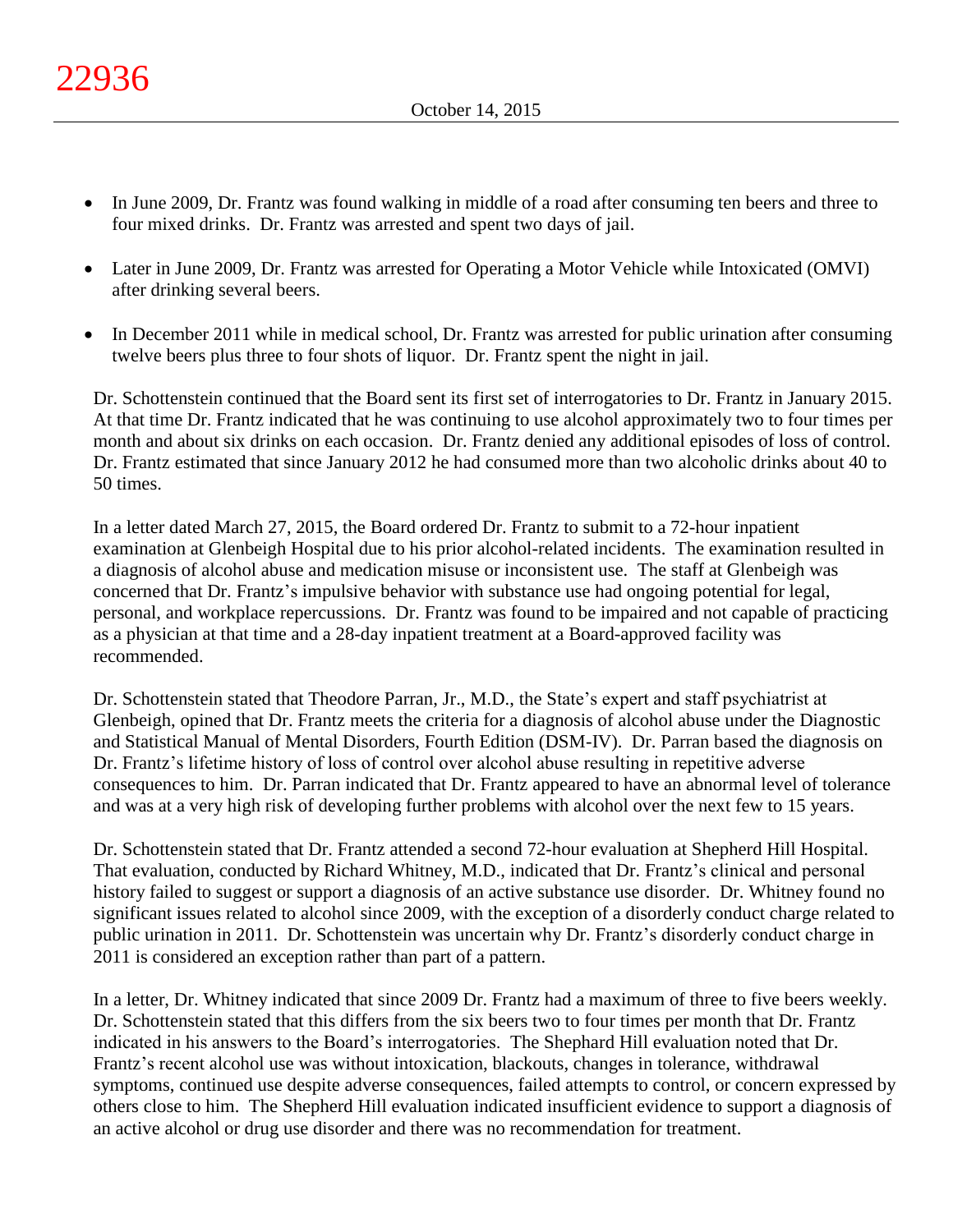Dr. Whitney indicated that he used the Diagnostic and Statistical Manual for Mental Disorders, Fifth Edition (DSM-V) to make his determination. Dr. Whitney stated that Dr. Frantz did not fulfill any of the eleven criteria of alcohol use disorder in DSM-V, with the possible exception of tolerance. With Dr. Frantz's attention deficit disorder in mind, Dr. Whitney had opined that Dr. Frantz had been an immature male in college making impulsive decisions. Dr. Whitney felt that given the number of years with no significant indication of abnormal use of alcohol, it was very difficult to support a diagnosis of alcohol use disorder.

Dr. Schottenstein noted that the Hearing Examiner, while finding that the Board was substantially justified in issuing the Notice of Summary Suspension to Dr. Frantz, felt that the evidence is insufficient to support finding that Dr. Frantz is impaired. The Hearing Examiner's Proposed Order is to dismiss the case.

Dr. Schottenstein expressed significant concern about the judgment Dr. Frantz had displayed over time. Dr. Schottenstein stated that any one of the five incidents of loss of control of alcohol should have been a sufficient wake-up call to Dr. Frantz. Instead, Dr. Frantz has shown a pattern of abusing alcohol, suffering consequences, indicating that he thinks he should cut back on alcohol use, and then repeating the cycle. According to his testimony, Dr. Frantz even had a beer with dinner the night before his alcohol impairment evaluation at Glenbeigh Hospital, indicating to Dr. Schottenstein either substantial denial or a passive/ aggressive nature.

Dr. Schottenstein questioned why Dr. Frantz did not stop drinking after one of his previous alcohol-related incidents when there was so much at stake, not merely in terms of his career but also in terms of his safety and public safety. Dr. Schottenstein questioned whether Dr. Frantz had the judgment, prudence, and common sense that the Board hopes to see in physicians. Dr. Schottenstein wondered, in the event that the Board dismissed this case, whether anyone would be surprised to see Dr. Frantz before the Board in the future. Dr. Schottenstein also speculated that Dr. Frantz could return in the future and accuse the Board of having failed to help him long ago.

Dr. Schottenstein stated that he is very respectful of Dr. Whitney's opinion and the thoroughness of his conclusions. However, Dr. Schottenstein stated that when Dr. Whitney says Dr. Frantz has no active substance abuse disorder, the operative word is "active." Dr. Schottenstein noted that Dr. Whitney makes two points: That retrospective diagnosis of alcohol abuse is insufficient to suggest a current diagnosis of alcohol use disorder; and that there is no clear correlation between abuse and dependence. Dr. Schottenstein stated that while both of these statements may be true, it is not the same as saying that a history of alcohol abuse is irrelevant or is not a risk factor.

Dr. Schottenstein stated that Dr. Frantz's counsel has raised numerous objections to the Report and Recommendation, all concerning the legitimacy of the Glenbeigh assessment. The Hearing Examiner also has reservations about the Glenbeigh assessment. Dr. Schottenstein stated that he understands these concerns, but none of the objections are sufficient to render Glenbeigh's findings untrue. Dr. Schottenstein stated that there are two assessments which contradict each other and the Board must decide which findings are more credible.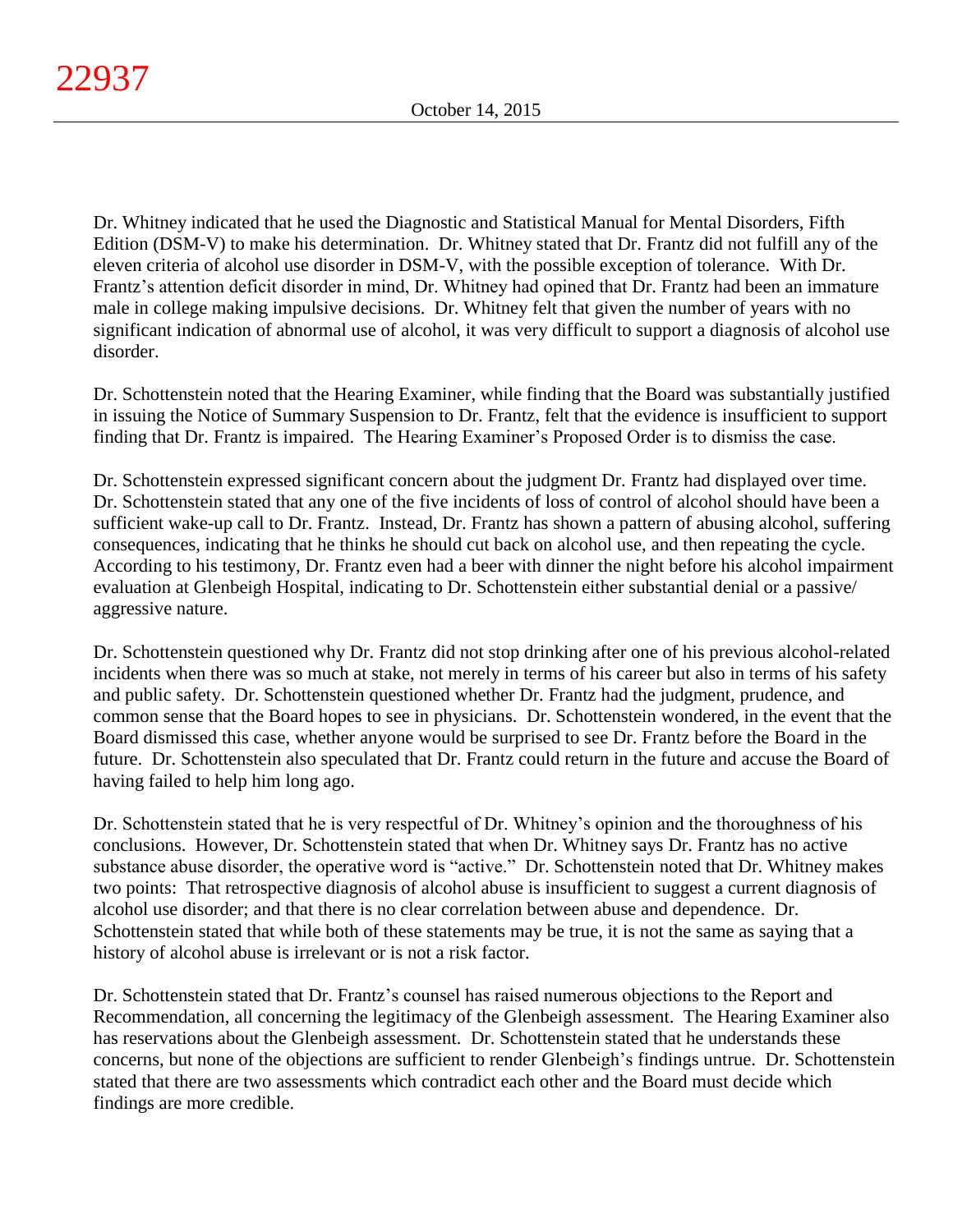Dr. Schottenstein stated that an individual does not have to be intoxicated in order to be impaired. Dr. Schottenstein opined that every time Dr. Frantz drinks alcohol it is like rolling dice. Dr. Schottenstein feared that without intervention the Board will see Dr. Frantz again.

Dr. Steinbergh agreed with Dr. Schottenstein's comments. Dr. Steinbergh stated that when asked what he had learned from the incident on his 21<sup>st</sup> birthday when he was arrested and stayed in jail for the weekend until his mother bailed him out, Dr. Frantz replied as follows:

This was the point where I feel I finally understood the risks I was taking with my drinking habits, and that I was jeopardizing my future. I was in the middle of my MCAT studying at the time, and finally realized that I ran the serious risk of not getting into med school due to my legal issue, despite my grades and accolades. I also realized the risky situation I put myself in while drinking, as I was arrested while walking down the middle of a country road, and it could have ended much worse.

However, Dr. Steinbergh stated that Dr. Frantz did not learn his lesson on that occasion. Dr. Steinbergh, noting that Dr. Frantz was a pre-medical student at the time and is now a physician, was very reluctant to call this "immature behavior."

Dr. Steinbergh continued that Dr. Frantz was later arrested for OMVI. When asked what he learned from that incident, Dr. Frantz responded, "It's never a good idea to get behind the wheel of a car after drinking." Yet when asked if he believed he had a problem with alcohol after that incident, Dr. Frantz responded, "No … I thought I was using it more than I should, but I didn't think it was problematic." Dr. Steinbergh opined that this is the answer of a young person who does not recognize the disease of alcoholism.

Dr. Steinbergh stated that in 2011 when Dr. Frantz was a second-year medical student, he was arrested for a minor misdemeanor and spent the night in jail. When asked what he had learned from this incident, Dr. Frantz answered, "I learned that I can no longer drink like I did when I was in college, and it was a wakeup call to remind me that although I was in medical school I had not accomplished anything yet, and have a lot to lose by making poor decisions."

Dr. Steinbergh stated that despite these incidents, Dr. Frantz was still drinking in 2012 and even drank alcohol the night before his Glenbeigh assessment. This caused Dr. Steinbergh to question Dr. Frantz's decision-making. Dr. Steinbergh felt deeply that Dr. Frantz has a problem with alcoholism and impairment. Dr. Steinbergh opined that Dr. Frantz's pattern of behavior cannot be called anything but alcohol abuse. Dr. Steinbergh noted that the portion of this case regarding Adderall is not a concern for her.

Mr. Giacalone stated that Dr. Schottenstein and Dr. Steinbergh have raised good points. However, Mr. Giacalone opined that this is not a substance abuse issue, but is instead a matter of stupidity and immaturity. Mr. Giacalone opined that Dr. Frantz's legal issues with using fake identification, public urination, and doing something stupid after getting drunk on his 21<sup>st</sup> birthday are not egregious. Mr. Giacalone commented that this history is much less significant than that of a previous respondent, Dr. Parrott, whose history included cocaine, ecstasy, and binge drinking. Mr. Giacalone also felt that the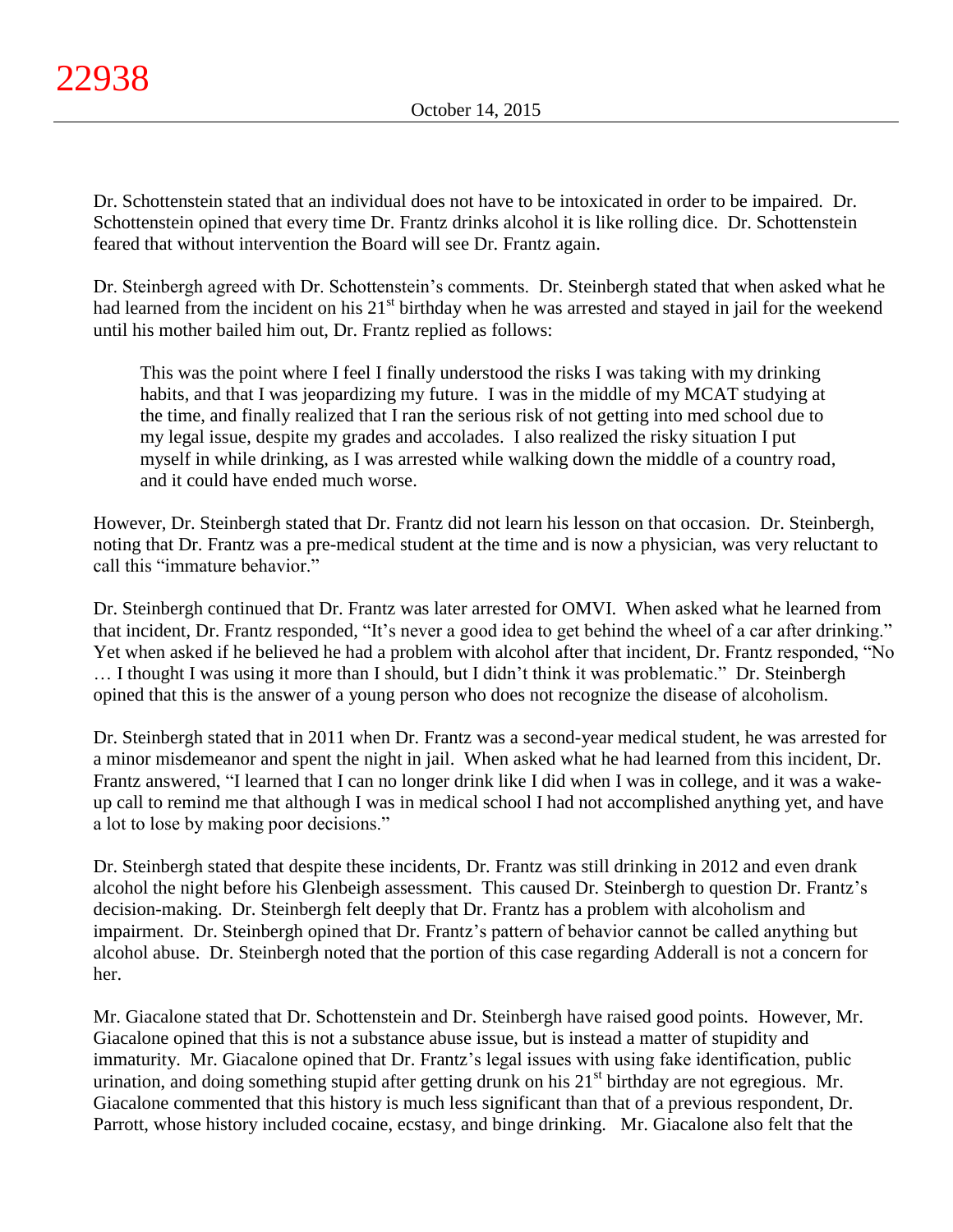quality of the evaluation conducted by Shepherd Hill was far superior to the one conducted by Glenbeigh.

Mr. Giacalone continued that Glenbeigh's report of assessment, which contained questionable comments regarding Adderall, was essentially drafted by a social worker and appeared to him to have been rubberstamped by the two physicians. Mr. Giacalone stated that the Glenbeigh assessors also made inappropriate comments to Dr. Frantz's collaterals suggesting that it was a foregone conclusion that Dr. Frantz would go into treatment. Mr. Giacalone also noted that Glenbeigh failed to contact Dr. Frantz's psychiatrist during the assessment. By contrast, Mr. Giacalone found Shepherd Hill's assessment to be complete and detailed. Mr. Giacalone opined that the question of the diagnostic standards of DSM-IV versus DSM-V is not material, as is the issue of whether the Board staff properly followed the rule regarding the medical directors of treatment facilities.

Mr. Giacalone stated that he supports the Proposed Order to dismiss. Mr. Giacalone commented that if Dr. Frantz appears before the Board again under similar circumstances, the consequences would be significant.

Dr. Soin stated that he appreciates Mr. Giacalone's comments, but opined that Dr. Frantz's behavior is not simply a matter of immaturity. Dr. Soin stated that being criminally charged would have a long-lasting effect on a typical college student who simply makes a mistake on occasion. Dr. Frantz, however, has faced multiple criminal charges including Disorderly Conduct, Obstructing Official Business, Underage Consumption of Alcohol, and Disorderly Conduct by Intoxication. Dr. Soin opined that the number of Dr. Frantz's violation clearly indicates a problem. Dr. Soin worried about Dr. Frantz's patients because he has demonstrated an inability to restrain himself on many occasions. Mr. Giacalone commented that the number of violations could be "luck of the draw" and asked how many college students get drunk but are never caught.

Dr. Schottenstein stated that he struggled with the same thoughts that concern Mr. Giacalone. However, Dr. Schottenstein stated that his concern was not simply the fact that Dr. Frantz was caught, but the substantial degree to which Dr. Frantz had been using alcohol. Dr. Schottenstein noted that Dr. Frantz, rather than just consuming a few beers, was drinking very large quantities of alcohol to the point of multiple legal consequences. Dr. Schottenstein noted Dr. Frantz's testimony which indicates he has recognized on some level that he should probably reduce his consumption, but then the cycle repeats. Dr. Schottenstein stated that Dr. Frantz also spends large amounts to time drinking and, in some cases, drinks all day. Dr. Frantz also used alcohol in potentially hazardous situations, such as OMVI and walking down the middle of a road. Dr. Frantz's drinking has also caused some interpersonal issues with his family. Dr. Schottenstein stated that these are all DSM-V red flags and he was not sure why they were not noted in Shepherd Hill's assessment.

Mr. Giacalone reiterated that he found the Shepherd Hill evaluation much more thorough and credible than the Glenbeigh assessment and questioned how two addiction experts could arrive at such significantly different conclusions concerning Dr. Frantz. Mr. Giacalone stated that the addiction physicians at Glenbeigh, rather than evaluating Dr. Frantz, simply read a report written by a social worker. By contrast, the physician at Shepherd Hill met with Dr. Frantz, evaluated him, and called Dr. Frantz's psychiatrist.

Dr. Steinbergh noted page 27 of the Report and Recommendation which indicates that alcohol use disorder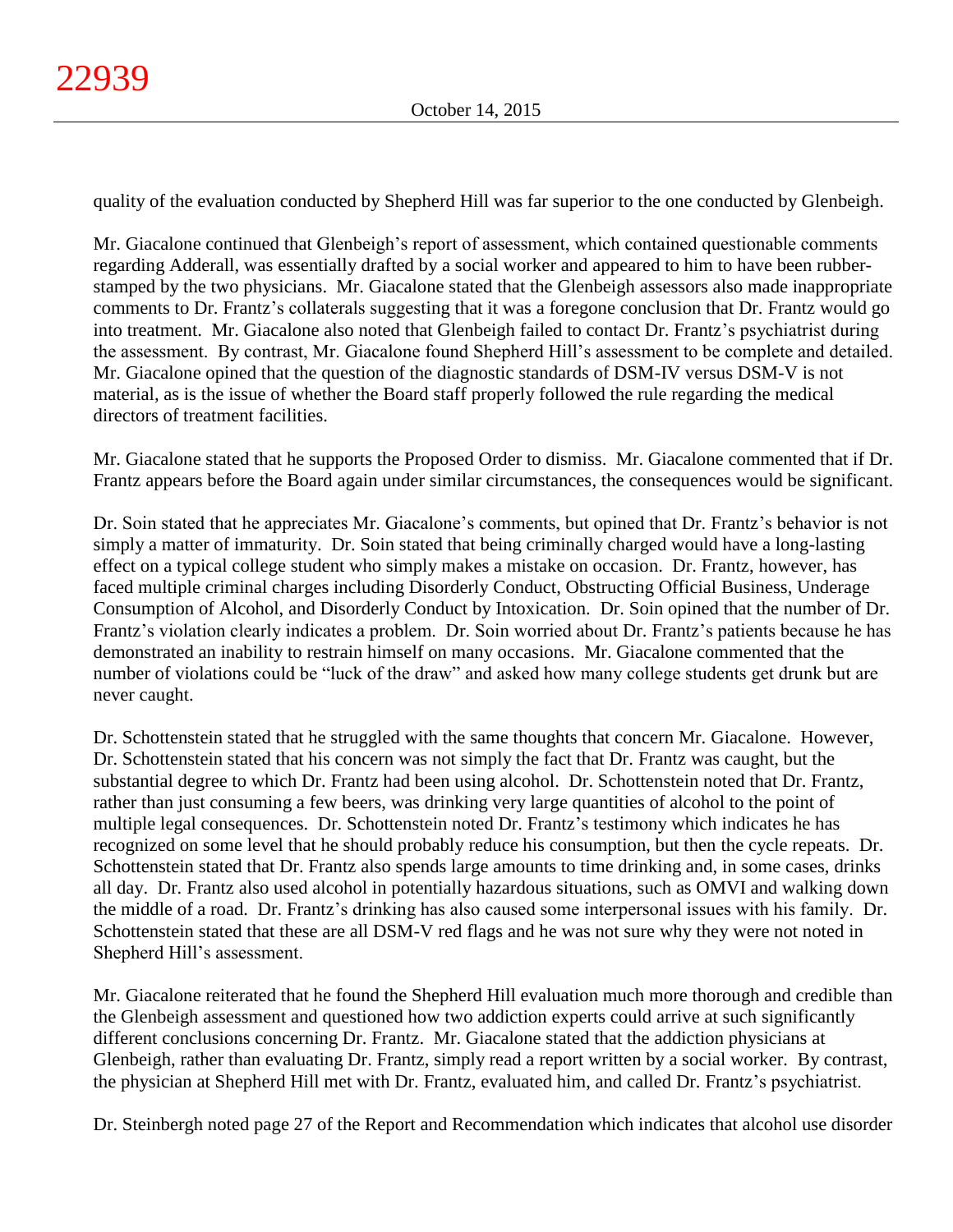is defined by DSM-V as meeting at least two specified criteria within a 12-month period. Dr. Steinbergh noted that the method of calculating the 12-month period is not addressed. Dr. Steinbergh noted criterion 6, "Continued alcohol use despite having persistent or recurrent social or interpersonal problems caused or exacerbated by the effected of alcohol." Dr. Steinbergh further noted criterion 8, "Recurrent alcohol use in situations in which it is physically hazardous."

Dr. Schottenstein stated that he had a written amendment for the Board's consideration. The written amendment was provided to Board members.

# **Dr. Schottenstein moved to amend the Report and Recommendation's Findings of Fact to read as follows:**

# **FINDINGS OF FACT**

- 1. By letter dated March 27, 2015, the Board notified Nathan B. Frantz, D.O., of its determination that it had reason to believe that he was in violation of R.C. 4731.22(B)(26), and ordered him to undergo a 72-hour inpatient examination to determine if he is in violation of R.C. 4731.22(B)(26). The Board's determination was based upon one or more of the reasons outlined in such letter, which included that Dr. Frantz had been involved in multiple instances wherein he was charged with criminal offenses that were related to his use and/or abuse of alcohol. The criminal offenses that he had been charged with included: Disorderly Conduct and Obstructing Official Business in or around 2007; Obstruction by a Disguised Person in or around May 2009; Underage Consumption of Alcohol and Disorderly Conduct by Intoxication in or around June 2009; and Disorderly Conduct by Intoxication in or around December 2011. Dr. Frantz also reported that, since 2012, his alcohol use consisted of two to four times per month, consuming about six drinks per night of consumption.
- 2. By letter dated May 12, 2015, from Christopher Adelman, M.D., and Richard Zinni, D.O., at Glenbeigh Hospital, a Board-approved treatment provider, the Board was notified that, following the Boardordered evaluation beginning on May 5, 2015, Dr. Frantz was determined to be impaired in his ability to practice according to acceptable and prevailing standards of care and to require residential treatment for his diagnoses of alcohol abuse and current medication misuse/inconsistent use. It was further recommended that he complete a minimum of 28 days of inpatient treatment at a Board-approved treatment provider.
- 3. Dr. Frantz did not enter into treatment; did not complete the recommended/required treatment; and/or has not entered into an aftercare contract with a Board-approved treatment provider.

**Dr. Schottenstein further moved to amend the Report and Recommendation's Conclusion of Law to read as follows:**

# **CONCLUSION OF LAW**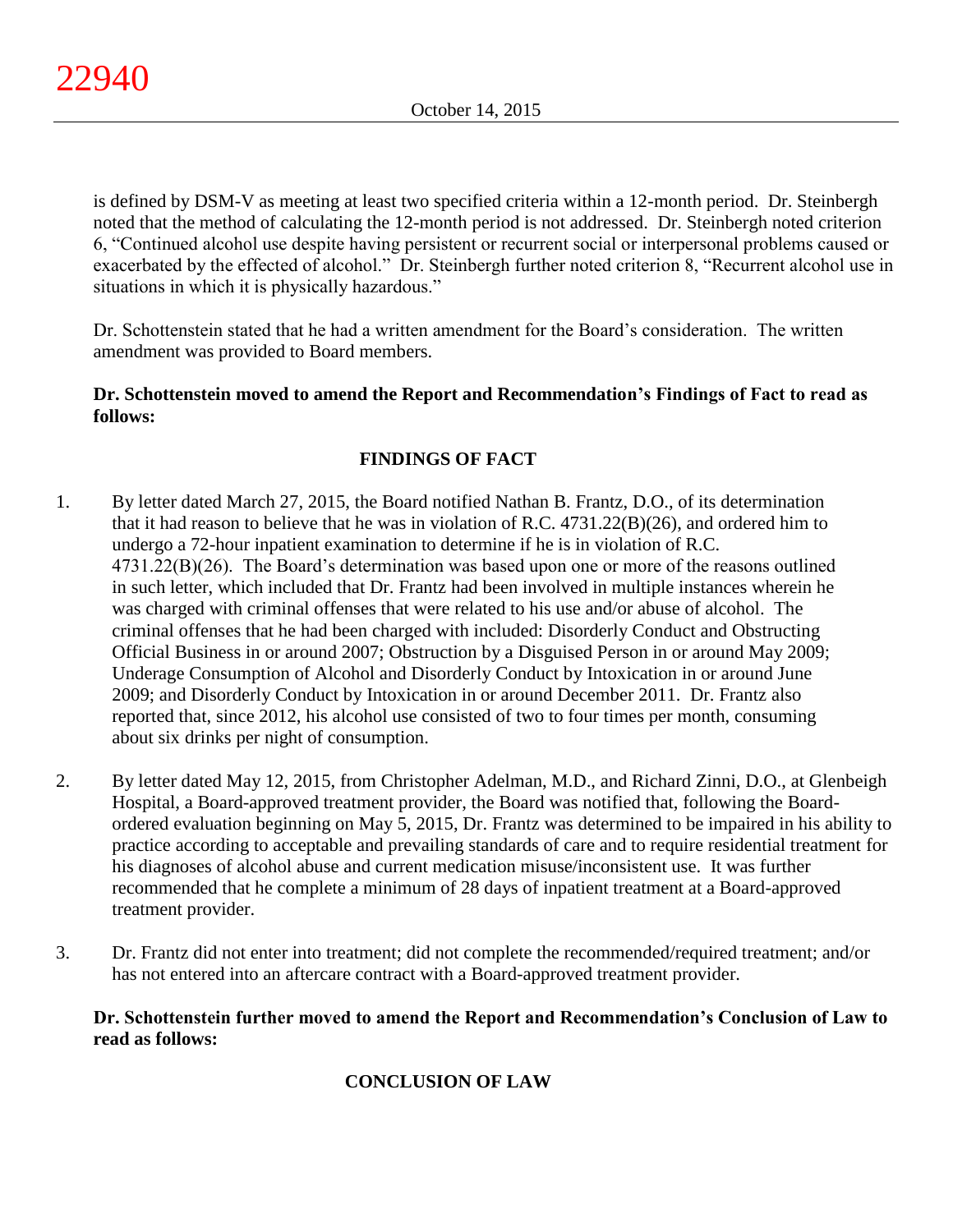The acts, conduct, and/or omissions of Nathan B. Frantz, D.O., as set forth in the Findings of Fact, individually and/or collectively, constitutes "[i]mpairment of ability to practice according to acceptable and prevailing standards of care because of habitual or excessive use or abuse of drugs, alcohol, or other substances that impair ability to practice," as set forth in R.C.  $4731.22(B)(26)$ 

# **Dr. Schottenstein further moved to amend the Report and Recommendation's Proposed Order to read as follows:**

It is hereby ORDERED that:

- A. **SUSPENSION OF CERTIFICATE**: The training certificate of Nathan Buchanan Frantz, D.O., to practice medicine and surgery in the State of Ohio shall be SUSPENDED for an indefinite period of time.
- B. **INTERIM MONITORING:** During the period that Dr. Frantz's certificate to practice medicine and surgery in Ohio is suspended, Dr. Frantz shall comply with the following terms, conditions, and limitations:
	- 1. **Obey the Law**: Dr. Frantz shall obey all federal, state, and local laws, and all rules governing the practice of medicine and surgery in Ohio.
	- 2. **Declarations of Compliance**: Dr. Frantz shall submit quarterly declarations under penalty of Board disciplinary action and/or criminal prosecution, stating whether there had been compliance with all the conditions of this Order. The first quarterly declaration must be received in the Board's offices on or before the first day of the third month following the month in which this Order becomes effective. Subsequent quarterly declarations must be received in the Board's offices on or before the first day of every third month.
	- 3. **Personal Appearances**: Dr. Frantz shall appear in person for an interview before the full Board or its designated representative during the third month following the month in which this Order becomes effective, or as otherwise directed by the Board. Subsequent personal appearances shall occur every three months thereafter, and/or as otherwise directed by the Board. If an appearance is missed or is rescheduled for any reason, ensuing appearances shall be scheduled based on the appearance date as originally scheduled.

# 4. **Sobriety:**

a. **Abstention from Drugs**: Dr. Frantz shall abstain completely from the personal use or personal possession of drugs, except those prescribed, dispensed, or administered to him by another so authorized by law who has full knowledge of Dr. Frantz's history of chemical dependency and/or abuse and who may lawfully prescribe for him (for example, a physician who is not a family member). Further, in the event that Dr. Frantz is so prescribed, dispensed, or administered any controlled substance or tramadol, Dr. Frantz shall notify the Board in writing within seven days, providing the Board with the identity of the prescriber, the name of the drug Dr. Frantz received,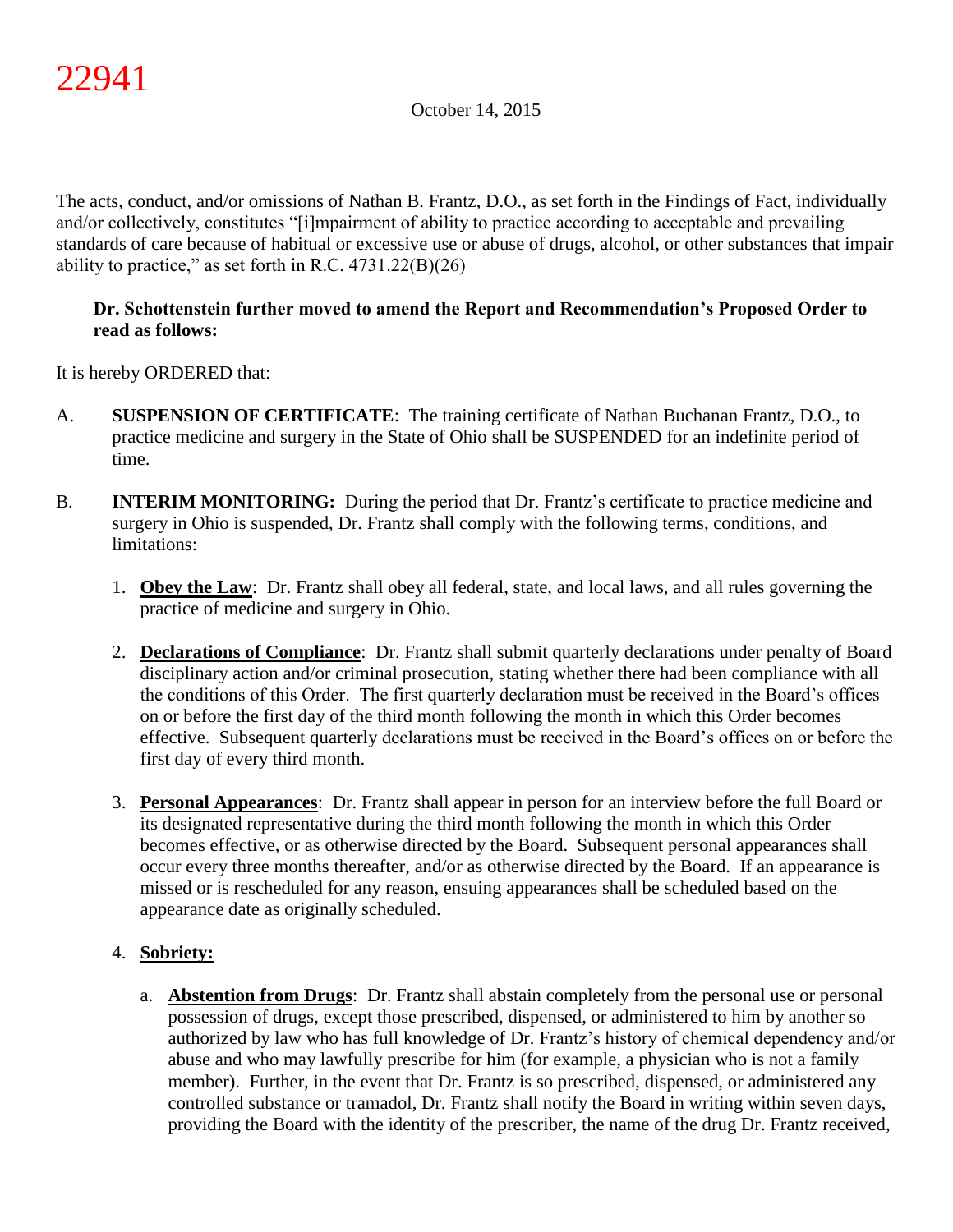the medical purpose for which he received the drug, the date the drug was initially received, and the dosage, amount, number of refills, and directions for use. Further, within 30 days of the date said drug is so prescribed, dispensed, or administered to him, Dr. Frantz shall provide the Board with either a copy of the written prescription or other written verification from the prescriber, including the dosage, amount, number of refills, and directions for use.

b. **Abstention from Alcohol**: Dr. Frantz shall abstain completely from the use of alcohol.

# 5. **Drug and Alcohol Screens; Drug Testing Facility and Collection Site:**

- a. Dr. Frantz shall submit to random urine screenings for drugs and alcohol at least four times per month, or as otherwise directed by the Board. Dr. Frantz shall ensure that all screening reports are forwarded directly to the Board on a quarterly basis. The drugtesting panel utilized must be acceptable to the Secretary of the Board, and shall include Dr. Frantz's drug(s) of choice.
- b. Dr. Frantz shall submit, at his expense and on the day selected, urine specimens for drug and/or alcohol analysis. (The term "toxicology screen" is also used herein for "urine screen" and/or "drug screen.")

All specimens submitted by Dr. Frantz shall be negative, except for those substances prescribed, administered, or dispensed to him in conformance with the terms, conditions and limitations set forth in this Order.

Refusal to submit such specimen, or failure to submit such specimen on the day he is selected or in such manner as the Board may request, shall constitute a violation of this Order.

c. Dr. Frantz shall abstain from the use of any substance that may produce a positive result on a toxicology screen, including the consumption of poppy seeds or other food or liquid that may produce a positive result on a toxicology screen.

Dr. Frantz shall be held to an understanding and knowledge that the consumption or use of various substances, including but not limited to mouthwashes, hand-cleaning gels, and cough syrups, may cause a positive toxicology screen, and that unintentional ingestion of a substance is not distinguishable from intentional ingestion on a toxicology screen, and that, therefore, consumption or use of substances that may produce a positive result on a toxicology screen is prohibited under this Order.

d. All urine screenings for drugs and alcohol shall be conducted through a Board-approved drug-testing facility and Board-approved collection site pursuant to the global contract between the approved facility and the Board, which provides for the Board to maintain ultimate control over the urine-screening process and to preserve the confidentiality of positive screening results in accordance with Section 4731.22(F)(5), Ohio Revised Code.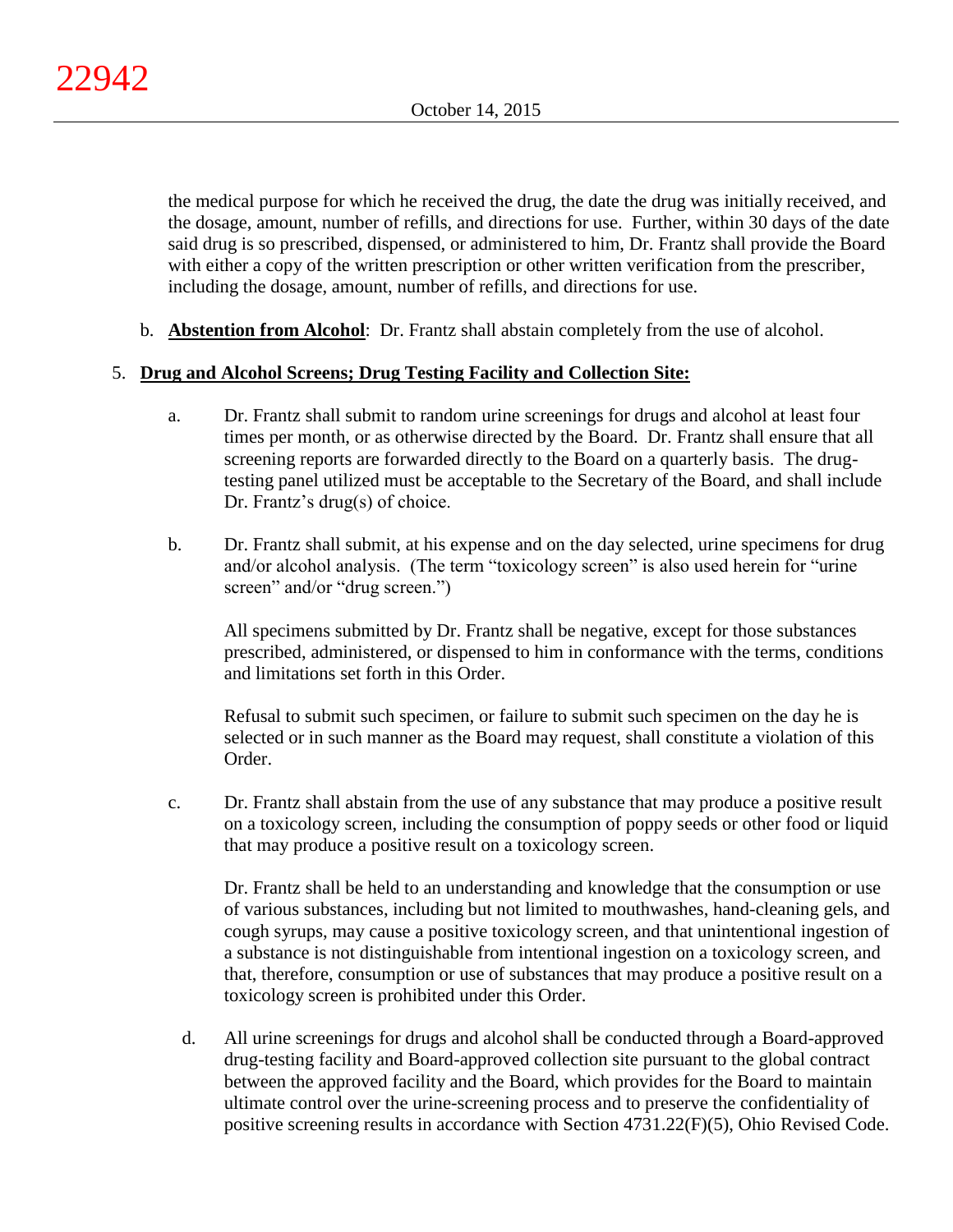The screening process for random testing shall require a daily call-in procedure. Further, in the event that the Board exercises its discretion, as provided in Paragraph B.6, below, to approve urine screenings to be conducted at an alternative drug-testing facility, collection site, and/or supervising physician, such approval shall be expressly contingent upon the Board's retaining ultimate control over the urine-screening process in a manner that preserves the confidentiality of positive screening results.

e. Within 30 days of the effective date of this Order, Dr. Frantz shall enter into the necessary financial and/or contractual arrangements with the Board-approved drugtesting facility and/or collection site ("DFCS") in order to facilitate the screening process in the manner required by this Order.

Further, within 30 days of making such arrangements, Dr. Frantz shall provide to the Board written documentation of completion of such arrangements, including a copy of any contract entered into between Dr. Frantz and the Board-approved DFCS. Dr. Frantz's failure to timely complete such arrangements, or failure to timely provide written documentation to the Board of completion of such arrangements, shall constitute a violation of this Order.

f. Dr. Frantz shall ensure that the urine-screening process performed through the Boardapproved DFCS requires a daily call-in procedure, that the urine specimens are obtained on a random basis, and that the giving of the specimen is witnessed by a reliable person.

In addition, Dr. Frantz and the Board-approved DFCS shall ensure that appropriate control over the specimen is maintained and shall immediately inform the Board of any positive screening result.

- g. Dr. Frantz shall ensure that the Board-approved DFCS provides quarterly reports to the Board, in a format acceptable to the Board, verifying whether all urine screens have been conducted in compliance with this Order, and whether all urine screens have been negative.
- h. In the event that the Board-approved DFCS becomes unable or unwilling to serve as required by this Order, Dr. Frantz shall immediately notify the Board in writing, and make arrangements acceptable to the Board, pursuant to Paragraph B.6, below, as soon as practicable. Dr. Frantz shall further ensure that the Board-approved DFCS also notifies the Board directly of its inability to continue to serve and the reasons therefor.
- i. The Board, in its sole discretion, may withdraw its approval of any DFCS in the event that the Secretary and Supervising Member of the Board determine that the DFCS has demonstrated a lack of cooperation in providing information to the Board or for any other reason.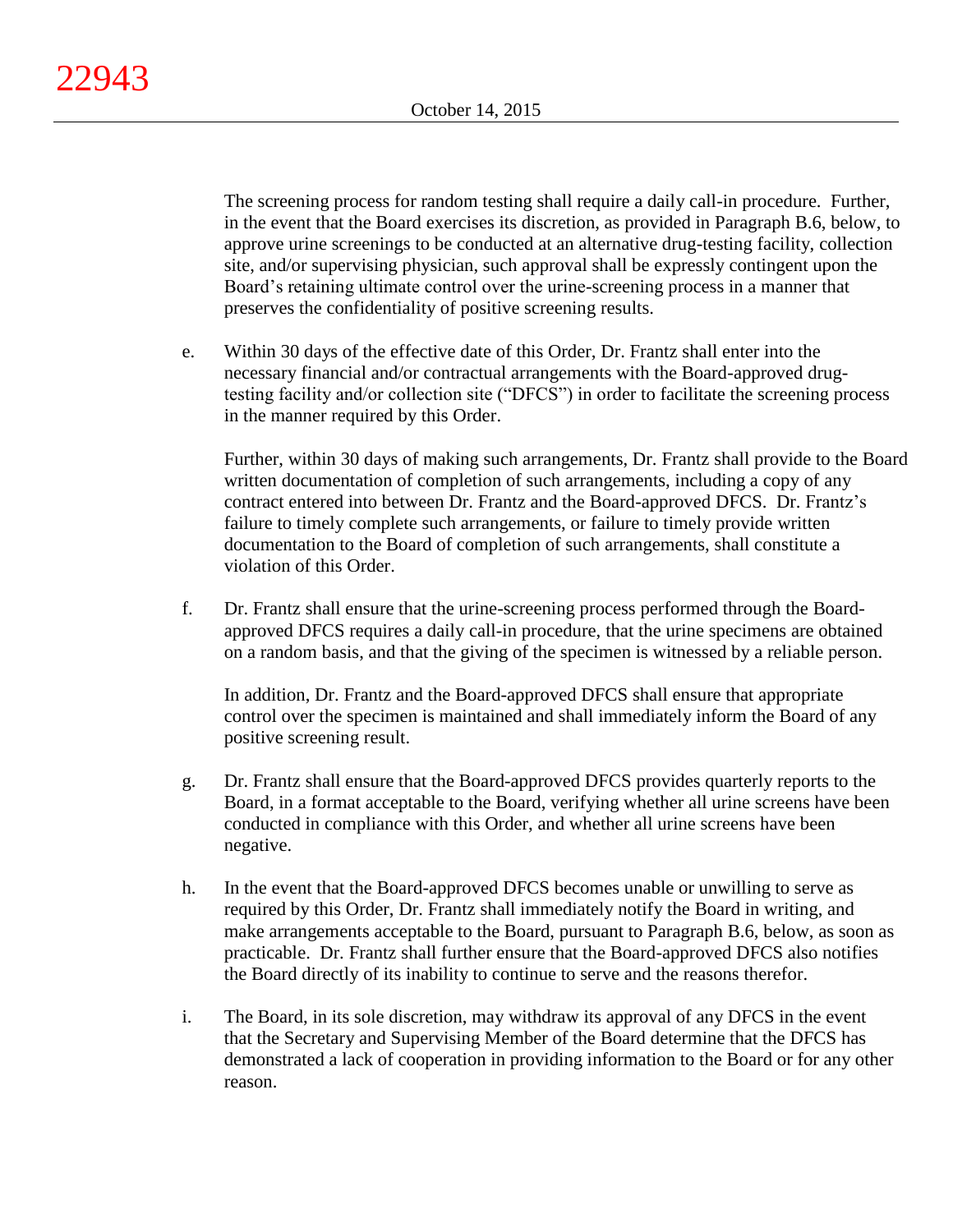- 6. **Alternative Drug-testing Facility and/or Collection Site:** It is the intent of this Order that Dr. Frantz shall submit urine specimens to the Board-approved DFCS chosen by the Board. However, in the event that using the Board-approved DFCS creates an extraordinary hardship on Dr. Frantz, as determined in the sole discretion of the Board, then, subject to the following requirements, the Board may approve an alternative DFCS or a supervising physician to facilitate the urine-screening process for Dr. Frantz.
	- a. Within 30 days of the date on which Dr. Frantz is notified of the Board's determination that utilizing the Board-approved DFCS constitutes an extraordinary hardship on Dr. Frantz, he shall submit to the Board in writing for its prior approval the identity of either an alternative DFCS or the name of a proposed supervising physician to whom Dr. Frantz shall submit the required urine specimens.

In approving a facility, entity, or an individual to serve in this capacity, the Board will give preference to a facility located near Dr. Frantz's residence or employment location, or to a physician who practices in the same locale as Dr. Frantz. Dr. Frantz shall ensure that the urine-screening process performed through the alternative DFCS or through the supervising physician requires a daily call-in procedure, that the urine specimens are obtained on a random basis, and that the giving of the specimen is witnessed by a reliable person. In addition, Dr. Frantz shall ensure that the alternative DFCS or the supervising physician maintains appropriate control over the specimen and immediately informs the Board of any positive screening result.

- b. Dr. Frantz shall ensure that the alternative DFCS or the supervising physician provides quarterly reports to the Board, in a format acceptable to the Board, verifying whether all urine screens have been conducted in compliance with this Order, and whether all urine screens have been negative.
- c. In the event that the designated alternative DFCS or the supervising physician becomes unable or unwilling to so serve, Dr. Frantz shall immediately notify the Board in writing. Dr. Frantz shall further ensure that the previously designated alternative DFCS or the supervising physician also notifies the Board directly of the inability to continue to serve and the reasons therefor. Further, in the event that the approved alternative DFCS or supervising physician becomes unable to serve, Dr. Frantz shall, in order to ensure that there will be no interruption in his urine-screening process, immediately commence urine screening at the Board-approved DFCS chosen by the Board, until such time, if any, that the Board approves a different DFCS or supervising physician, if requested by Dr. Frantz.
- d. The Board, in its sole discretion, may disapprove any entity or facility proposed to serve as Dr. Frantz's designated alternative DFCS or any person proposed to serve as his supervising physician, or may withdraw its approval of any entity, facility or person previously approved to so serve in the event that the Secretary and Supervising Member of the Board determine that any such entity, facility or person has demonstrated a lack of cooperation in providing information to the Board or for any other reason.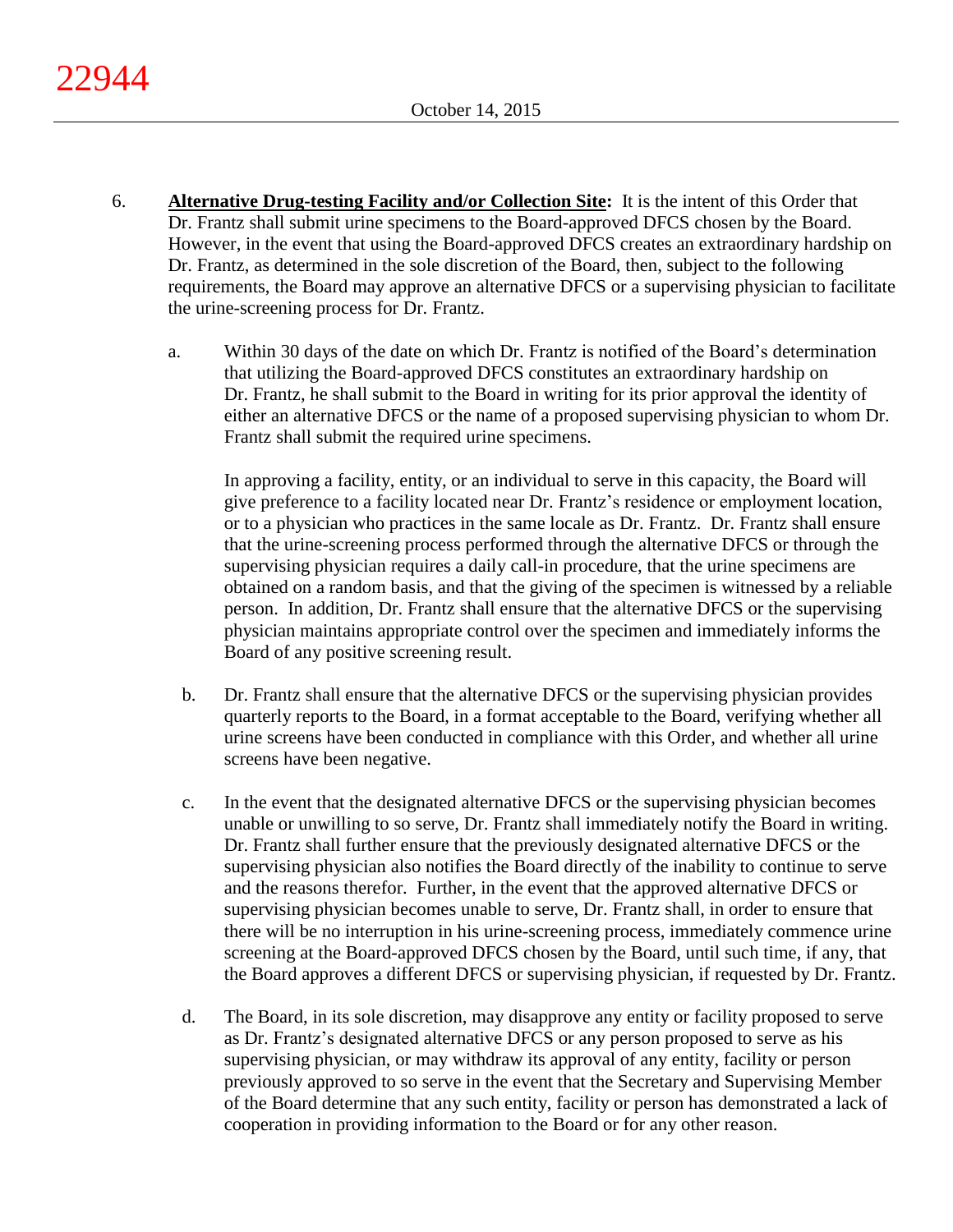- 7. **Reports Regarding Drug and Alcohol Screens**: All screening reports required under this Order from the Board-approved DFCS, the alternative DFCS and/or supervising physician must be received in the Board's offices no later than the due date for Dr. Frantz's declarations of compliance. It is Dr. Frantz's responsibility to ensure that reports are timely submitted.
- 8. **Additional Screening Without Prior Notice**: Upon the Board's request and without prior notice, Dr. Frantz shall provide a specimen of his blood, breath, saliva, urine, and/or hair for screening for drugs and alcohol, for analysis of therapeutic levels of medications that may be prescribed for Dr. Frantz, or for any other purpose, at Dr. Frantz's expense. Dr. Frantz's refusal to submit a specimen upon the request of the Board shall result in a minimum of one year of actual license suspension. Further, the collection of such specimens shall be witnessed by a representative of the Board, or another person acceptable to the Secretary and Supervising Member of the Board.
- 9. **Rehabilitation Program**: Dr. Frantz shall undertake and maintain participation in an alcohol and drug rehabilitation program, such as A.A., N.A., C.A., or Caduceus no less than three times per week, or as otherwise ordered by the Board. Substitution of any other specific program must receive prior Board approval.

Dr. Frantz shall submit acceptable documentary evidence of continuing compliance with this program, including submission to the Board of meeting attendance logs, which must be received in the Board's offices no later than the due date for Dr. Frantz's declarations of compliance.

- 10. **Comply with the Terms of Aftercare Contract**: Dr. Frantz shall maintain continued compliance with the terms of the aftercare contract(s) entered into with his treatment provider(s), provided that, where terms of an aftercare contract conflict with terms of this Order, the terms of this Order shall control.
- 11. **Releases**: Dr. Frantz shall provide authorization, through appropriate written consent forms, for disclosure of evaluative reports, summaries, and records, of whatever nature, by any and all parties that provide treatment or evaluation for Dr. Frantz's chemical dependency and/or related conditions, or for purposes of complying with this Order, whether such treatment or evaluation occurred before or after the effective date of this Order. To the extent permitted by law, the above-mentioned evaluative reports, summaries, and records are considered medical records for purposes of Section 149.43, Ohio Revised Code, and are confidential pursuant to statute.

Dr. Frantz shall also provide the Board written consent permitting any treatment provider from whom he obtains treatment to notify the Board in the event Dr. Frantz fails to agree to or comply with any treatment contract or aftercare contract. Failure to provide such consent, or revocation of such consent, shall constitute a violation of this Order.

12. **Absences from Ohio:** Dr. Frantz shall obtain permission from the Board for departures or absences from Ohio. Such periods of absence shall not reduce the suspension/probationary term, unless otherwise determined by motion of the Board for absences of three months or longer, or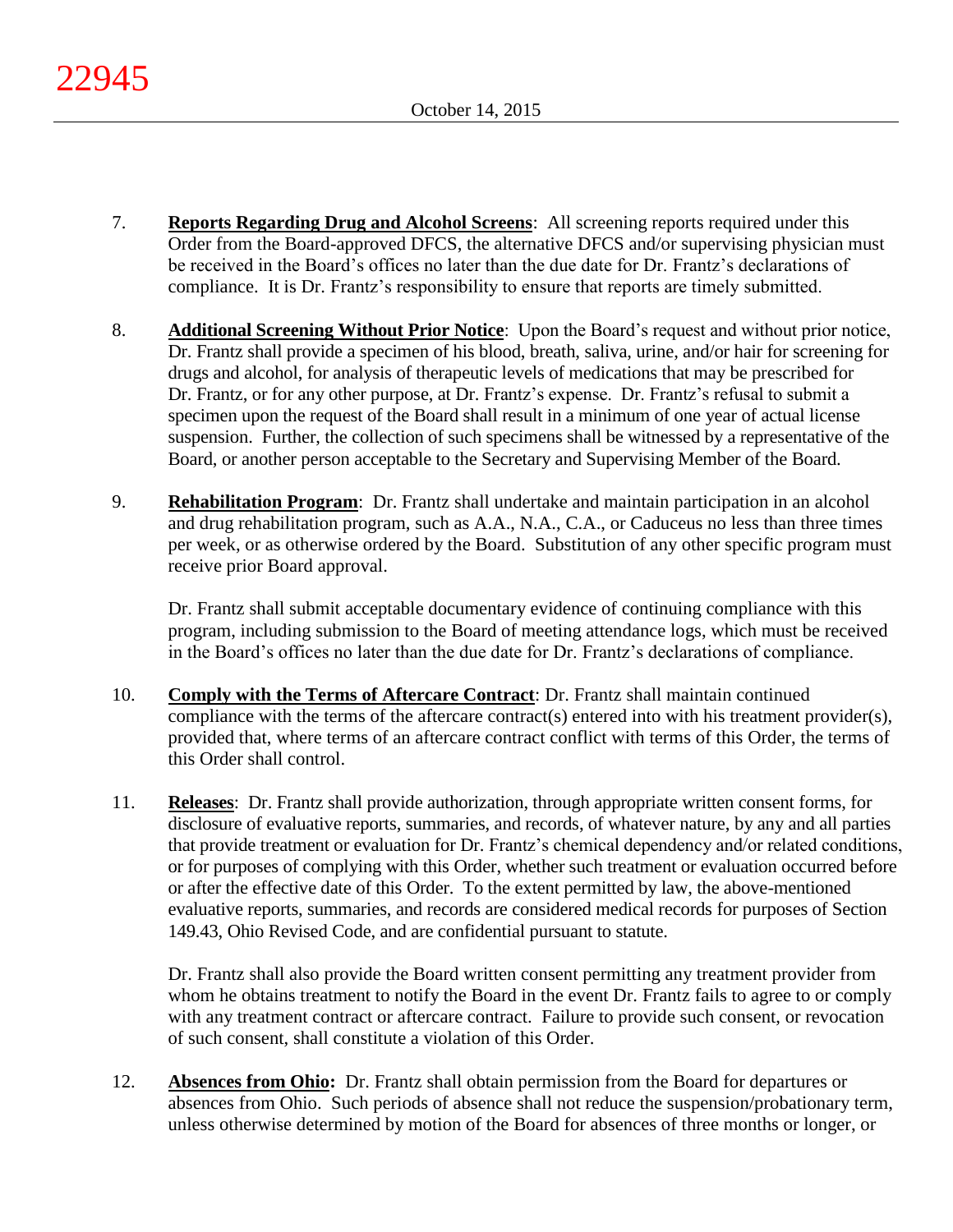by the Secretary or the Supervising Member of the Board for absences of less than three months, in instances where the Board can be assured that probationary monitoring is otherwise being performed. Further, the Secretary and Supervising Member of the Board shall have discretion to waive part or all of the monitoring terms set forth in this Order for occasional periods of absence of 14 days or less.

In the event that Dr. Frantz resides and/or is employed at a location that is within 50 miles of the geographic border of Ohio and a contiguous state, Dr. Frantz may travel between Ohio and that contiguous state without seeking prior approval of the Secretary or Supervising Member provided that Dr. Frantz is otherwise able to maintain full compliance with all other terms, conditions and limitations set forth in this Order.

- 13. **Required Reporting of Change of Address:** Dr. Frantz shall notify the Board in writing of any change of residence address and/or principal practice address within 30 days of the change.
- C. **CONDITIONS FOR REINSTATEMENT OR RESTORATION**: The Board shall not consider reinstatement or restoration of Dr. Frantz's training certificate to practice medicine and surgery until all of the following conditions have been met:
	- 1. **Application for Reinstatement or Restoration**: Dr. Frantz shall submit an application for reinstatement or restoration, accompanied by appropriate fees, if any.
	- 2. **Compliance with Interim Conditions**: Dr. Frantz shall have maintained compliance with all the terms and conditions set forth in Paragraph B of this Order.
	- 3. **Demonstration of Ability to Resume Practice**: Dr. Frantz shall demonstrate to the satisfaction of the Board that he can practice in compliance with acceptable and prevailing standards of care. Such demonstration shall include but shall not be limited to the following:
		- a. Certification from a treatment provider approved under Section 4731.25, Ohio Revised Code, that Dr. Frantz has successfully completed a minimum of 28 days of inpatient/residential treatment for chemical dependency/abuse at a treatment provider approved by the Board.
		- b. Evidence of continuing full compliance with an aftercare contract with a treatment provider approved under Section 4731.25, Ohio Revised Code. Such evidence shall include, but shall not be limited to, a copy of the signed aftercare contract. The aftercare contract must comply with Rule 4731-16-10, Ohio Administrative Code.
		- c. Evidence of continuing full compliance with this Order.
		- d. Two written reports indicating that Dr. Frantz's ability to practice has been assessed and that he has been found capable of practicing according to acceptable and prevailing standards of care, with respect to chemical dependency/abuse.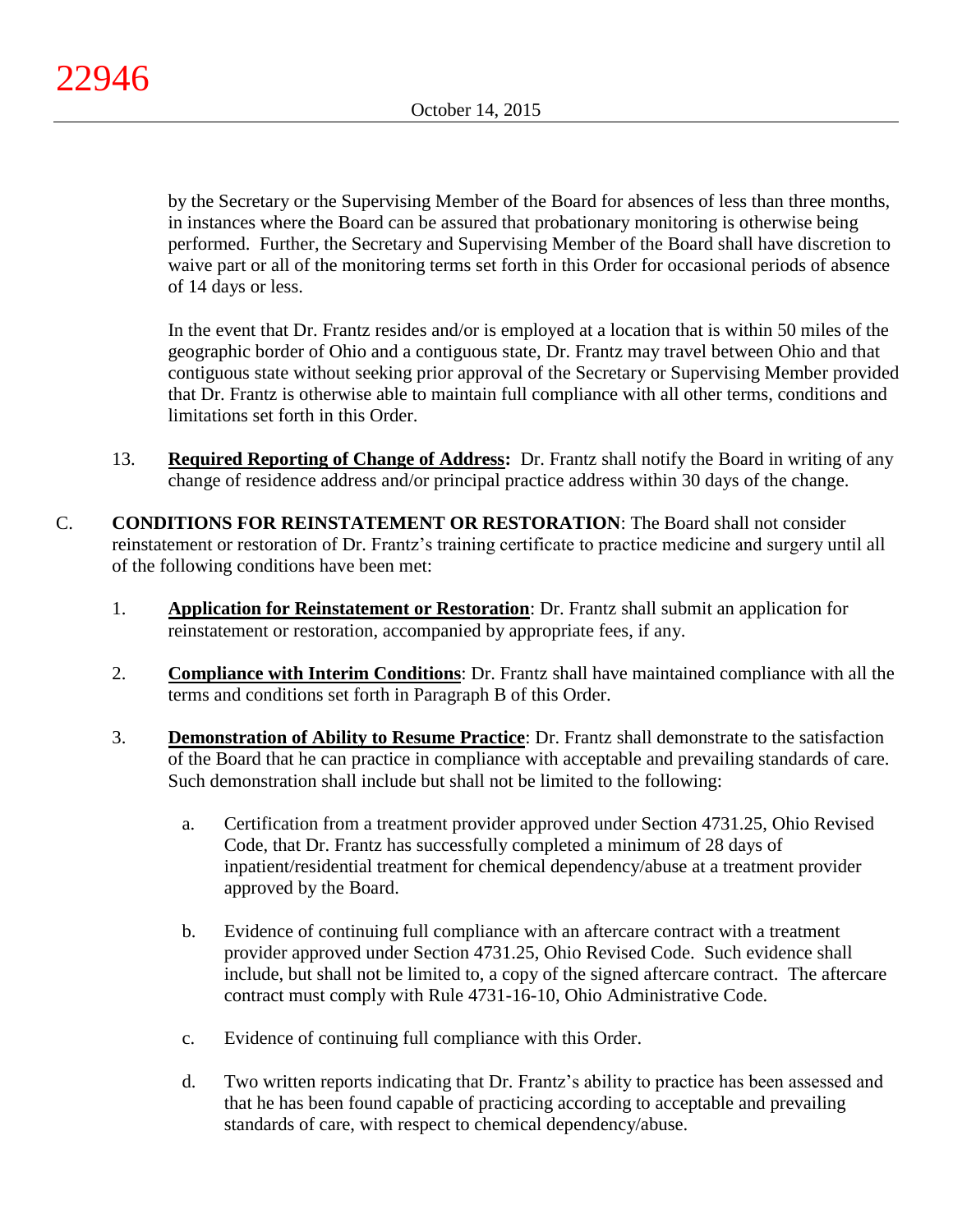The reports shall have been made by physicians knowledgeable in the area of addictionology and who are either affiliated with a current Board-approved treatment provider or otherwise have been approved in advance by the Board to provide an assessment of Dr. Frantz. Further, the two aforementioned physicians shall not be affiliated with the same treatment provider or medical group practice. Prior to the assessments, Dr. Frantz shall provide the assessors with copies of patient records from any evaluation and/or treatment that he has received, and a copy of this Order. The reports of the assessors shall include any recommendations for treatment, monitoring, or supervision of Dr. Frantz, and any conditions, restrictions, or limitations that should be imposed on Dr. Frantz's practice. The reports shall also describe the basis for the assessor's determinations.

All reports required pursuant to this paragraph shall be based upon examinations occurring within the three months immediately preceding any application for reinstatement or restoration. Further, at the discretion of the Secretary and Supervising Member of the Board, the Board may request an updated assessment and report if the Secretary and Supervising Member determine that such updated assessment and report is warranted for any reason.

- 4. **Additional Evidence of Fitness To Resume Practice**: In the event that Dr. Frantz has not been engaged in the active practice of medicine and surgery for a period in excess of two years prior to application for reinstatement or restoration, the Board may exercise its discretion under Section 4731.222, Ohio Revised Code, to require additional evidence of his fitness to resume practice.
- D. **PROBATION:** Upon reinstatement or restoration, Dr. Frantz's certificate shall be subject to the following PROBATIONARY terms, conditions, and limitations for a period of at least five years:
	- 1. **Terms, Conditions, and Limitations Continued from Suspension Period**: Dr. Frantz shall continue to be subject to the terms, conditions, and limitations specified in Paragraph B of this Order.
	- 2. **Tolling of Probationary Period While Out of Compliance:** In the event that Dr. Frantz is found by the Secretary of the Board to have failed to comply with any provision of this Order, and is so notified of that deficiency in writing, such period(s) of noncompliance will not apply to the reduction of the probationary period under this Order.
- E. **TERMINATION OF PROBATION**: Upon successful completion of probation, as evidenced by a written release from the Board, Dr. Frantz's certificate will be fully restored.
- F. **VIOLATION OF THE TERMS OF THIS ORDER**: If Dr. Frantz violates the terms of this Order in any respect, the Board, after giving him notice and the opportunity to be heard, may institute whatever disciplinary action it deems appropriate, up to and including the permanent revocation of his certificate.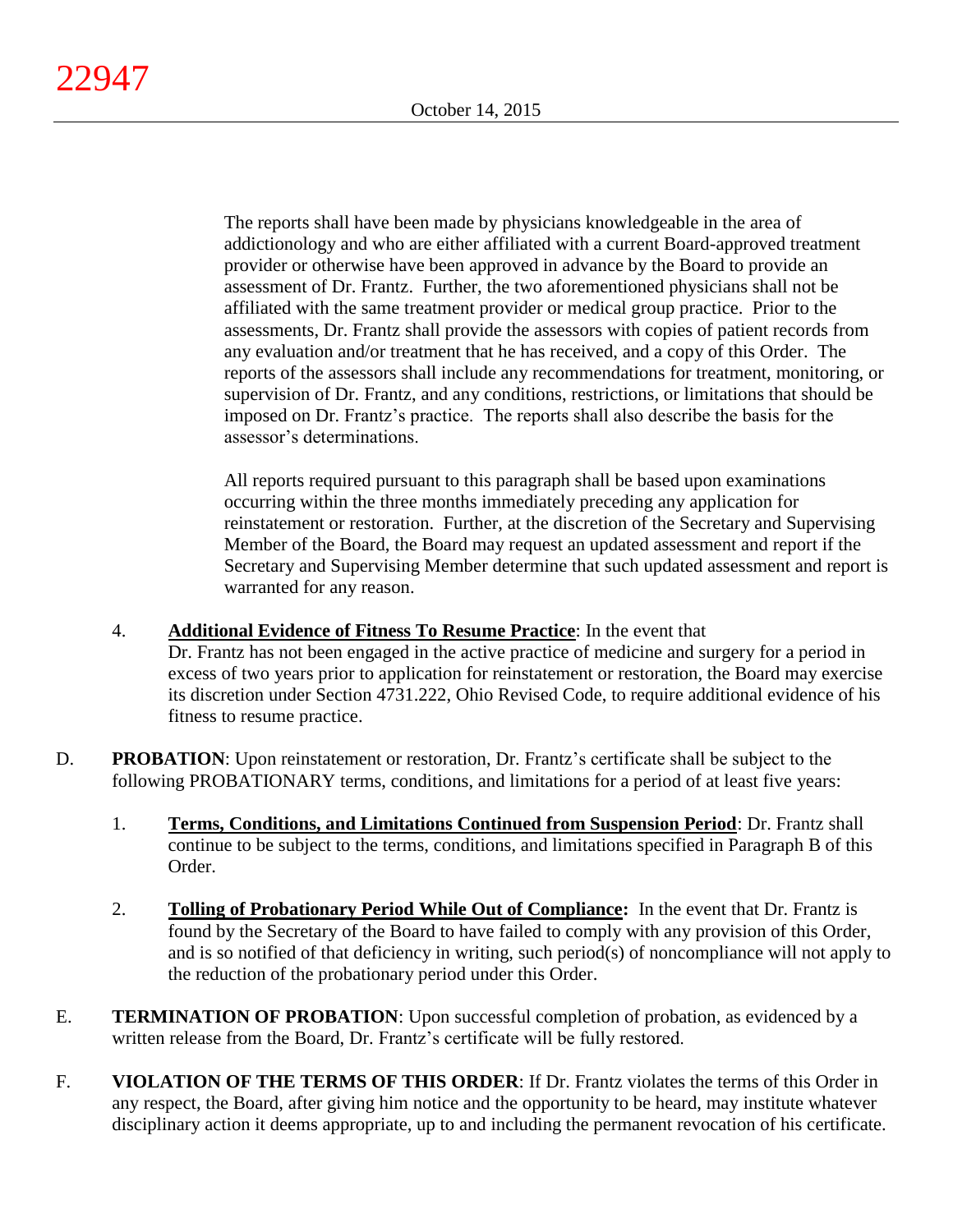# G. **REQUIRED REPORTING WITHIN 30 DAYS OF THE EFFECTIVE DATE OF THIS ORDER:**

1. **Required Reporting to Employers and Others**: Within 30 days of the effective date of this Order, Dr. Frantz shall provide a copy of this Order to all employers or entities with which he is under contract to provide healthcare services (including but not limited to third-party payors), or is receiving training; and the Chief of Staff at each hospital or healthcare center where he has privileges or appointments. Further, Dr. Frantz shall promptly provide a copy of this Order to all employers or entities with which he contracts in the future to provide healthcare services (including but not limited to third-party payors), or applies for or receives training, and the Chief of Staff at each hospital or healthcare center where he applies for or obtains privileges or appointments. This requirement shall continue until Dr. Frantz receives from the Board written notification of the successful completion of his probation.

In the event that Dr. Frantz provides any healthcare services or healthcare direction or medical oversight to any emergency medical services organization or emergency medical services provider in Ohio, within 30 days of the effective date of this Order, he shall provide a copy of this Order to the Ohio Department of Public Safety, Division of Emergency Medical Services. This requirement shall continue until Dr. Frantz receives from the Board written notification of the successful completion of his probation.

- 2. **Required Reporting to Other State Licensing Authorities**: Within 30 days of the effective date of this Order, Dr. Frantz shall provide a copy of this Order to the proper licensing authority of any state or jurisdiction in which he currently holds any professional license, as well as any federal agency or entity, including but not limited to the Drug Enforcement Agency, through which he currently holds any license or certificate. Also, Dr. Frantz shall provide a copy of this Order at the time of application to the proper licensing authority of any state or jurisdiction in which he applies for any professional license or reinstatement/restoration of any professional license. This requirement shall continue until Dr. Frantz receives from the Board written notification of the successful completion of his probation.
- 3. **Required Reporting to Treatment Providers/Monitors**: Within 30 days of the effective date of this Order, Dr. Frantz shall provide a copy of this Order to all persons and entities that provide chemical dependency/abuse treatment to or monitoring of Dr. Frantz. This requirement shall continue until Dr. Frantz receives from the Board written notification of the successful completion of his probation.
- 4. **Required Documentation of the Reporting Required by Paragraph G**: Dr. Frantz shall provide this Board with **one** of the following documents as proof of each required notification within 30 days of the date of each such notification: (a) the return receipt of certified mail within 30 days of receiving that return receipt, (b) an acknowledgement of delivery bearing the original ink signature of the person to whom a copy of the Order was hand delivered, (c) the original facsimile-generated report confirming successful transmission of a copy of the Order to the person or entity to whom a copy of the Order was faxed, or (d) an original computer-generated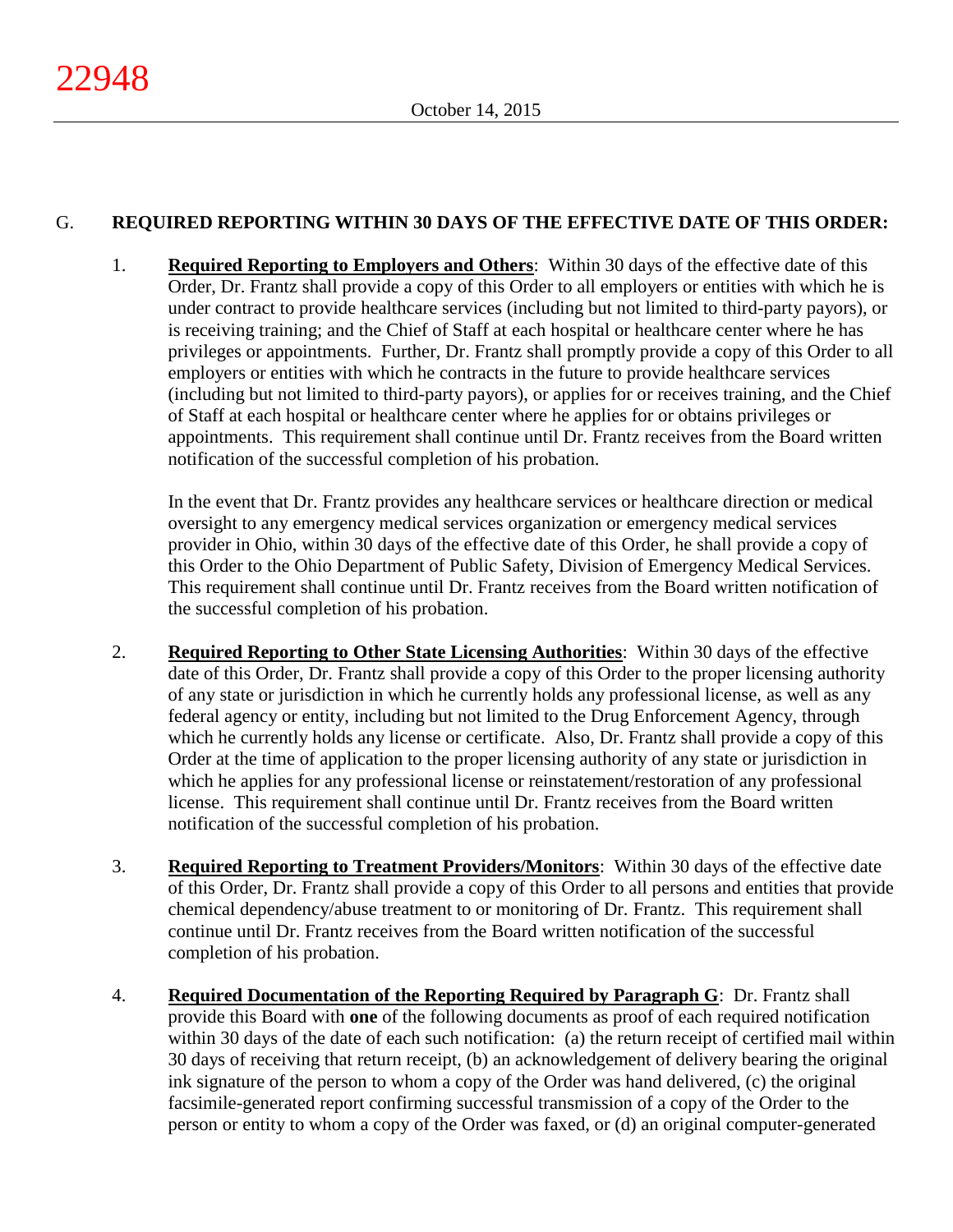printout of electronic mail communication documenting the e-mail transmission of a copy of the Order to the person or entity to whom a copy of the Order was e-mailed.

**EFFECTIVE DATE OF ORDER:** This Order shall become effective immediately upon the mailing of the notification of approval by the Board.

**Dr. Schachat seconded the motion.** A vote was taken:

| <b>ROLL CALL:</b> | Dr. Rothermel     | - abstain |
|-------------------|-------------------|-----------|
|                   | Dr. Saferin       | - abstain |
|                   | Mr. Giacalone     | - nay     |
|                   | Dr. Steinbergh    | - aye     |
|                   | Mr. Gonidakis     | - aye     |
|                   | Mr. Kenney        | - aye     |
|                   | Dr. Sethi         | - aye     |
|                   | Dr. Soin          | - aye     |
|                   | Dr. Schachat      | - aye     |
|                   | Dr. Schottenstein | - aye     |
|                   | Dr. Edgin         | - aye     |
|                   |                   |           |

The motion to amend carried.

**Dr. Steinbergh moved to approve and confirm Ms. Blue's Findings of Fact, Conclusions of Law, and Proposed Order, as amended, in the matter of Nathan Buchanan Frantz, D.O. Dr. Sethi seconded the motion.** A vote was taken:

| <b>ROLL CALL:</b> | Dr. Rothermel     | - abstain |
|-------------------|-------------------|-----------|
|                   | Dr. Saferin       | - abstain |
|                   | Mr. Giacalone     | - nay     |
|                   | Dr. Steinbergh    | - aye     |
|                   | Mr. Gonidakis     | - aye     |
|                   | Mr. Kenney        | - aye     |
|                   | Dr. Sethi         | - aye     |
|                   | Dr. Soin          | - aye     |
|                   | Dr. Schachat      | - aye     |
|                   | Dr. Schottenstein | - aye     |
|                   | Dr. Edgin         | - aye     |
|                   |                   |           |

The motion to approve carried.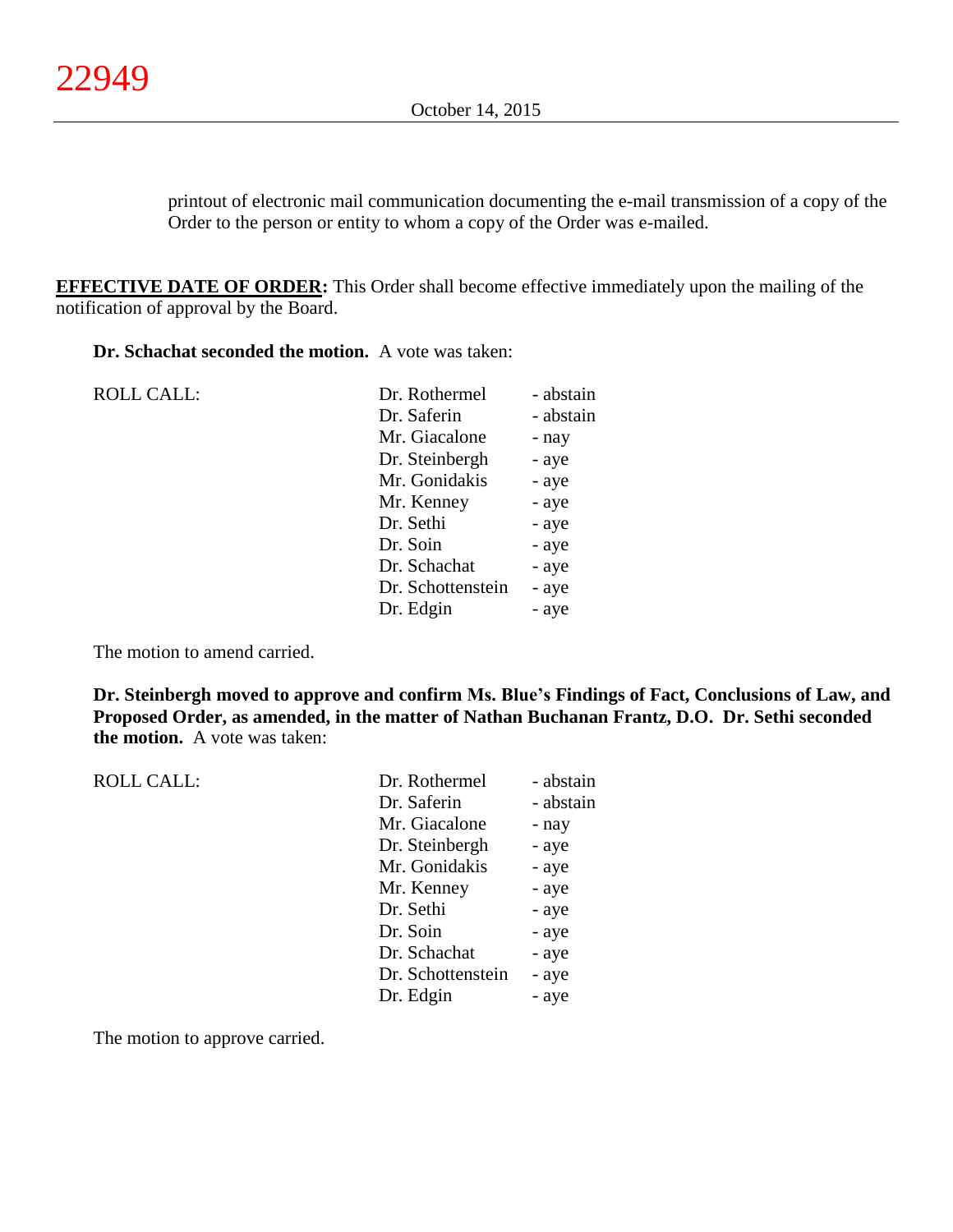#### REPORT AND RECOMMENDATION ON REMAND

#### JOSHUA LONG

Mr. Kenney directed the Board's attention to the matter of Joshua Long. Mr. Kenney explained that on January 14, 2015, the Medical Board considered the Report and Recommendation in the matter of Joshua Long. Based upon the Board's discussion, the Board remanded the matter of Mr. Long to the Hearing Examiner. The matter was remanded in order to give Mr. Long an opportunity to obtain a new assessment for chemical dependency at Glenbeigh Hospital because a urine toxicology screen taken during his evaluation had suffered a broken seal in transit and was rejected by the laboratory, and for an additional day of hearing concerning this new assessment. No objections to the current Report and Recommendation have been filed. Ms. Blue was the Hearing Examiner.

Mr. Taylor asked whether each member of the Board had received, read and considered the hearing records, the Findings of Fact, Conclusions of Law, Proposed Orders, and any objections filed in the matters of Mr. Long. A roll call was taken:

| Dr. Rothermel     | - aye |
|-------------------|-------|
| Dr. Saferin       | - aye |
| Mr. Giacalone     | - aye |
| Dr. Steinbergh    | - aye |
| Mr. Gonidakis     | - aye |
| Mr. Kenney        | - aye |
| Dr. Sethi         | - aye |
| Dr. Soin          | - aye |
| Dr. Schottenstein | - aye |
| Dr. Schachat      | - aye |
| Dr. Edgin         | - aye |

Mr. Taylor asked whether each member of the Board understands that the disciplinary guidelines do not limit any sanction to be imposed, and that the range of sanctions available in each matter runs from dismissal to permanent revocation. A roll call was taken:

 $ROLL CALL$ :

ROLL CALL:

| Dr. Rothermel     | - aye |
|-------------------|-------|
| Dr. Saferin       | - aye |
| Mr. Giacalone     | - aye |
| Dr. Steinbergh    | - aye |
| Mr. Gonidakis     | - aye |
| Mr. Kenney        | - aye |
| Dr. Sethi         | - aye |
| Dr. Soin          | - aye |
| Dr. Schottenstein | - aye |
| Dr. Schachat      | - aye |
| Dr. Edgin         | - aye |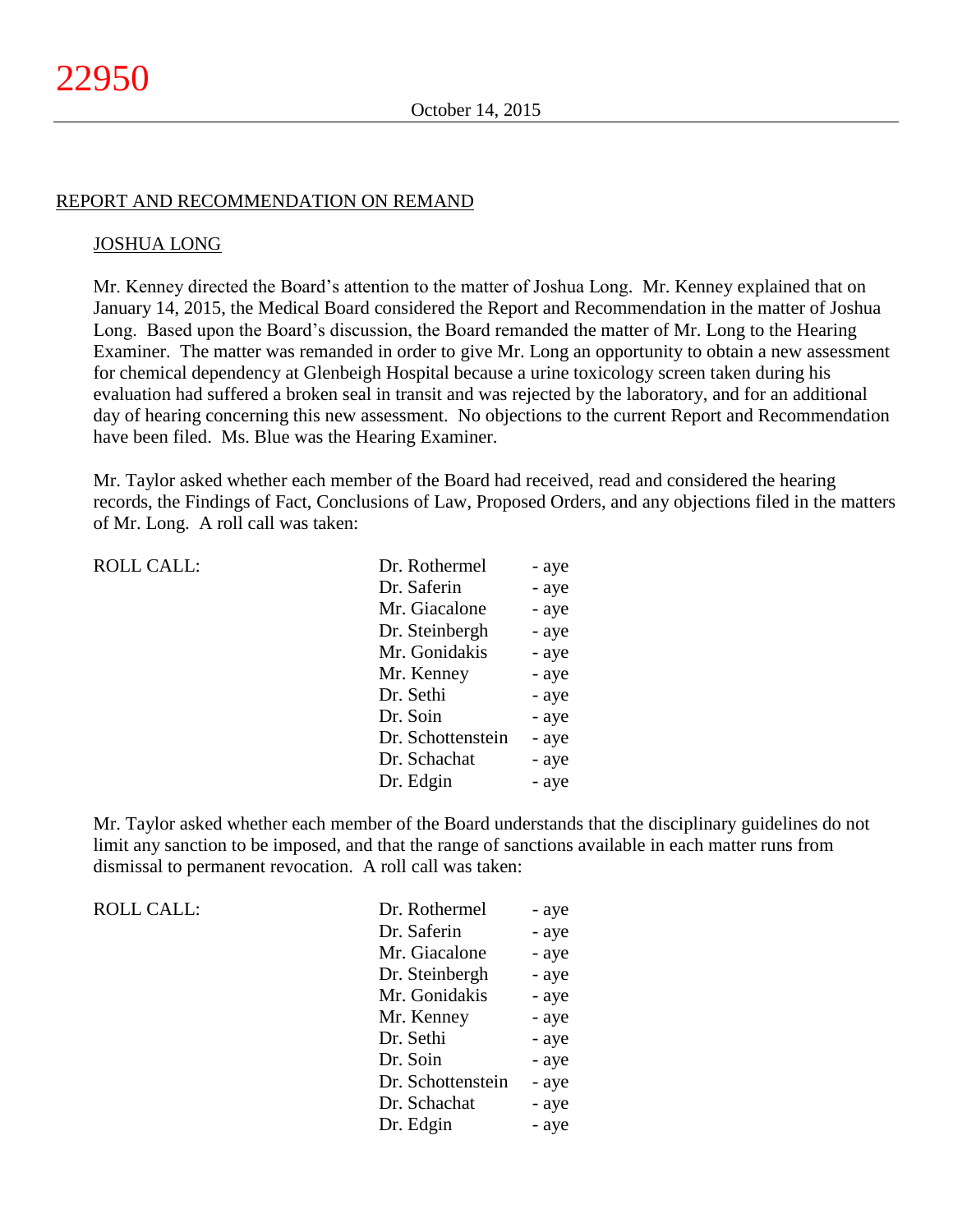Mr. Kenney stated that a request to address the Board has been timely filed on behalf of Mr. Long. Five minutes will be allowed for that address.

Mr. Long stated that he fully agrees with the Hearing Examiner's Proposed Order to grant his application for a massage therapist license. Mr. Long stated that this process began in 2013 when he was evaluated for possible impairment at Glenbeigh Hospital. During that evaluation Mr. Long provided a urine specimen for screening, but the seal on that specimen was subsequently broken and it could not be tested. In January 2015, the Board remanded this case back to the Hearing Examiner so that he could have a second evaluation. The results of the second evaluation stated that Mr. Long is impaired.

Mr. Long stated that Dr. Parran at Glenbeigh Hospital seemed to have based his diagnosis on the 2013 evaluation. Mr. Long noted that Dr. Parran did not support his diagnosis with any current drug screens. Mr. Long stated that he had to personally reach out to Glenbeigh in order to obtain these records. When Mr. Long received the records from Glenbeigh, he learned that Glenbeigh had botched his test results for a second time by losing the specimen during transit. Mr. Long also learned that Glenbeigh was holding him accountable for not following through with their recommendation from the 2013 evaluation to attend an intensive outpatient program. Mr. Long felt that he has been treated unfairly by Glenbeigh. Mr. Long stated that Glenbeigh has no accountability for its mistakes while negatively impacting Mr. Long's future.

Mr. Long stated that he has learned a lot since 2013 regarding the need to meet the standards of the Medical Board in his chosen field of massage therapy. Mr. Long stated that he is currently working toward a job opportunity with a cruise ship line. Mr. Long stated that he will leave on a ship on November 1; he will be drug tested before boarding the ship and will undergo random drug screens throughout his ninemonth contract. Mr. Long stated that he can supply the results of this testing to the Board. Mr. Long stated that he wishes to return to Ohio and share the skills he will learn.

Mr. Kenney asked if the Assistant Attorney General would like to respond. Ms. Snyder stated that she would like to respond.

Ms. Snyder acknowledged that Glenbeigh Hospital made a mistake and lost Mr. Long's urine specimen. Ms. Snyder found it inexcusable that Glenbeigh mishandled Mr. Long's specimen for a second time. However, Ms. Snyder opined that this does not affect Dr. Pidhorodeckyj's opinion from 2013 or Dr. Parran's opinion from the more recent evaluation. Ms. Snyder stated that those opinions were based on Mr. Long's admission that he had smoked a good deal of marijuana. Ms. Snyder noted that Mr. Long even smoked marijuana just before his first evaluation, as shown in the rapid screen test and admitted to by Mr. Long.

# **Dr. Steinbergh moved to approve and confirm Ms. Blue's Findings of Fact, Conclusions of Law, and Proposed Order in the matter of Joshua Long. Dr. Soin seconded the motion.**

Mr. Kenney stated that he will now entertain discussion in the above matter.

Mr. Giacalone briefly reviewed Mr. Long's education and experience in massage therapy. In February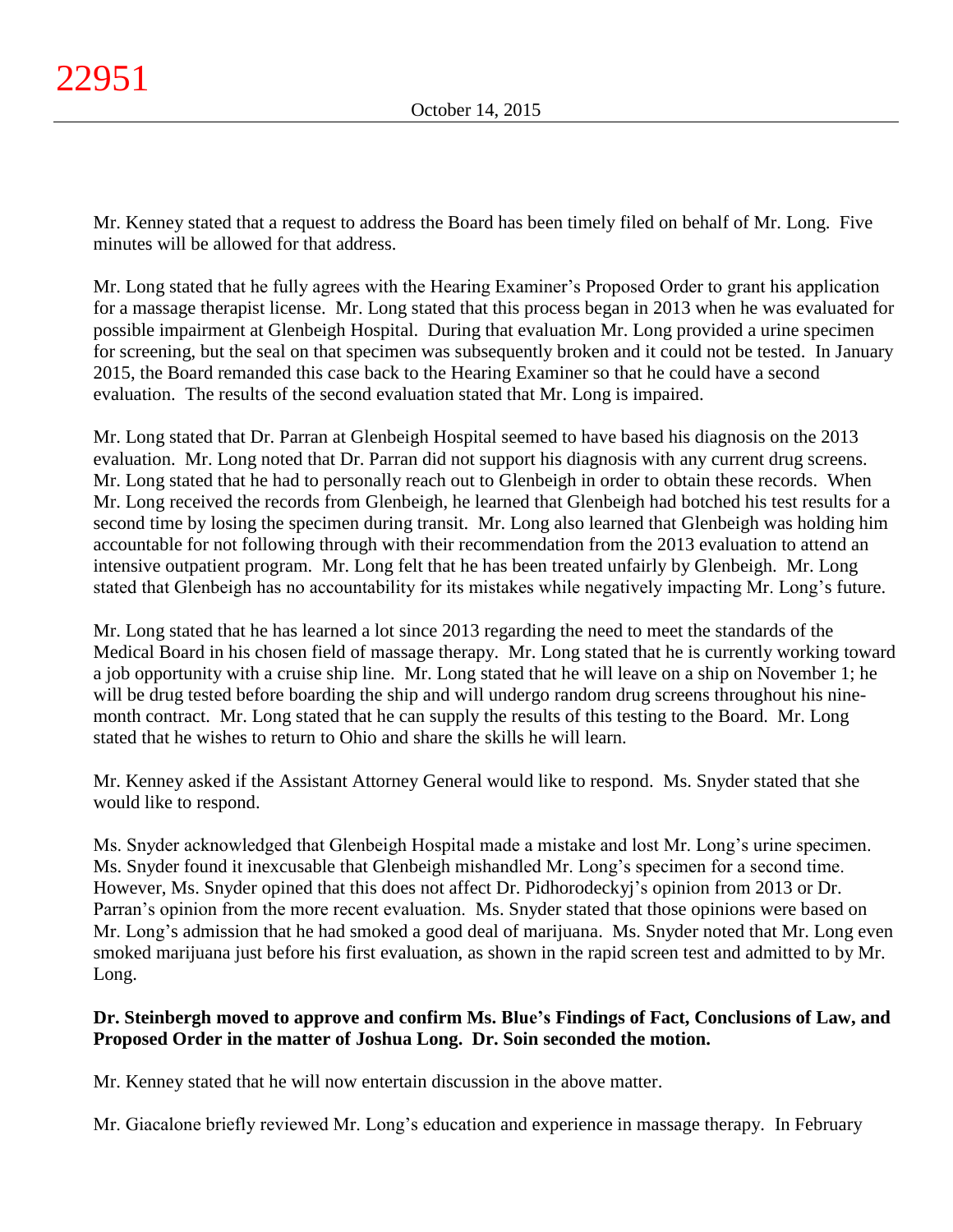2013 Mr. Long submitted to the Board an application for a license to practice massage therapy. On his application, Mr. Long identified two events that prompted the Board to order him to submit to a chemical dependency assessment at Glenbeigh Hospital in December 2013. The first event was a 2011 conviction for Operating a Vehicle while Intoxicated (OVI), a first-degree misdemeanor. In the second event in 2012, Mr. Long was stopped for driving with a suspended driver's license and a marijuana pipe with marijuana residue was discovered in the vehicle. Mr. Long pleaded guilty to a reduced offense of Disorderly Conduct, a minor misdemeanor. Based on these events, Dr. Pidhorodeckyj found Mr. Long to be impaired and not capable of practicing as a massage therapist at acceptable and prevailing standards of care due to cannabis use disorder. As a result of the evaluation, Glenbeigh recommended the Mr. Long attend an intensive outpatient program.

Mr. Giacalone continued that at its January 2015 meeting, the Medical Board remanded this matter back to the Hearing Examiner so that Mr. Long could have the opportunity to obtain a new assessment at Glenbeigh and to have another hearing based on the results of the new assessment. The reasons for the Board's decision to remand were as follows:

- Mr. Long's urine toxicology screen suffered a broken seal in transit and was subsequently rejected by the laboratory.
- Mr. Long believed, based on his discussions with Dr. Pidhorodeckyj, that had the sample tested negative, the final evaluation from Glenbeigh Hospital would likely have been in his favor.
- The Board had concerns about these events and whether Mr. Long's evaluation by Glenbeigh Hospital had been fair and adequate.

Mr. Giacalone favored accepting the Hearing Examiner's Proposed Order to grant Mr. Long's application for a license to practice massage therapy. Mr. Giacalone based his rationale on the following:

- Mr. Long's rapid drug screen conducted during the second evaluation was negative for cannabis.
- The chain of custody for the urine toxicology screen specimen that Mr. Long provided to Glenbeigh Hospital was again invalidated due to an issue with the handling of the specimen.
- Rather than conducting a new assessment of Mr. Long as requested by the Board, Glenbeigh chose to rely on its prior assessment from 2013.
- Dr. Parran's letter to the Hearing Examiner stated that Mr. Long's failure to complete an intensive outpatient program was a consideration in Glenbeigh's decision, even though the Board did not require Mr. Long to complete such a program.
- It appears that Glenbeigh chose to ignore the Board's Order which directed that Mr. Long be given an opportunity to obtain a new assessment and an additional hearing concerning that new assessment. Despite the fact that The Board did not accept Glenbeigh's 2013 evaluation as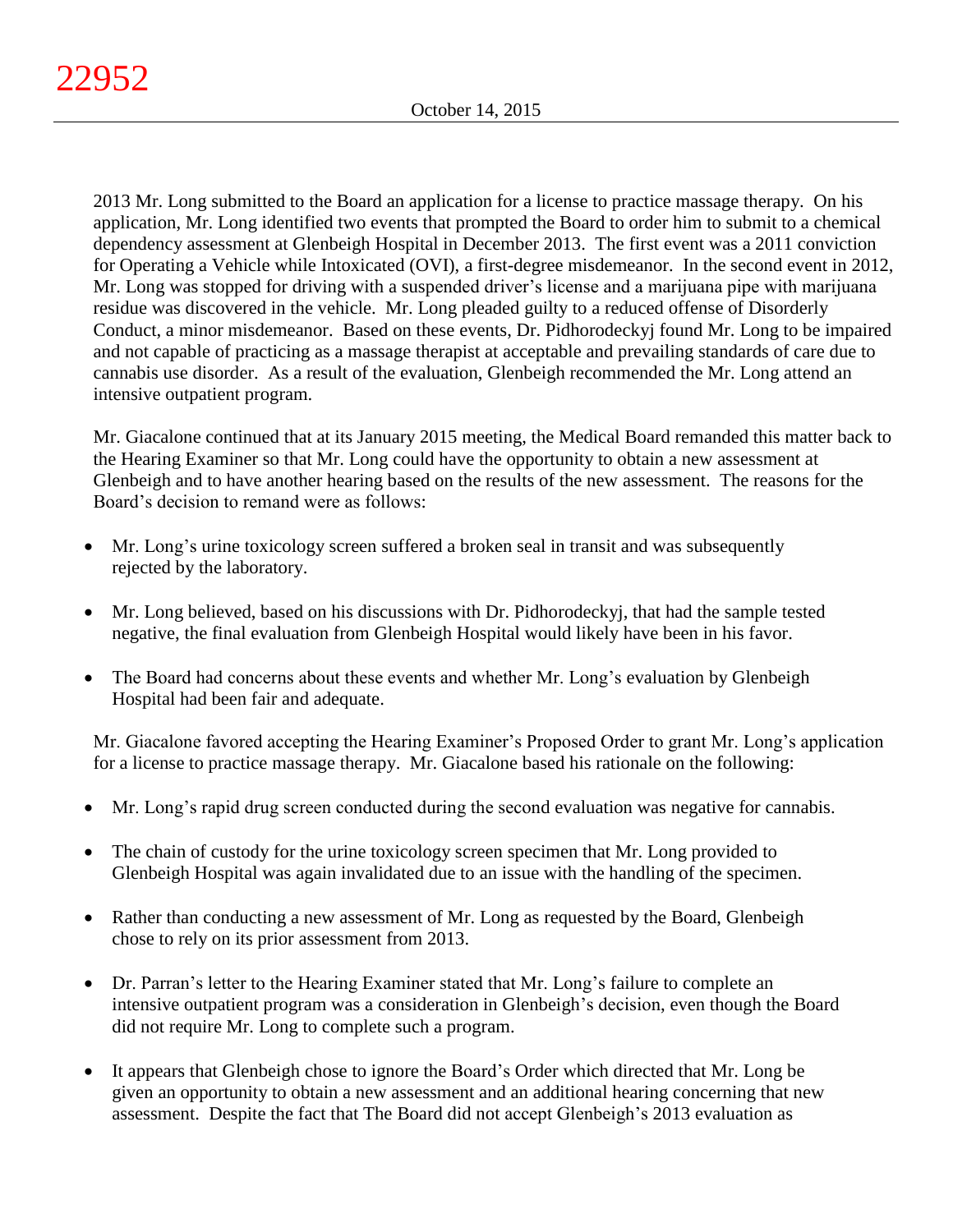sufficient, Glenbeigh chose to "rubber stamp" the original findings and offer them again as new. Mr. Giacalone noted Mr. Long's testimony that the second evaluation did not include a physician examination and he had only spoken to Dr. Parran for about ten minutes.

In addition to the above, Mr. Giacalone found it extremely disconcerting that Dr. Parran's letter to the Hearing Examiner regarding Mr. Long's assessment made no mention of the fact that Mr. Long's urine specimen had been misplaced. In fact, the misplacement the urine specimen only came to light when Mr. Long made an inquiry to Glenbeigh. Mr. Giacalone questioned why this incident was not mentioned in Dr. Parran's letter to the Hearing Examiner when a similar issue with the first evaluation was the reason for the Board's remand in the first place.

Mr. Giacalone stated that deference to experts may be appropriate at times, but he is not inclined to grant blind deference in this case to experts who appear to not have lived up to their responsibilities. Mr. Giacalone noted Mr. Long's question at his hearing, "At what point does Glenbeigh get held accountable for their mistakes and wasting my money?" Mr. Giacalone agreed with this view and further questioned whether the Board should blindly accept a recommendation from Glenbeigh in light of what appears to be problematic processes, questionable omissions, and a disregard to do what the Board has asked in its assessment of Mr. Long.

Mr. Giacalone opined that Mr. Long does not need to be in an intensive outpatient program. Mr. Giacalone urged the Board to grant Mr. Long's application for a license to practice massage therapy in Ohio.

A vote was taken on Dr. Steinbergh's motion to approve:

| <b>ROLL CALL:</b> | Dr. Rothermel     | - abstain |
|-------------------|-------------------|-----------|
|                   | Dr. Saferin       | - abstain |
|                   | Mr. Giacalone     | - aye     |
|                   | Dr. Steinbergh    | - aye     |
|                   | Mr. Gonidakis     | - aye     |
|                   | Mr. Kenney        | - aye     |
|                   | Dr. Sethi         | - aye     |
|                   | Dr. Soin          | - aye     |
|                   | Dr. Schottenstein | - aye     |
|                   | Dr. Schachat      | - aye     |
|                   | Dr. Edgin         | - aye     |
|                   |                   |           |

The motion to approve carried.

The Board took a recess at 12:30 p.m. and returned at 1:30 p.m.

#### EXECUTIVE SESSION

**Dr. Steinbergh moved to go into Executive Session to confer with the Medical Board's attorneys on**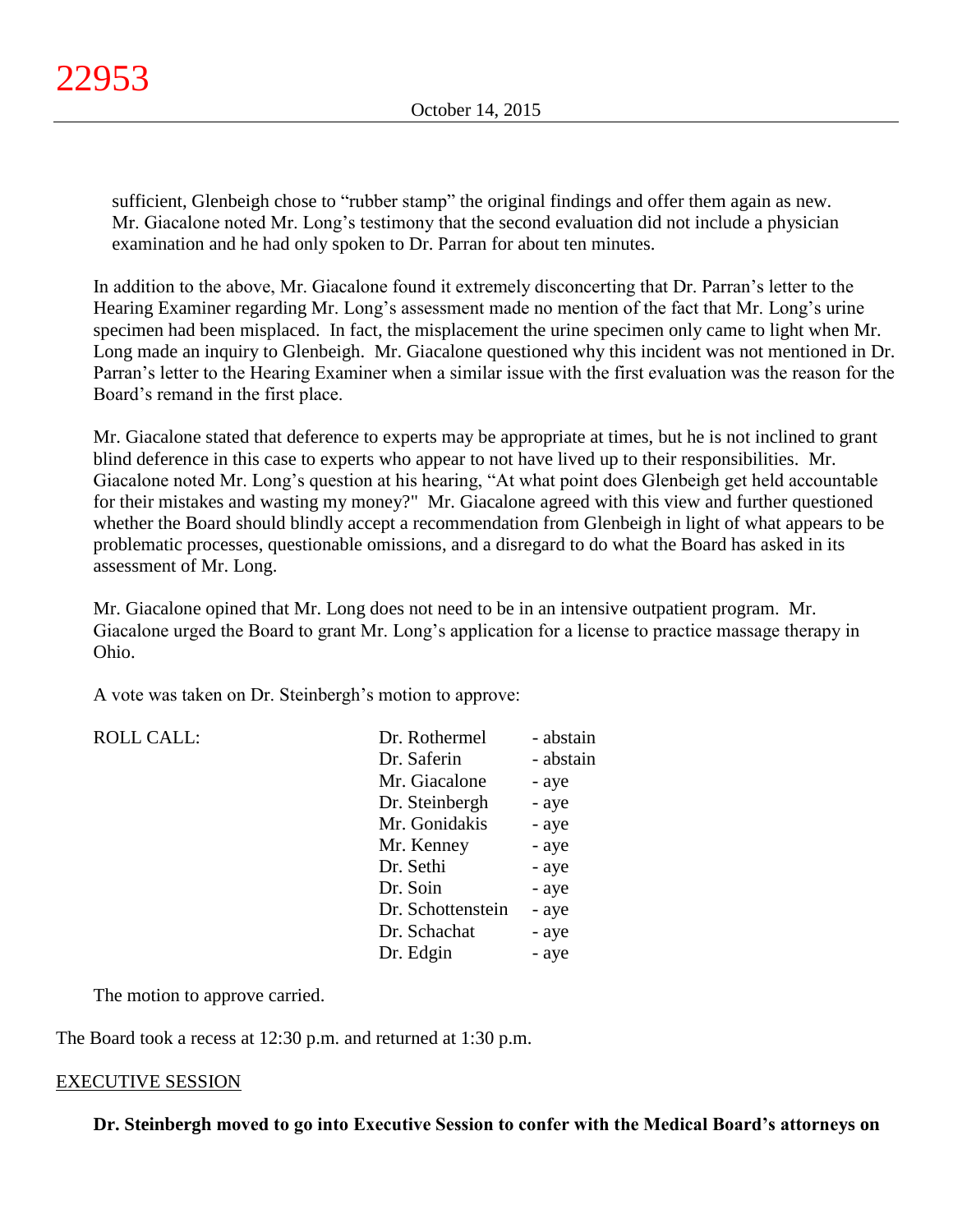**matters of pending or imminent court action, and for the purpose of deliberating on proposed consent agreements in the exercise of the Medical Board's quasi-judicial capacity. Dr. Saferin seconded the motion.** A vote was taken:

ROLL CALL: Dr. Rothermel - aye Dr. Saferin - aye Mr. Giacalone - aye Dr. Steinbergh - aye Mr. Gonidakis - aye Mr. Kenney - aye Dr. Sethi - aye Dr. Soin - aye Dr. Schachat - aye Dr. Schottenstein - aye Dr. Edgin - aye

The motion carried.

Pursuant to Section 121.22(G)(3), Ohio Revised Code, the Board went into executive session with Mr. Groeber, Ms. Anderson, Mr. Miller, Ms. Loe, Ms. Debolt, Mr. Schmidt, Ms. Marshall, the Enforcement Attorneys, the Assistant Attorneys General, Ms. Schwartz, Mr. Nealis, Ms. Murray, and Mr. Taylor in attendance.

The Board returned to public session.

# RATIFICATION OF SETTLEMENT AGREEMENTS

#### ROBERT JOHN MILLER, M.D. – PERMANENT SURRENDER

**Dr. Steinbergh moved to ratify the Proposed Permanent Surrender with Dr. Miller. Dr. Soin seconded the motion.** A vote was taken:

ROLL CALL:

| Dr. Rothermel     | - abstain |
|-------------------|-----------|
| Dr. Saferin       | - abstain |
| Mr. Giacalone     | - aye     |
| Dr. Steinbergh    | - aye     |
| Mr. Gonidakis     | - aye     |
| Mr. Kenney        | - aye     |
| Dr. Sethi         | - aye     |
| Dr. Soin          | - aye     |
| Dr. Schachat      | - aye     |
| Dr. Schottenstein | - aye     |
| Dr. Edgin         | - aye     |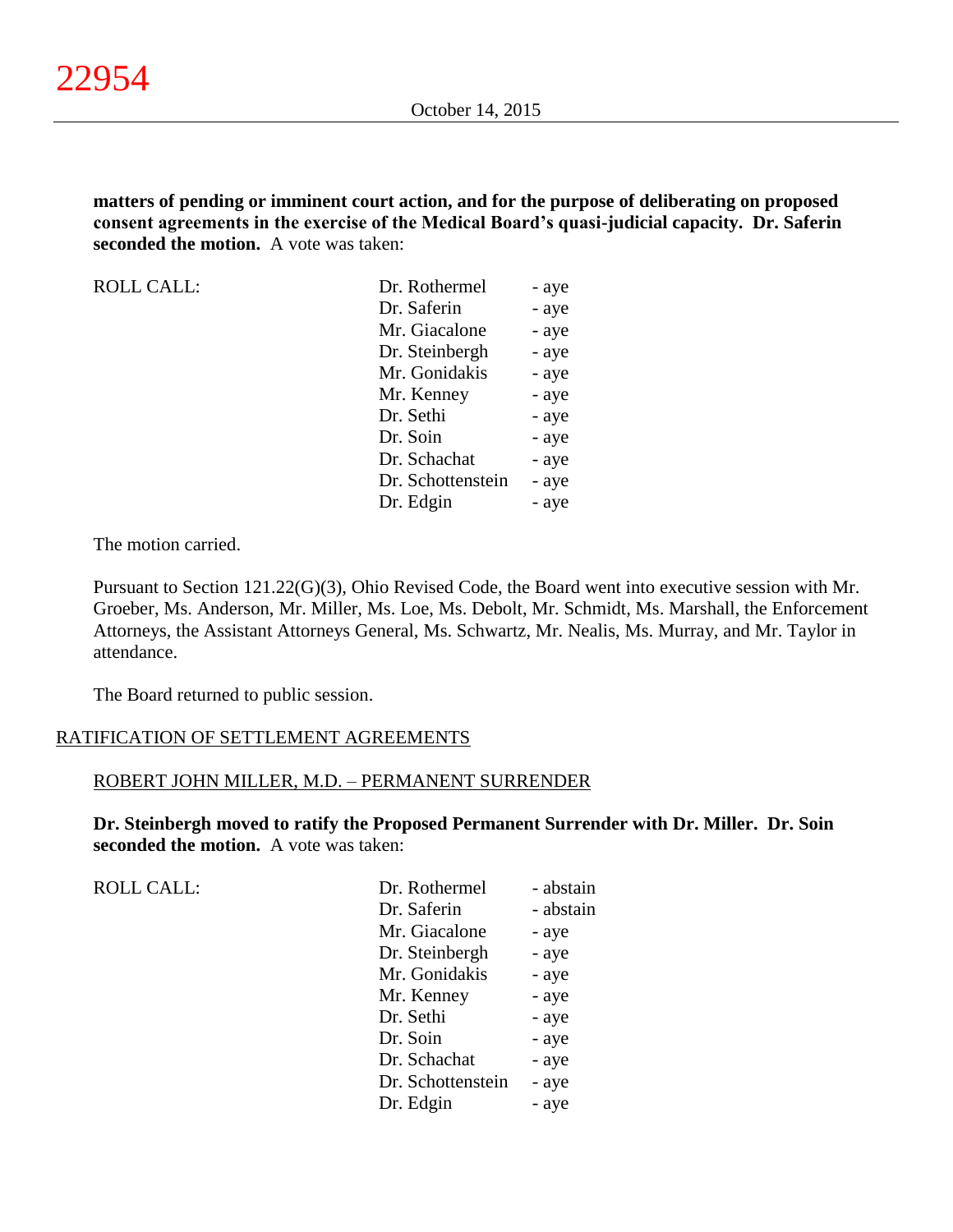The motion to ratify carried.

#### ELISE REGINE HOFF, M.D. – CONSENT AGREEMENT

**Dr. Sethi moved to ratify the Proposed Consent Agreement with Dr. Hoff. Dr. Schottenstein seconded the motion.** A vote was taken:

| <b>ROLL CALL:</b> | Dr. Rothermel     | - abstain |
|-------------------|-------------------|-----------|
|                   | Dr. Saferin       | - abstain |
|                   | Mr. Giacalone     | - aye     |
|                   | Dr. Steinbergh    | - aye     |
|                   | Mr. Gonidakis     | - aye     |
|                   | Mr. Kenney        | - aye     |
|                   | Dr. Sethi         | - aye     |
|                   | Dr. Soin          | - aye     |
|                   | Dr. Schachat      | - aye     |
|                   | Dr. Schottenstein | - aye     |
|                   | Dr. Edgin         | - aye     |
|                   |                   |           |

The motion to ratify carried.

#### JAKE PAUL HEINEY, M.D. – CONSENT AGREEMENT

**Dr. Steinbergh moved to ratify the Proposed Consent Agreement with Dr. Heiney. Dr. Soin seconded the motion.** A vote was taken:

| <b>ROLL CALL:</b> | Dr. Rothermel     | - abstain |
|-------------------|-------------------|-----------|
|                   | Dr. Saferin       | - abstain |
|                   | Mr. Giacalone     | - aye     |
|                   | Dr. Steinbergh    | - aye     |
|                   | Mr. Gonidakis     | - aye     |
|                   | Mr. Kenney        | - aye     |
|                   | Dr. Sethi         | - aye     |
|                   | Dr. Soin          | - aye     |
|                   | Dr. Schachat      | - aye     |
|                   | Dr. Schottenstein | - aye     |
|                   | Dr. Edgin         | - aye     |
|                   |                   |           |

The motion to ratify carried.

#### ERIC PAUL MACDONALD, M.D. – STEP I CONSENT AGREEMENT

**Dr. Steinbergh moved to ratify the Proposed Step I Consent Agreement with Dr. MacDonald. Dr. Schachat seconded the motion.** A vote was taken: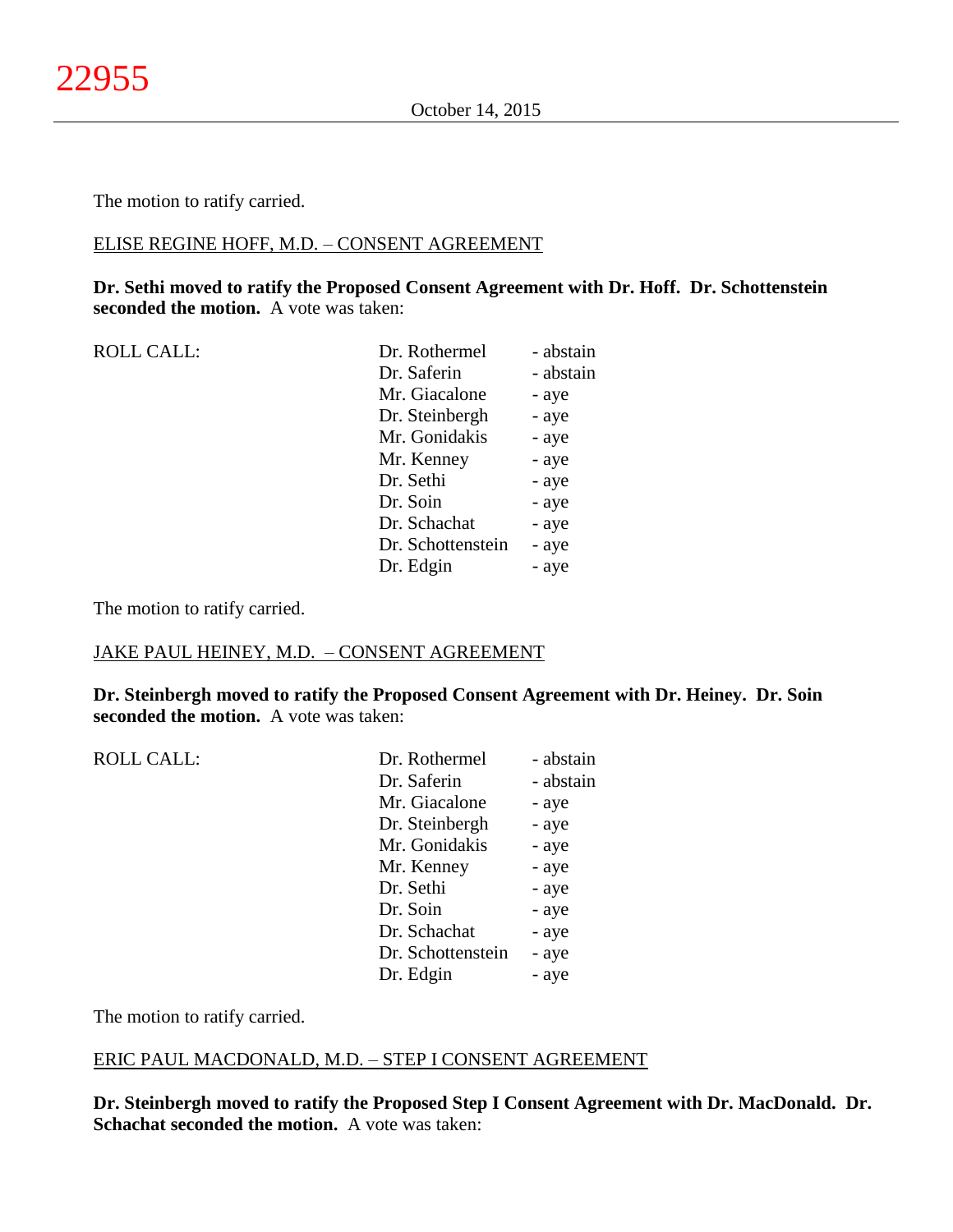| <b>ROLL CALL:</b> | Dr. Rothermel     | - abstain |
|-------------------|-------------------|-----------|
|                   | Dr. Saferin       | - abstain |
|                   | Mr. Giacalone     | - aye     |
|                   | Dr. Steinbergh    | - aye     |
|                   | Mr. Gonidakis     | - aye     |
|                   | Mr. Kenney        | - aye     |
|                   | Dr. Sethi         | - aye     |
|                   | Dr. Soin          | - aye     |
|                   | Dr. Schachat      | - aye     |
|                   | Dr. Schottenstein | - aye     |
|                   | Dr. Edgin         | - aye     |

The motion to ratify carried.

#### RICHARD J. SHRAMO, D.P.M. PERMANENT SURRENDER

**Dr. Steinbergh moved to ratify the Proposed Permanent Surrender with Dr. Shramo. Dr. Soin seconded the motion.** A vote was taken:

| <b>ROLL CALL:</b> | Dr. Rothermel     | - abstain |
|-------------------|-------------------|-----------|
|                   | Dr. Saferin       | - abstain |
|                   | Mr. Giacalone     | - aye     |
|                   | Dr. Steinbergh    | - aye     |
|                   | Mr. Gonidakis     | - aye     |
|                   | Mr. Kenney        | - aye     |
|                   | Dr. Sethi         | - aye     |
|                   | Dr. Soin          | - aye     |
|                   | Dr. Schachat      | - aye     |
|                   | Dr. Schottenstein | - aye     |
|                   | Dr. Edgin         | - aye     |
|                   |                   |           |

The motion to ratify carried.

#### NON-DISCIPLINARY SETTLEMENT AGREEMENT

#### HONG-GUANG GAO, M.D. – REQUEST FOR WITHDRAWAL OF APPLICATION

**Dr. Saferin moved to ratify the Proposed Withdrawal of Application with Dr. Gao. Dr. Steinbergh seconded the motion.** A vote was taken:

| ROLL CALL: | Dr. Rothermel | - aye |
|------------|---------------|-------|
|            | Dr. Saferin   | - aye |
|            | Mr. Giacalone | - aye |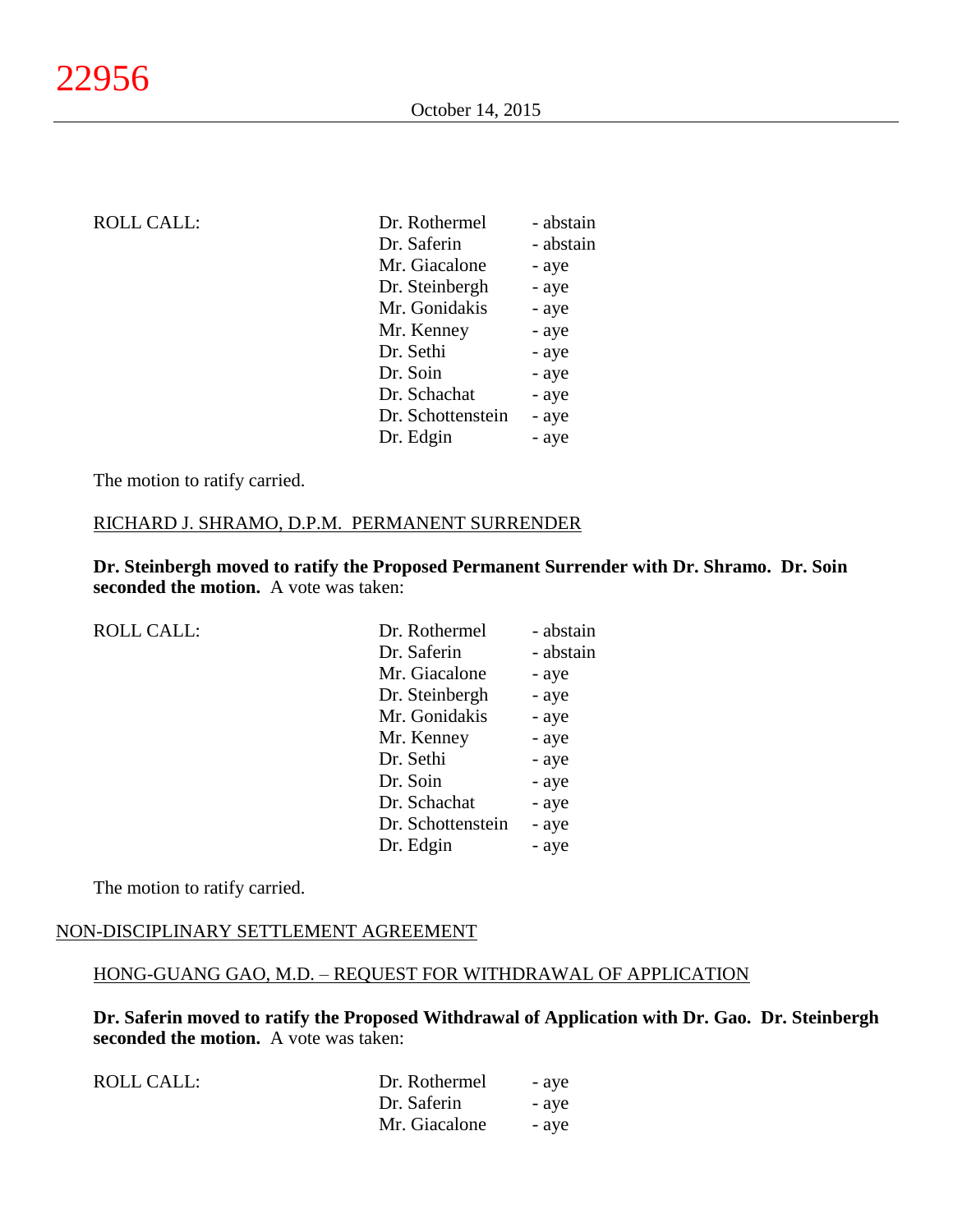$\alpha$ , steinbergh  $\alpha$ 

| Dr. Steinbergh    | - aye |
|-------------------|-------|
| Mr. Gonidakis     | - aye |
| Mr. Kenney        | - aye |
| Dr. Sethi         | - aye |
| Dr. Soin          | - aye |
| Dr. Schachat      | - aye |
| Dr. Schottenstein | - aye |
| Dr. Edgin         | - aye |
|                   |       |

The motion to ratify carried.

# CITATIONS AND ORDERS OF SUMMARY SUSPENSION, IMMEDIATE SUSPENSION, AND AUTOMATIC SUSPENSION

**Dr. Schottenstein moved to send the Notice of Automatic Suspension and Opportunity for Hearing to Marcio Alejandro Castillo, L.M.T. Dr. Soin seconded the motion.** A vote was taken:

| <b>ROLL CALL:</b> | Dr. Rothermel     | - abstain |
|-------------------|-------------------|-----------|
|                   | Dr. Saferin       | - abstain |
|                   | Mr. Giacalone     | - aye     |
|                   | Dr. Steinbergh    | - aye     |
|                   | Mr. Gonidakis     | - aye     |
|                   | Mr. Kenney        | - aye     |
|                   | Dr. Sethi         | - aye     |
|                   | Dr. Soin          | - aye     |
|                   | Dr. Schachat      | - aye     |
|                   | Dr. Schottenstein | - aye     |
|                   | Dr. Edgin         | - aye     |

The motion to send carried.

**Dr. Soin moved to send the Opportunity for Hearing on Failure to Submit to an Examination and Notice of Summary Suspension Based upon Presumption of an Admission of Inability to Practice to Edward Arthur Cutler, D.O. Dr. Sethi seconded the motion.** A vote was taken:

ROLL CALL:  $\qquad \qquad \blacksquare$ 

| Dr. Rothermel  | - abstain |
|----------------|-----------|
| Dr. Saferin    | - abstain |
| Mr. Giacalone  | - aye     |
| Dr. Steinbergh | - aye     |
| Mr. Gonidakis  | - aye     |
| Mr. Kenney     | - aye     |
| Dr. Sethi      | - aye     |
| Dr. Soin       | - aye     |
| Dr. Schachat   | - aye     |
|                |           |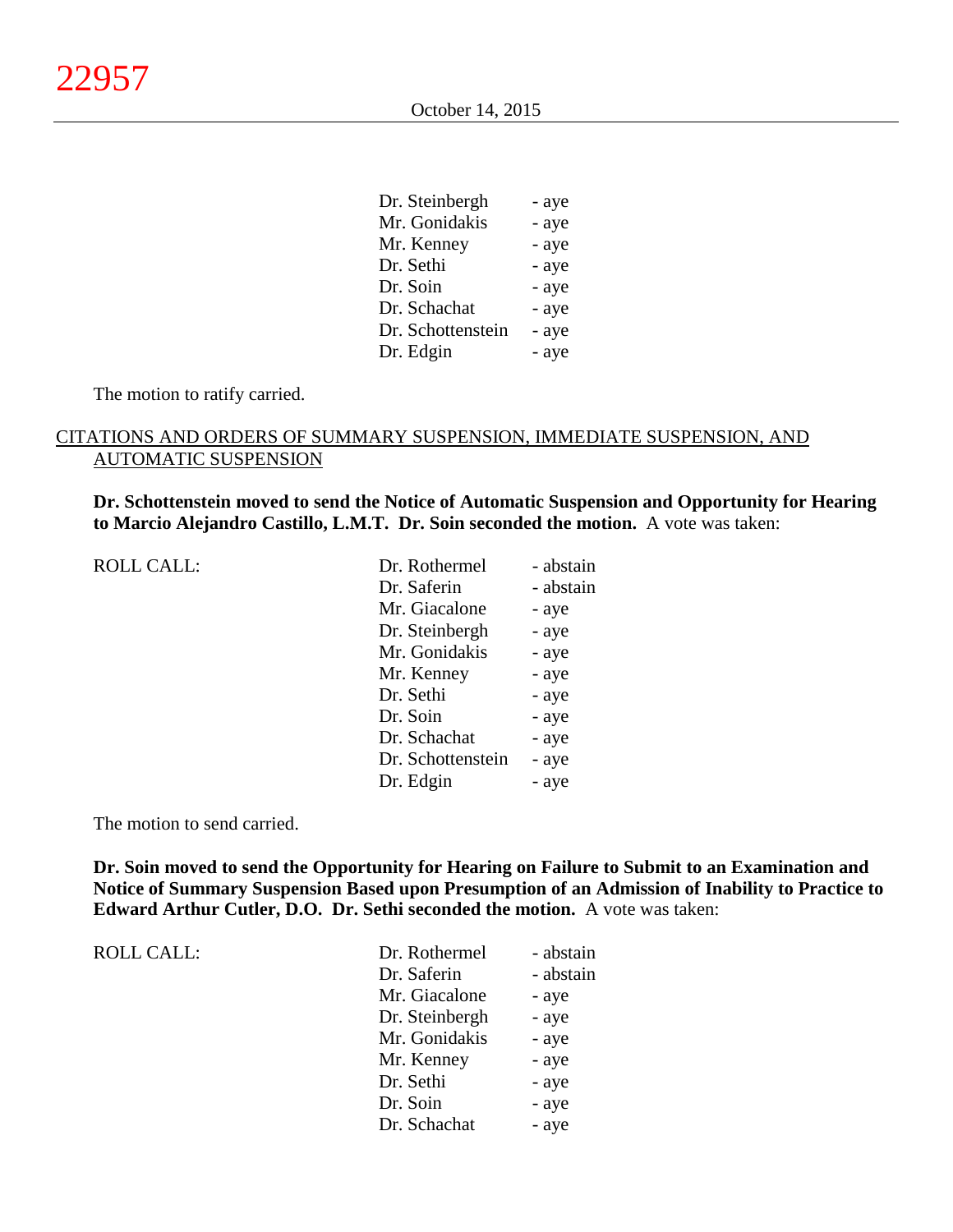| Dr. Schottenstein | - aye |
|-------------------|-------|
| Dr. Edgin         | - aye |

The motion to send carried.

**Dr. Steinbergh moved to send the Notice of Summary Suspension and Opportunity for Hearing to Narinder N. Khosla, M.D. Dr. Soin seconded the motion.** A vote was taken:

| <b>ROLL CALL:</b> | Dr. Rothermel     | - abstain |
|-------------------|-------------------|-----------|
|                   | Dr. Saferin       | - abstain |
|                   | Mr. Giacalone     | - aye     |
|                   | Dr. Steinbergh    | - aye     |
|                   | Mr. Gonidakis     | - aye     |
|                   | Mr. Kenney        | - aye     |
|                   | Dr. Sethi         | - aye     |
|                   | Dr. Soin          | - aye     |
|                   | Dr. Schachat      | - aye     |
|                   | Dr. Schottenstein | - aye     |
|                   | Dr. Edgin         | - aye     |
|                   |                   |           |

The motion to send carried.

**Dr. Soin moved to send the Notices of Opportunity for Hearing to the following: Marc Nathan Adato, L.M.T.; Javaid Mohammad Bashir, M.D.; Arthur Howard Bell, D.O.; Kelly Kaye Elenniss, L.M.T.; Steven Craig Mann, D.O.; and Meghan Joy O'Keefe. Mr. Gonidakis seconded the motion.** A vote was taken:

| <b>ROLL CALL:</b> | Dr. Rothermel     | - abstain                                 |
|-------------------|-------------------|-------------------------------------------|
|                   | Dr. Saferin       | - abstain                                 |
|                   | Mr. Giacalone     | - aye                                     |
|                   | Dr. Steinbergh    | - aye (abstain in the matter of Dr. Mann) |
|                   | Mr. Gonidakis     | - aye                                     |
|                   | Mr. Kenney        | - aye                                     |
|                   | Dr. Sethi         | - aye                                     |
|                   | Dr. Soin          | - aye                                     |
|                   | Dr. Schachat      | - aye                                     |
|                   | Dr. Schottenstein | - aye                                     |
|                   | Dr. Edgin         | - aye                                     |
|                   |                   |                                           |

The motion to send carried.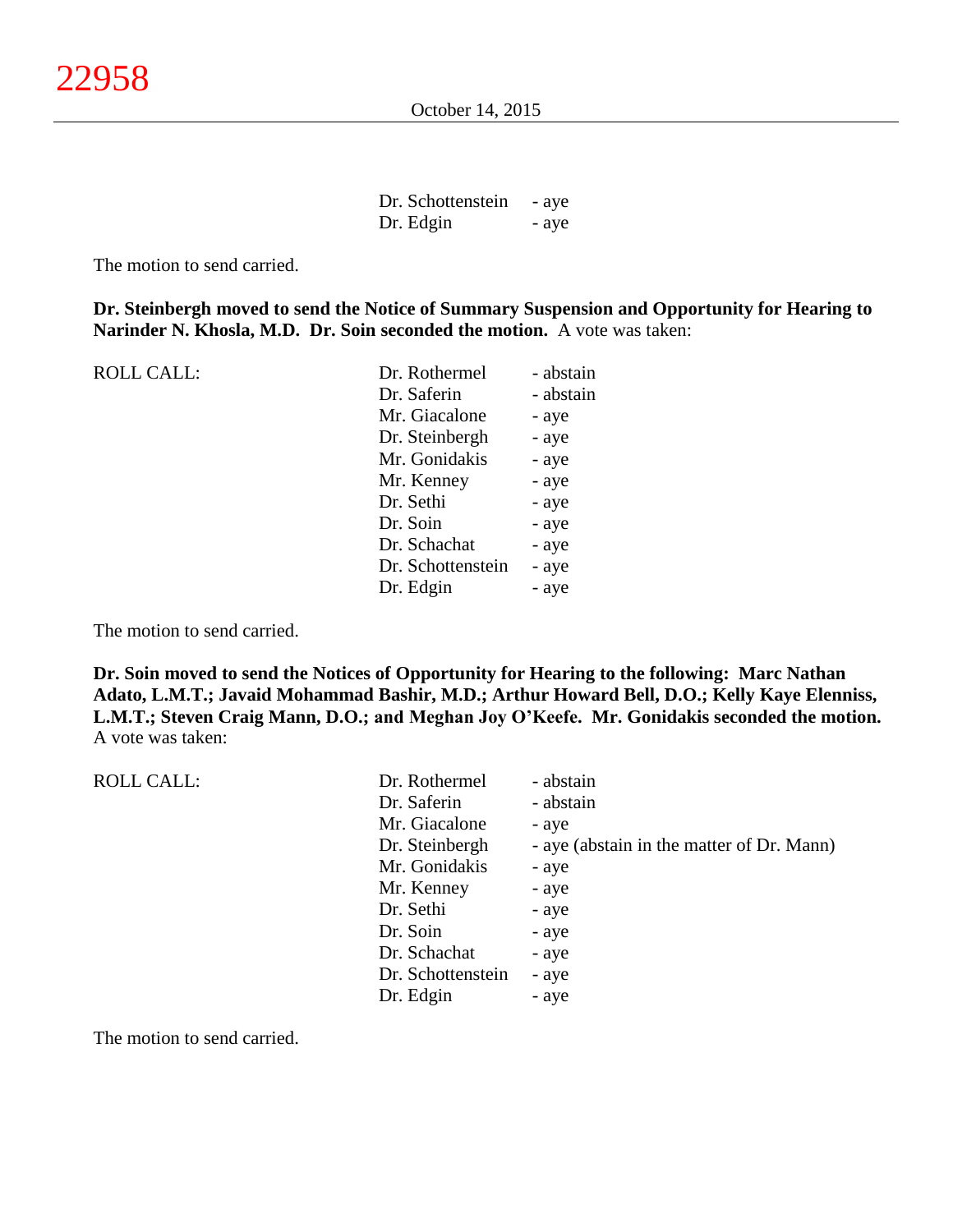# RULES AND POLICIES

# COMMENTS ON PROPOSED RULE 4731-11-03

Ms. Debolt stated that the Joint Committee on Agency Rule Review (JCARR) had received comments on proposed amendments to Rule 4731-11-03 from Shire, the maker of the medication Vyvanse. Comments were also received questioning the Board's proposal to prohibit the prescription of Schedule II controlled substances for a patient who is pregnant. These comments had been previously provided to the Board members for their discussion today.

Ms. Debolt noted that language has been added permitting the prescription of a Schedule II controlled substance for the treatment of binge eating disorder. The Board agreed with the addition of this language.

Regarding the prohibition on prescribing Schedule II controlled substance stimulants for a pregnant patient, Dr. Steinbergh felt that the language was overly broad and restrictive. Dr. Rothermel agreed and opined that the physician should have leeway to make a proper decision in a given circumstance. The Board discussed this matter and agreed that the language should allow a physician to prescribe a Schedule II controlled substance stimulant to a pregnant patient after properly weighing the risks and benefits and with appropriate documentation.

Ms. Anderson requested that one Board member be given the authority to approve the language incorporating the Board's comments regarding the treatment of pregnant patients. Ms. Anderson stated that this would allow the Rule to be refiled with JCARR prior to the Board's November meeting. The approval of the Board member could then be ratified by the full Board in November. The Board agreed.

**Mr. Gonidakis moved to authorize Dr. Rothermel to approve the language which will be drafted incorporating the Board's comments regarding proposed amendments to Rule 4731-11-03. Dr. Saferin seconded the motion.** All members voted aye. The motion carried.

# AMENDMENTS TO PROPOSED RULES 4731-11-04 AND 4731-11-04.1

Ms. Debolt stated that comments have been received regarding Proposed Rules 4731-11-04 and 4731-11- 04.1 and were previously provided to the Board members. As of yet, the Board's staff has made no changes to the draft language of the proposed rules except to change the term "behavior modification" to "intensive behavioral therapy" throughout both proposed rules.

Dr. Steinbergh acknowledged that the Ohio Academy of Nutrition and Dietetics had requested the change from "behavior modification" to "intensive behavioral therapy." However, Dr. Steinbergh stated that she has not seen a definition of the term "intensive behavioral therapy" beyond the diagnostic billing code. Dr. Steinbergh also noted comments by bariatric physicians that they would like to have more leeway in selecting short-term weight-loss drugs for their patients. Dr. Steinbergh further noted that the Board of Pharmacy supports leaving the current rule unchanged.

Dr. Steinbergh stated that at the Board's request, Mr. Schmidt has provided a brief history of the Medical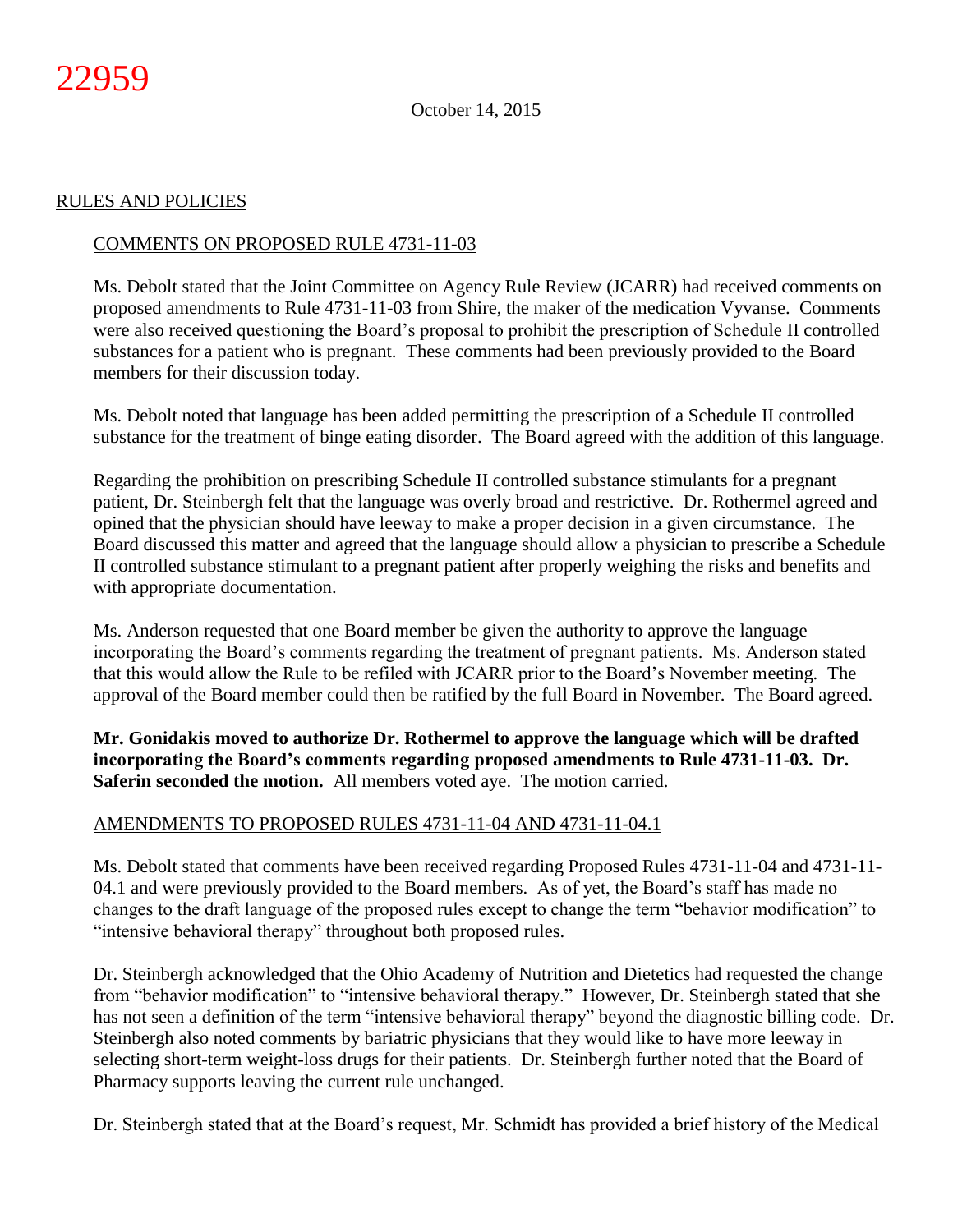Board's regulation of weight-loss medications beginning in 1986. The current rule prohibits the use of medications as a first-line treatment for weight-loss and sets other technical requirements. Dr. Steinbergh stated that she does not want to see a resurgence of the abuse and diversion of these medications that existed in Ohio prior to 1986.

# **Mr. Gonidakis moved to approve Rules 4731-11-04 and 4731-11-04.1, as amended, to be re-filed with the Joint Committee on Agency Rule Review (JCARR). Dr. Soin seconded the motion.**

Dr. Steinbergh reiterated that the amended rule includes the term "intensive behavioral therapy," the definition of which the Board is uncertain of. Dr. Steinbergh stated that it behooves the Board to understand what a rule says before approving it. The Board engaged in discussion of this matter and of the process of drafting and approving rules. Dr. Schottenstein opined that the letter from the Ohio Academy of Nutrition and Dietetics implied that the change in terms was a formality and that the term "intensive behavioral therapy" was effectively the same as "behavior modification" with the goal of weight loss.

**Mr. Gonidakis wished to withdraw his previous motion.** No Board member objected. The motion was withdrawn.

# **Mr. Gonidakis moved to approve Rules 4731-11-04 and 4731-11-04.1, as amended with the term "intensive behavioral therapy" replacing the term "behavior modification," to be re-filed with the Joint Committee on Agency Rule Review (JCARR). Dr. Soin seconded the motion.**

Dr. Saferin asked if the term "intensive behavioral therapy" made sense to Dr. Schottenstein. Dr. Schottenstein replied that he finds the term acceptable.

A vote was taken on Mr. Gonidakis' motion:

| <b>ROLL CALL:</b> | Dr. Rothermel     | - aye |
|-------------------|-------------------|-------|
|                   | Dr. Saferin       | - aye |
|                   | Mr. Giacalone     | - aye |
|                   | Dr. Steinbergh    | - nay |
|                   | Mr. Gonidakis     | - aye |
|                   | Mr. Kenney        | - aye |
|                   | Dr. Sethi         | - aye |
|                   | Dr. Soin          | - aye |
|                   | Dr. Schachat      | - aye |
|                   | Dr. Schottenstein | - aye |
|                   | Dr. Edgin         | - aye |
|                   |                   |       |

The motion carried.

# OPERATIONS REPORT

**Human Resources:** Mr. Groeber announced that Shawn McCafferty has accepted the position of Central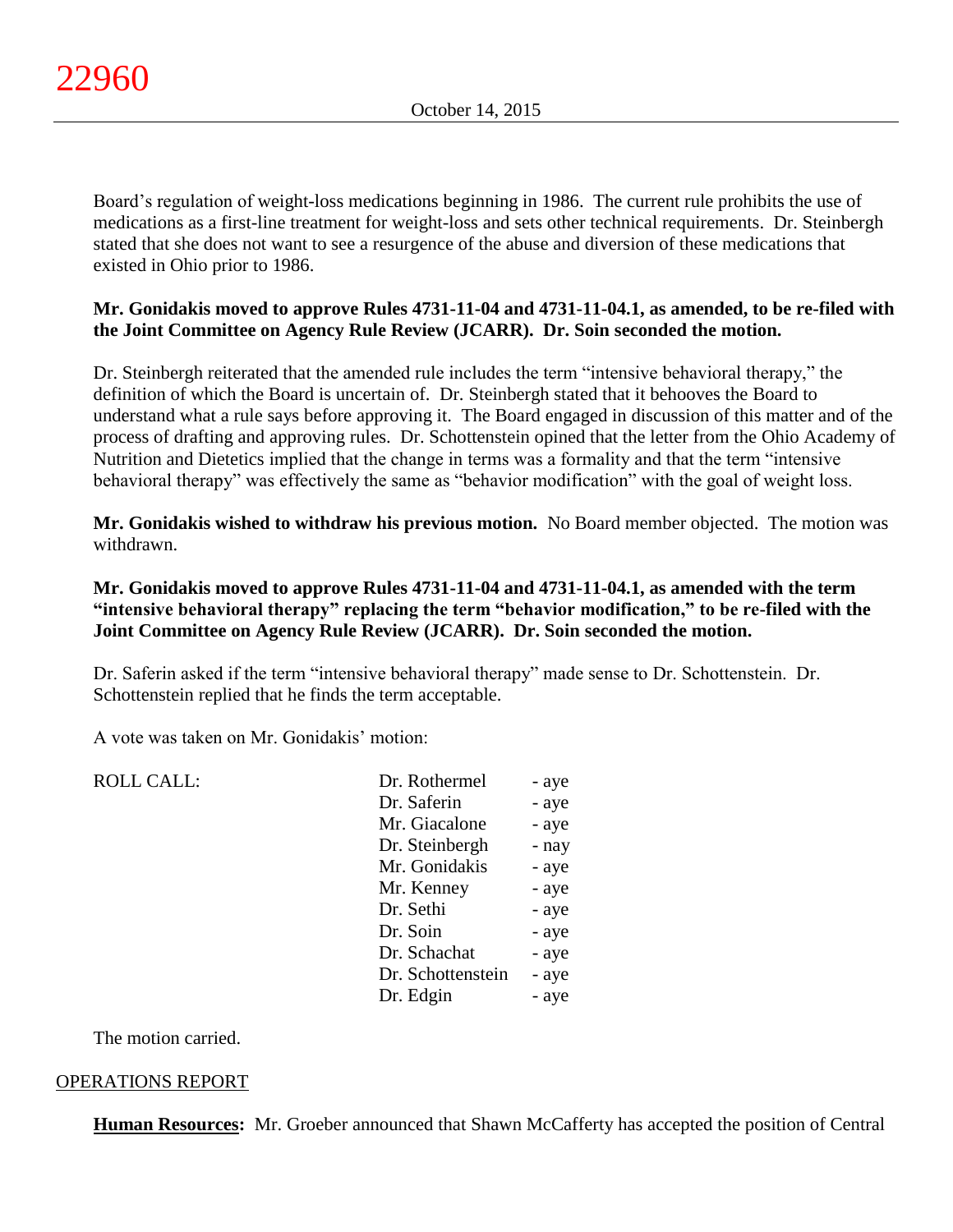Area Investigator Supervisor. Mr. Groeber stated that there is a working plan regarding the backfill of the investigator positions to align with where complaints are originating geographically.

**Budget:** Mr. Groeber stated that the Board's cash balance was down for the month due to a number of factors, including a one-time \$750 per employee bonus mandated by the State's collective bargaining agreement and a third pay period for the month.

**Information Technology:** Mr. Groeber stated that the E-License 3.0 project continues at a good pace. Mr. Groeber stated that the system will let the Board operate much more efficiently and serve the public and the Board's licensees better through a dynamic web-based interface.

Mr. Groeber stated that the development of the SharePoint site continues. The SharePoint site is designed to let investigators work virtually in the cloud. Mr. Groeber speculated that the system will be operational within the next couple of weeks.

**Communications and Outreach:** Mr. Groeber stated that a list of the Board's publications and presentations are included in the Operations Report. Mr. Groeber stated that he attended the Federation of State Massage Therapy Board's (FSMTB) conference and identified several opportunities for the Board to work on its human trafficking efforts through the FSMTB. Mr. Groeber opined that there is not a human trafficking problem with licensed massage therapists, but it is recognized that the massage industry in general has a significant problem in this area.

Dr. Saferin commented that he attended a pain management meeting in the Toledo area where Ms. Anderson was presenting. Dr. Saferin stated that Ms. Anderson did an excellent job at the meeting.

**Agency Operations:** Mr. Groeber stated that the number of overall complaints has decreased for a ninth consecutive month. Mr. Groeber noted that the number of open complaints in February was about 3,300 and the current number is 2,101. Mr. Groeber hoped to have that number below 2,000 by the end of 2015.

Mr. Groeber also noted the following portions of the Operations Report:

- The Hearing Unit, which had had a significant backlog, has now reduced its docket for the fourth month in a row, representing an overall 20% reduction.
- About 15 months ago Mr. Miller and the Licensure staff corrected several issues that had been inflating the time it took to issue a license. At that time a significant backlog of license applications were processed. For this reason, there appears to be a 24% drop in the number of medical licenses issued versus the same time last year. Mr. Groeber noted that the current numbers are actually comparable with the same time two years ago, indicating that these numbers are normalizing. Mr. Groeber noted that licenses are now being issued 28% faster than last year.
- The Investigations and Enforcement Sections saw decreases in their number of complaints.
- The Standards and Review Intervention Section has reduced its complaints by 5%.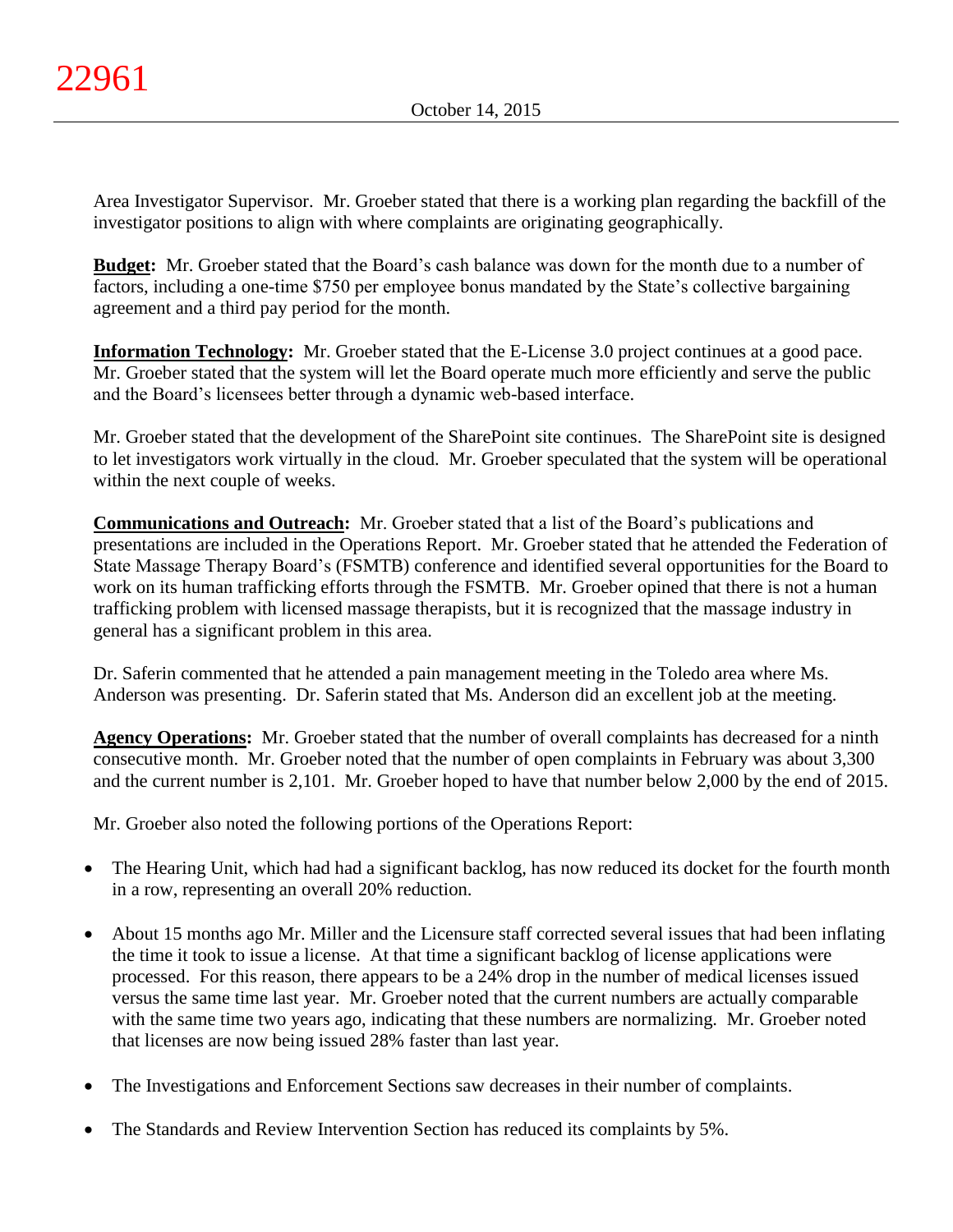**Speed and East Initiative:** Mr. Groeber stated that the Fiscal Section is in the process of eliminating paper checks from physician assistants for initial licensure and license renewal. Mr. Groeber stated that once this project as proven successful, it will be expanded to all license types. The Section is also looking at using e-signature for documents.

**Retreat:** Mr. Groeber suggested that the Board consider scheduling a retreat for January or February 2016, rather than the initial proposal of December 2015.

**Board Meeting Date for October 2016:** Mr. Groeber stated that the original date for the October 2016 Board meeting was October 12. However, Mr. Groeber noted that is also the date of Yom Kippur. Mr. Groeber suggested that the Board consider a new date for that month's meeting to avoid conflicts.

**Dr. Saferin moved to move the date of the October 2016 Board meeting to October 19. Dr. Steinbergh seconded the motion.** A vote was taken:

| <b>ROLL CALL:</b> | Dr. Rothermel     | - aye |
|-------------------|-------------------|-------|
|                   | Dr. Saferin       | - aye |
|                   | Mr. Giacalone     | - aye |
|                   | Dr. Steinbergh    | - aye |
|                   | Mr. Gonidakis     | - aye |
|                   | Mr. Kenney        | - aye |
|                   | Dr. Sethi         | - aye |
|                   | Dr. Soin          | - aye |
|                   | Dr. Schachat      | - aye |
|                   | Dr. Schottenstein | - aye |
|                   | Dr. Edgin         | - aye |
|                   |                   |       |

The motion carried.

# REPORTS BY ASSIGNED COMMITTEES

# FINANCE COMMITTEE

# FINING GUIDELINES

Mr. Kenney stated that the Finance Committee has approved amendments to the fining guidelines that the Board had approved last month. Specifically, the proposed amendments remove the proposed fines for categories IX(A) through IX(I), which involve impairment. If the amendments are adopted, then the Board will not impose fines for those violations.

Dr. Rothermel asked if the Board would fine a practitioner who is subject to a consent agreement in another state and is now applying for initial licensure in Ohio. Mr. Marshall replied that under the Board's guidelines, the possibility of an out-of-state physician being fined when applying for an Ohio medical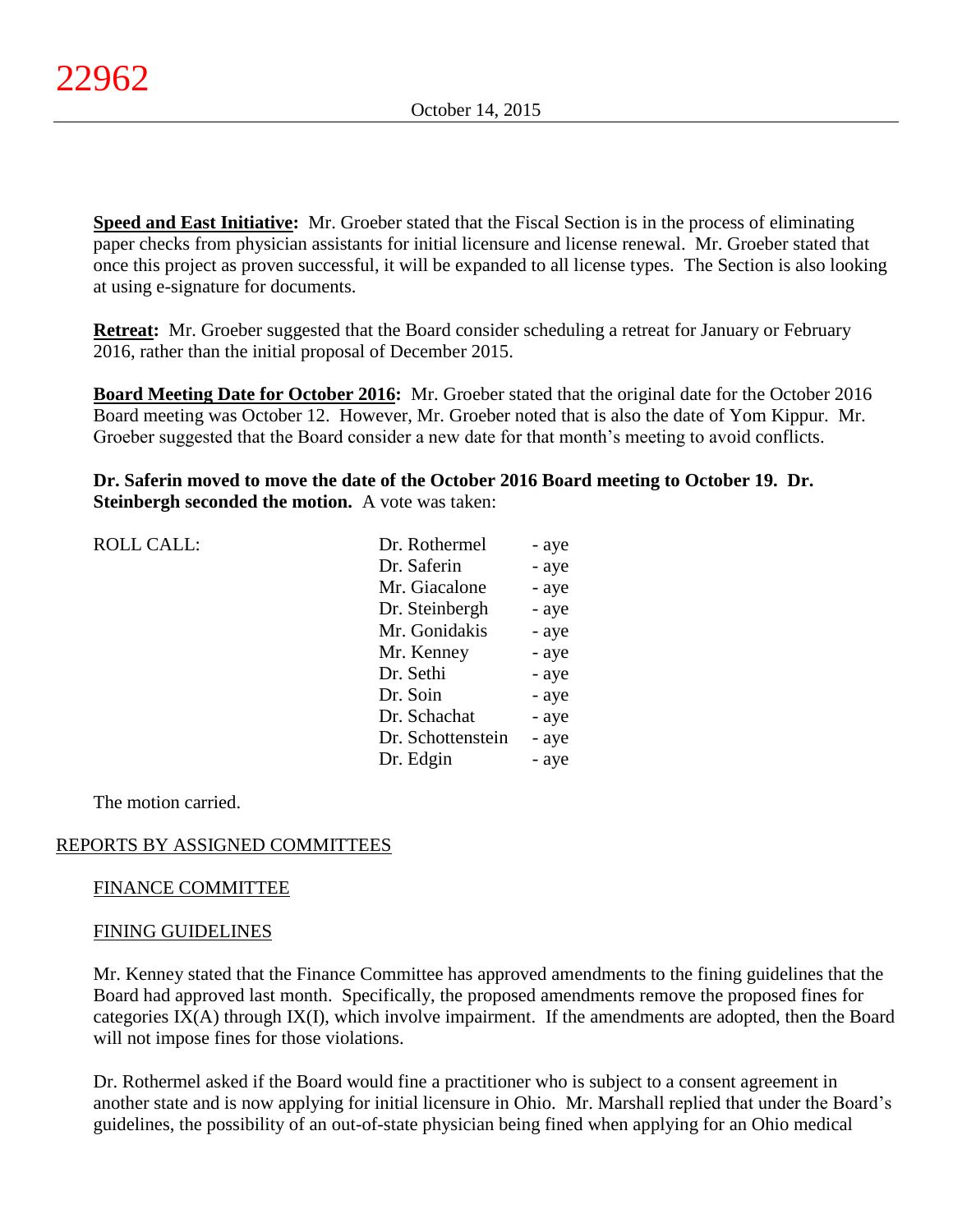license would depend on the underlying conduct of the out-of-state action. For instance, the Board could potentially fine an applicant for out-of-state action based on felonious conduct.

# **Dr. Saferin moved to approve the Finance Committee's recommended amendments to the Board's fining guidelines. Mr. Gonidakis seconded the motion.** A vote was taken:

 $ROLL CALL$ :

| Dr. Rothermel     | - aye |
|-------------------|-------|
| Dr. Saferin       | - aye |
| Mr. Giacalone     | - aye |
| Dr. Steinbergh    | - aye |
| Mr. Gonidakis     | - aye |
| Mr. Kenney        | - aye |
| Dr. Sethi         | - aye |
| Dr. Soin          | - aye |
| Dr. Schachat      | - aye |
| Dr. Schottenstein | - aye |
| Dr. Edgin         | - aye |
|                   |       |

The motion carried.

#### PUBLICATION

Mr. Kenney stated that work on the Board's proposed publication continues and it will not contain any inappropriate advertising. Mr. Kenney stated that the publication will include points of interest about the medical community and what the Board does in the community. Mr. Kenney hoped that the publication will help people see the Board as more than simply an enforcement tool.

# FINANCIAL COMPLIANCE GUIDELINES

Ms. Marshall stated that the proposed financial compliance guidelines have been developed to provide consistency in the collection of fines from respondents. Ms. Marshall stated that under the proposed guidelines, respondents will have 30 days to pay a fine or to enter into an acceptable payment plan with the Attorney General's office. If payment is not timely received or if a payment plan is defaulted on, a new complaint against the respondent will be generated. Ms. Marshall stated that the fine must be paid in full before the respondent's license is reinstated or released from probation.

# **Dr. Steinbergh moved to adopt the proposed financial compliance guidelines. Dr. Saferin seconded the motion.**

In response to questions from Mr. Giacalone, Ms. Marshall stated that the language that has been developed for use in Board orders and consent agreements states that payment must be remitted within 30 days "or as otherwise directed by the Board." Ms. Marshall stated that this gives the Board leeway to specify a time period other than 30 days if it feels the circumstances warrant it. Mr. Kenney opined that this language should not be used and that the Board should adhere to the 30-day standard. The Board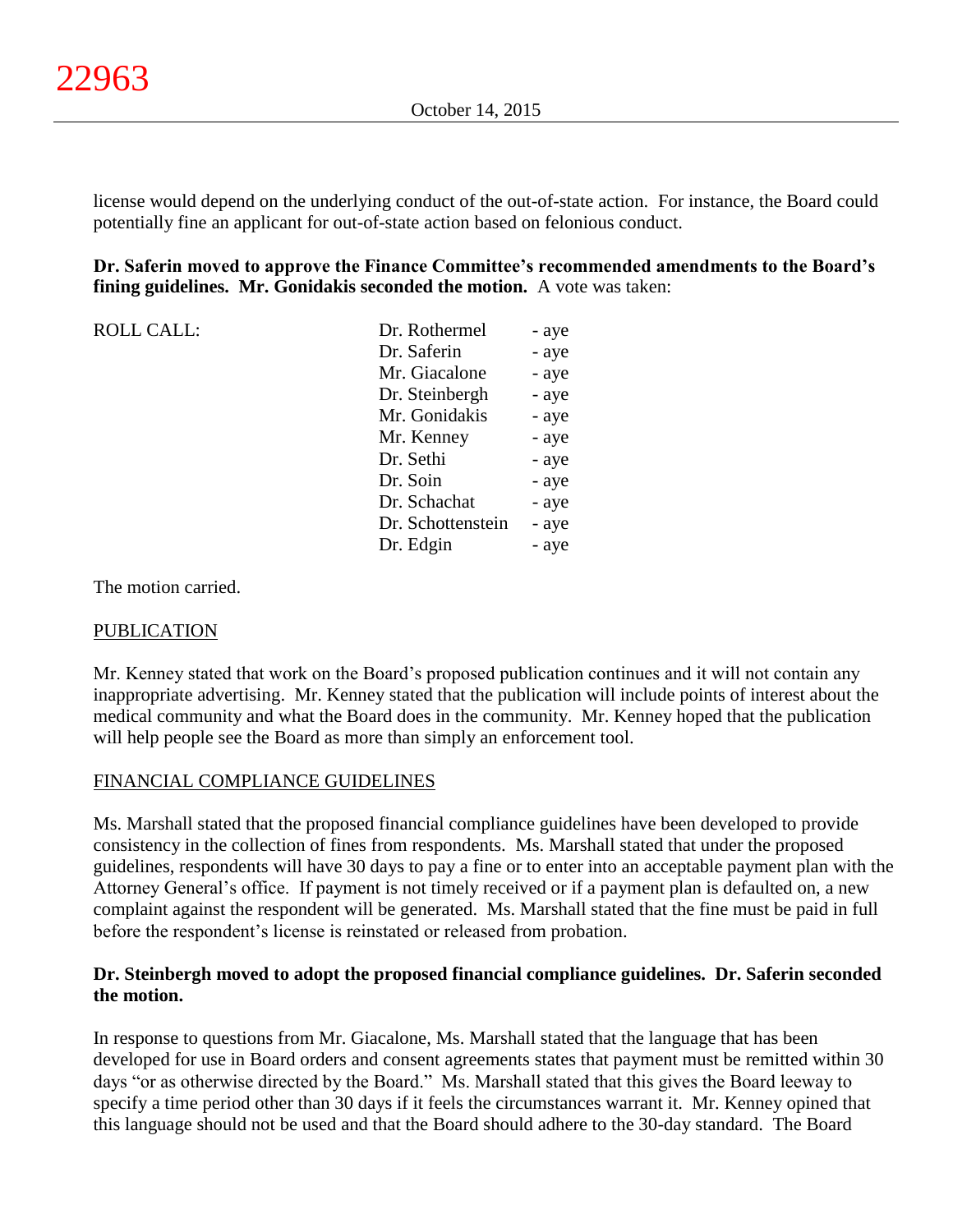members agreed with Mr. Kenney. Ms. Marshall stated that she and Mr. Porter will adjust the draft language accordingly.

A vote was taken on Dr. Steinbergh's motion:

| ROLL CALL: |
|------------|
|            |

| <b>ROLL CALL:</b> | Dr. Rothermel     | - aye |
|-------------------|-------------------|-------|
|                   | Dr. Saferin       | - aye |
|                   | Mr. Giacalone     | - aye |
|                   | Dr. Steinbergh    | - aye |
|                   | Mr. Gonidakis     | - aye |
|                   | Mr. Kenney        | - aye |
|                   | Dr. Sethi         | - aye |
|                   | Dr. Soin          | - aye |
|                   | Dr. Schachat      | - aye |
|                   | Dr. Schottenstein | - aye |
|                   | Dr. Edgin         | - aye |
|                   |                   |       |

The motion carried.

#### POLICY COMMITTEE

# DISCUSSION OF HOUSE BILL 157

Mr. Gonidakis stated that Representative Jim Butler, Chairman of the House Judiciary Committee, spoke to the Policy Committee today regarding House Bill 157 and what he is trying to accomplish with this legislation. Mr. Gonidakis stated that the members of the Policy Committee were supportive of Representative Butler's efforts. Mr. LaCross will attend interested party meetings and will keep the Board members apprised on the legislation's progress.

#### ACUTE PAIN PRESCRIBING GUIDELINES

**Dr. Saferin moved to approve the Acute Pain Prescribing Guidelines as modified by the Governor's Cabinet Opioid Action Team. Dr. Steinbergh seconded the motion.** A vote was taken:

ROLL CALL:

| Dr. Rothermel     | - aye |
|-------------------|-------|
| Dr. Saferin       | - aye |
| Mr. Giacalone     | - aye |
| Dr. Steinbergh    | - aye |
| Mr. Gonidakis     | - aye |
| Mr. Kenney        | - aye |
| Dr. Sethi         | - aye |
| Dr. Soin          | - aye |
| Dr. Schachat      | - aye |
| Dr. Schottenstein | - aye |
|                   |       |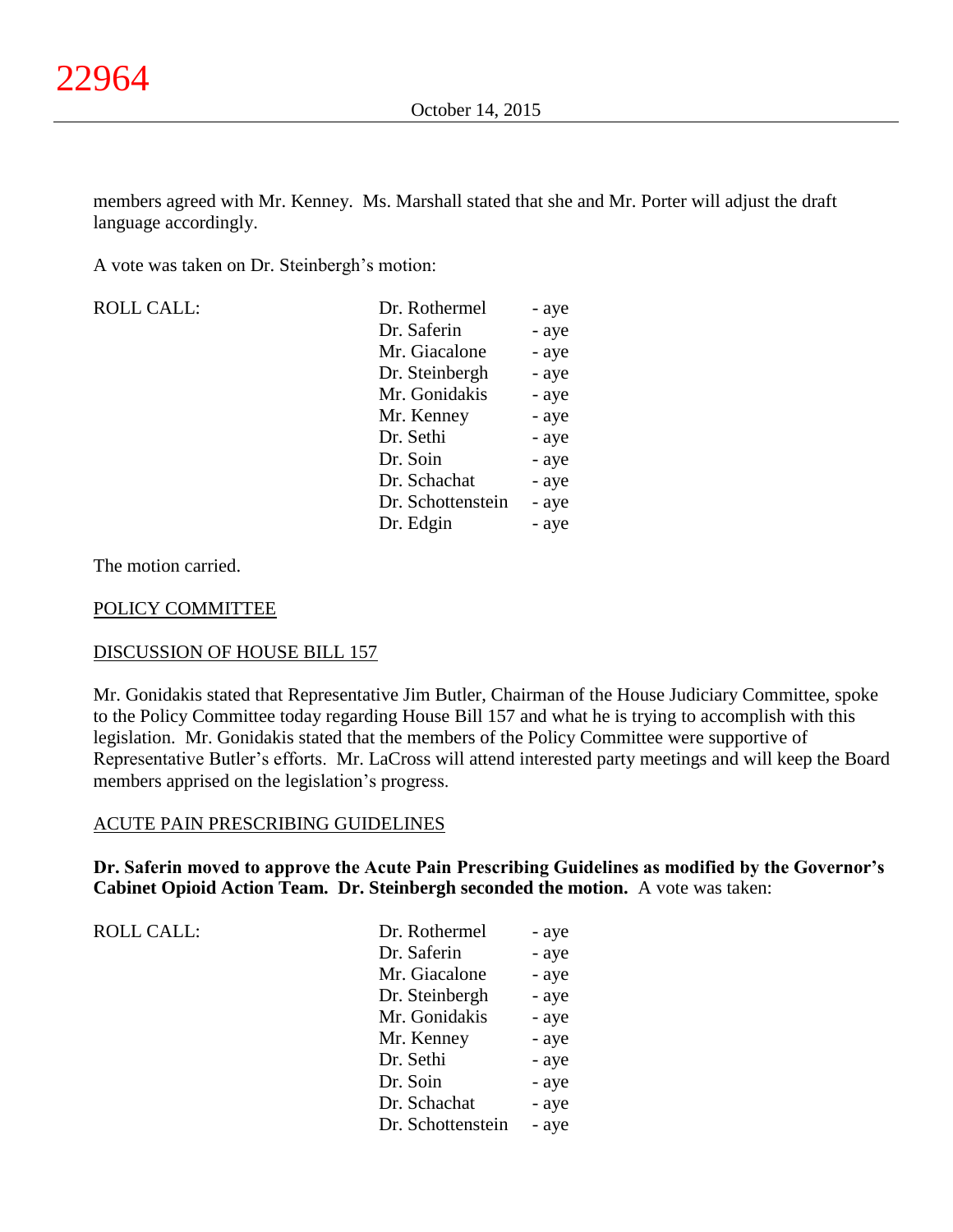Dr. Edgin - aye

The motion carried.

#### RULE 4731-2-01, PUBLIC HEARING ON RULES

**Dr. Steinbergh moved to approve the proposed amendments to Rule 4731-2-01, Ohio Administrative Code, for circulation to interested parties. Dr. Saferin seconded the motion.** A vote was taken:

ROLL CALL: Dr. Rothermel - ave

| LI. KUULUIILI     | - a y v |
|-------------------|---------|
| Dr. Saferin       | - aye   |
| Mr. Giacalone     | - aye   |
| Dr. Steinbergh    | - aye   |
| Mr. Gonidakis     | - aye   |
| Mr. Kenney        | - aye   |
| Dr. Sethi         | - aye   |
| Dr. Soin          | - aye   |
| Dr. Schachat      | - aye   |
| Dr. Schottenstein | - aye   |
| Dr. Edgin         | - aye   |
|                   |         |

The motion carried.

#### INTERSTATE LICENSURE COMPACT

Mr. Groeber informed the Board that those states participating in the Interstate Licensure Compact will have their first meeting in Chicago later this month. Mr. Groeber noted that Ohio is not participating in the Compact. Dr. Steinbergh noted that the October issue of the Journal of the American Osteopathic Association includes an article on the Compact entitled "Pernicious Myths and Inescapable Facts." Dr. Steinbergh opined that all Board members should read the article. Mr. Groeber stated that he will circulate the article among the Board members.

Mr. Gonidakis exited the meeting at this time.

# PHYSICIAN ASSISTANT/SCOPE OF PRACTICE COMMITTEE

FORMULARY REVIEW

THROMBOLYTIC AGENTS

**Dr. Sethi moved to approve the Physician Assistant/Scope of Practice Committee's recommendations regarding thrombolytic agents. Dr. Saferin seconded the motion.** A vote was taken: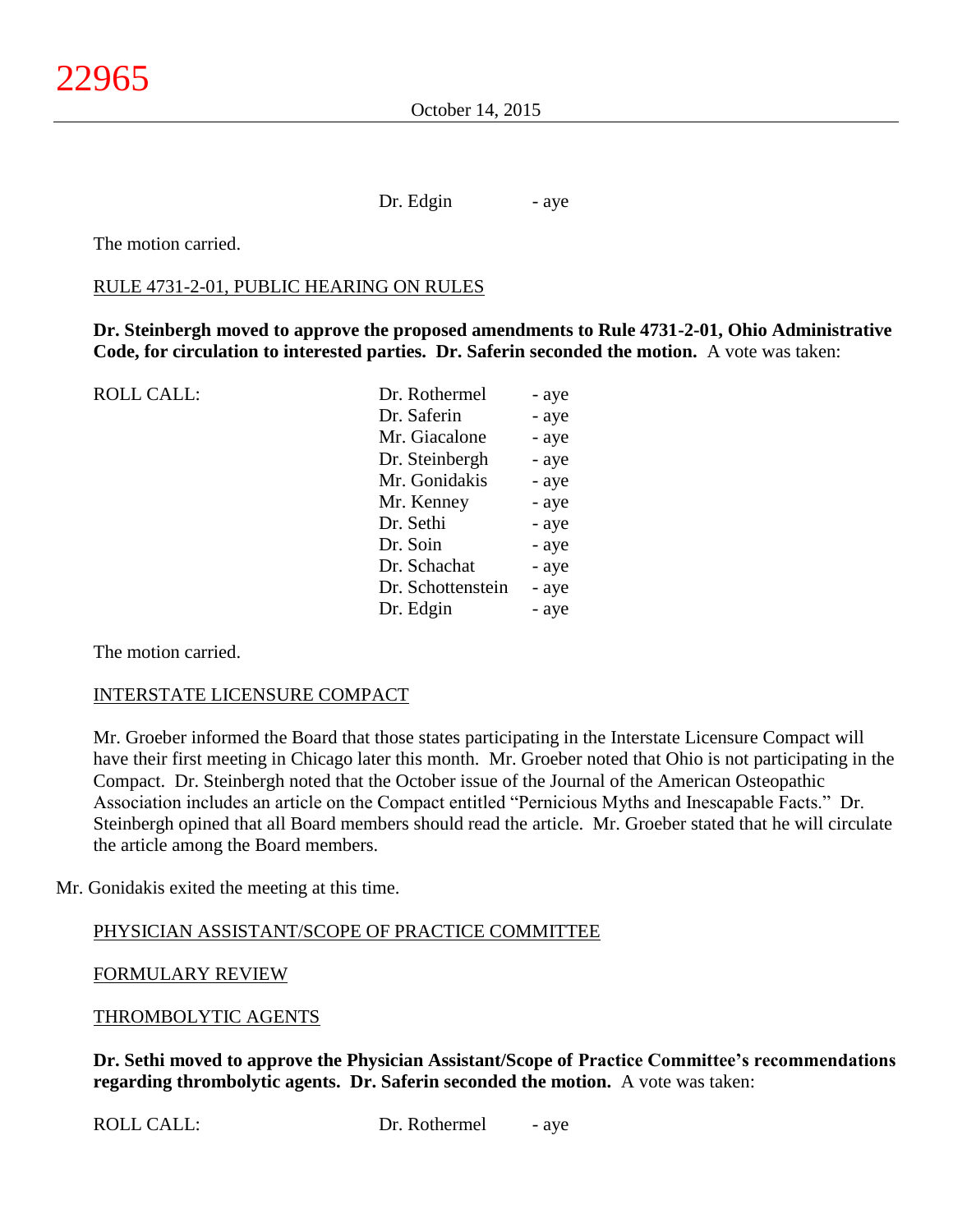$D^{\alpha}$  safering  $\alpha$ 

| Dr. Saferin       | - ave |
|-------------------|-------|
| Mr. Giacalone     | - aye |
| Dr. Steinbergh    | - aye |
| Mr. Kenney        | - aye |
| Dr. Sethi         | - aye |
| Dr. Soin          | - aye |
| Dr. Schachat      | - aye |
| Dr. Schottenstein | - aye |
| Dr. Edgin         | - aye |
|                   |       |

The motion carried.

#### ENTRESTO

Dr. Sethi noted that the Physician Assistant Policy Committee (PAPC) recommended not considering the request to add Entresto to the physician assistant formulary because the request came from a pharmaceutical company. The Physician Assistant/Scope of Practice Committee agreed and opined that requests for changes to the physician assistant formulary should come from physicians or physician assistants.

**Dr. Sethi moved that the Board approve the PAPC's recommendation that requests to change the physician assistant formulary should only be entertained if they come from a physician or physician assistant. Dr. Schottenstein seconded the motion.** A vote was taken:

| <b>ROLL CALL:</b> | Dr. Rothermel     | - aye |
|-------------------|-------------------|-------|
|                   | Dr. Saferin       | - aye |
|                   | Mr. Giacalone     | - aye |
|                   | Dr. Steinbergh    | - aye |
|                   | Mr. Kenney        | - aye |
|                   | Dr. Sethi         | - aye |
|                   | Dr. Soin          | - aye |
|                   | Dr. Schachat      | - aye |
|                   | Dr. Schottenstein | - aye |
|                   | Dr. Edgin         | - aye |

The motion carried.

#### COLONY STIMULATING FACTORS

**Dr. Sethi moved to approve the Physician Assistant/Scope of Practice Committee's recommendations regarding colony stimulating factors. Dr. Saferin seconded the motion.** A vote was taken:

| <b>ROLL CALL:</b> | Dr. Rothermel | - ave |
|-------------------|---------------|-------|
|                   | Dr. Saferin   | - ave |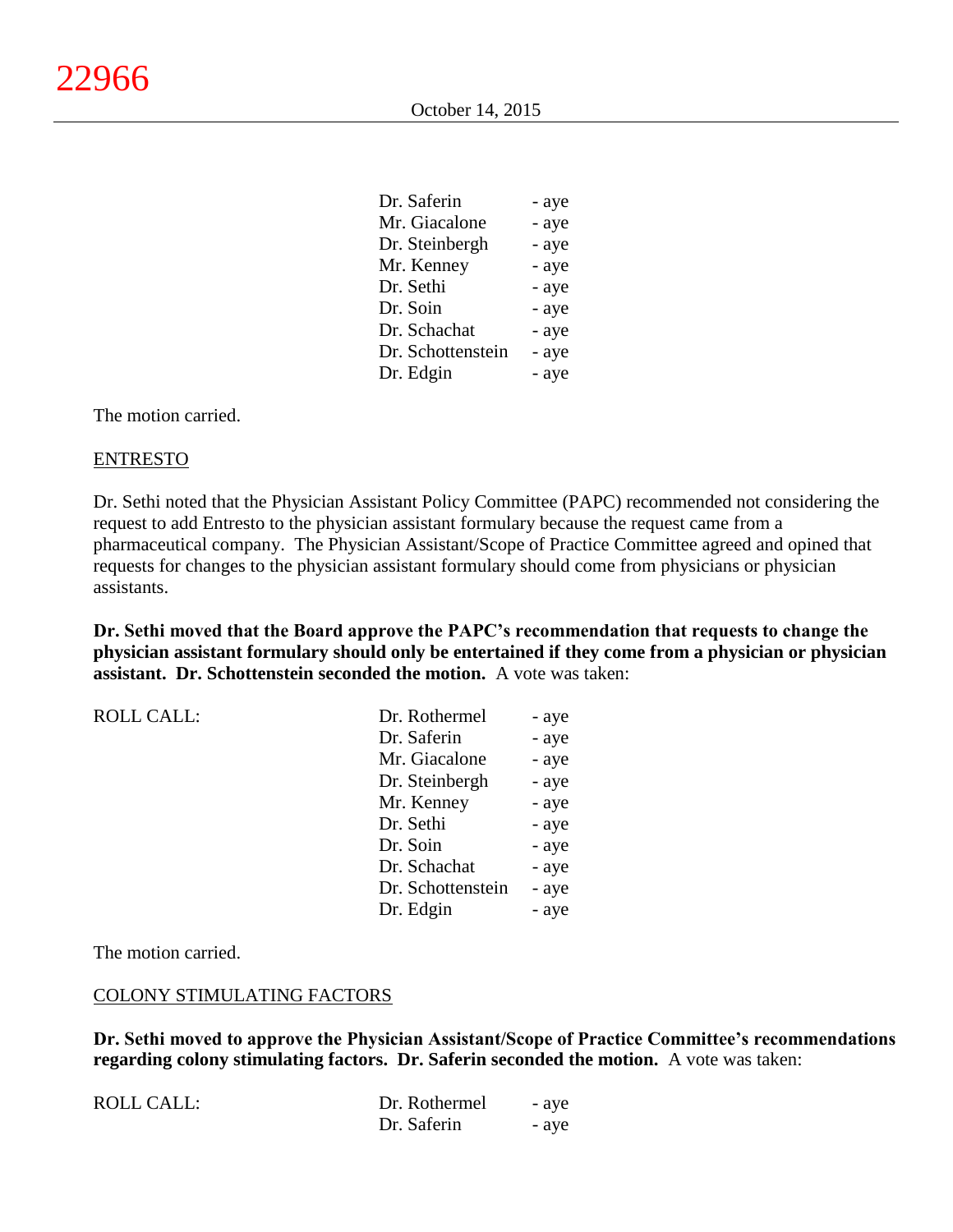| - aye |
|-------|
| - aye |
| - aye |
| - aye |
| - aye |
| - aye |
| - aye |
| - aye |
|       |

 $M<sub>0</sub>$   $\sim$   $M<sub>0</sub>$ 

The motion carried.

#### **ANTIEMETICS**

Dr. Sethi noted that currently Compazine is the only medication listed in the physician assistant formulary under the "antiemetic" classification. Dr. Sethi stated the Physician Assistant Policy Committee (PAPC) has recommended removing Compazine as a specific medication and adding it to the "CPT may prescribe" category for antiemetic purposes only. The Physician Assistant/Scope of Practice Committee agreed with the PAPC's recommendations.

**Dr. Sethi moved to approve the Physician Assistant/Scope of Practice Committee's recommendations regarding antiemetics. Dr. Schottenstein seconded the motion.** A vote was taken:

ROLL CALL:

| Dr. Rothermel     | - aye |
|-------------------|-------|
| Dr. Saferin       | - aye |
| Mr. Giacalone     | - aye |
| Dr. Steinbergh    | - aye |
| Mr. Kenney        | - aye |
| Dr. Sethi         | - aye |
| Dr. Soin          | - aye |
| Dr. Schachat      | - aye |
| Dr. Schottenstein | - aye |
| Dr. Edgin         | - aye |

The motion carried.

#### LICENSURE COMMITTEE

#### LICENSURE APPLICATION REVIEWS

#### KIMBERLY A. GRAHAM, M.T.

**Dr. Saferin moved to approve Ms. Graham's request for Ohio licensure, pending successful completion of the Massage and Bodywork Licensing Examination. Dr. Steinbergh seconded the motion.** A vote was taken: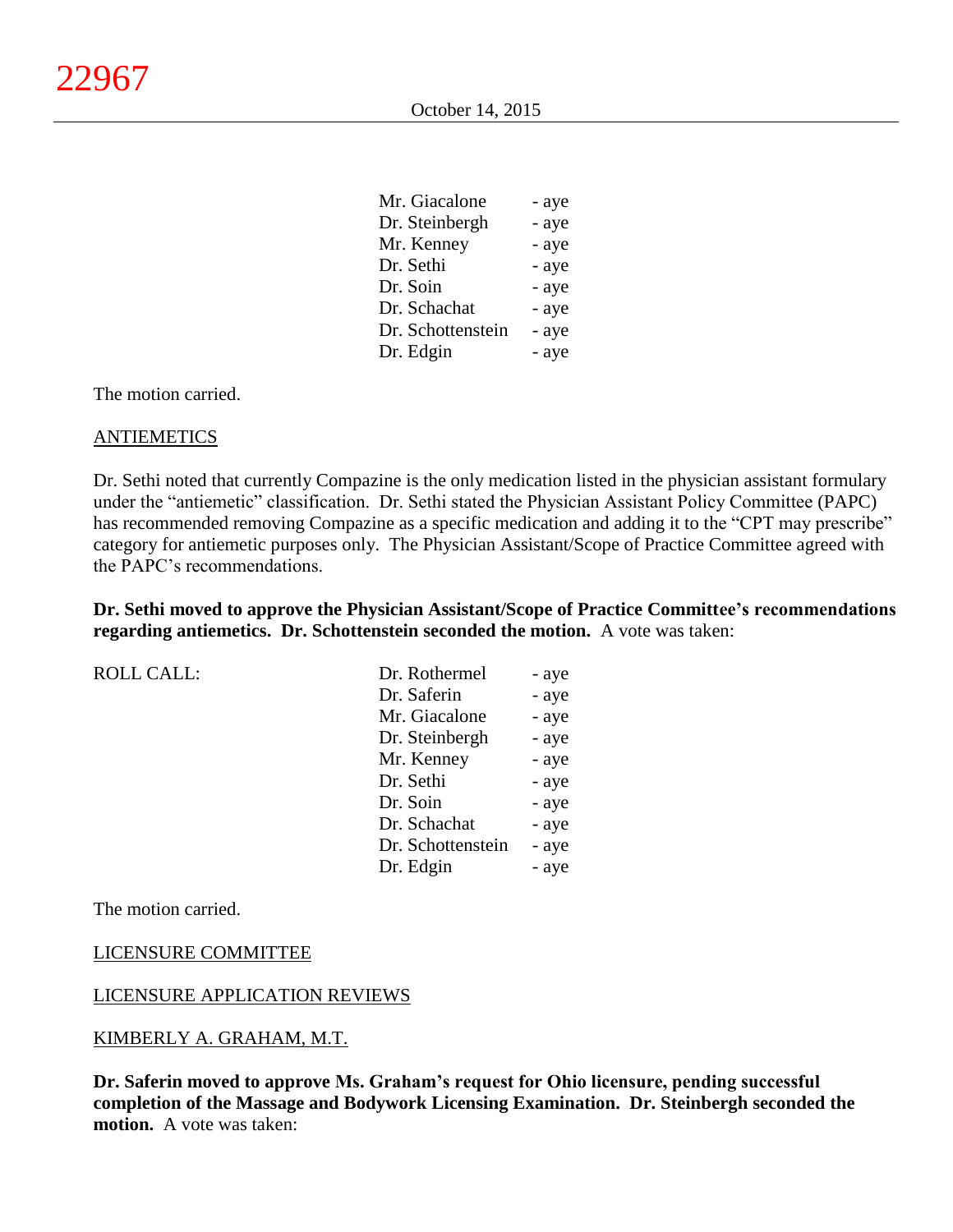# $ROLL CALL$ :

| Dr. Rothermel     | - aye |
|-------------------|-------|
| Dr. Saferin       | - aye |
| Mr. Giacalone     | - aye |
| Dr. Steinbergh    | - aye |
| Mr. Kenney        | - aye |
| Dr. Sethi         | - aye |
| Dr. Soin          | - aye |
| Dr. Schachat      | - aye |
| Dr. Schottenstein | - aye |
| Dr. Edgin         | - aye |
|                   |       |

The motion carried.

Mr. Gonidakis returned to the meeting at this time.

#### COMPLIANCE COMMITTEE

Dr. Steinbergh stated that in October 14, 2015, the Compliance Committee met with Rhonda L. Bever, M.T.; Maneesh L. Mehra, M.D.; and Mary Elizabeth Mudd, M.D., and moved to continue them under the terms of their respective Board actions. Dr. Steinbergh stated that the Compliance Committee accepted Compliance staff's report of conferences on September 8th and 11th, 2015.

Dr. Steinbergh stated that the Compliance Committee recommended that the applications for Certificate of Good Standing from Promises Professional Treatment Program, Saint Thomas – Ignatia Hall, and Talbott Hall be approved in accordance with Section 4731.25, Ohio Revised Code, and Chapter 4731-16, Ohio Administrative Code.

**Dr. Steinbergh moved to approve the Renewal Application for Certificate of Good Standing as a Treatment Provider for Impaired Practitioners from Talbott Hall. Dr. Steinbergh further moved to approve the Application for Certificate of Good Standing as a Treatment Provider for Impaired Practitioners from Promises Professional Treatment Program and Saint Thomas – Ignatia Hall. Dr. Saferin seconded the motion.** A vote was taken:

| <b>ROLL CALL:</b> | Dr. Rothermel     | - aye |
|-------------------|-------------------|-------|
|                   | Dr. Saferin       | - aye |
|                   | Mr. Giacalone     | - aye |
|                   | Dr. Steinbergh    | - aye |
|                   | Mr. Gonidakis     | - aye |
|                   | Mr. Kenney        | - aye |
|                   | Dr. Sethi         | - aye |
|                   | Dr. Soin          | - aye |
|                   | Dr. Schachat      | - aye |
|                   | Dr. Schottenstein | - aye |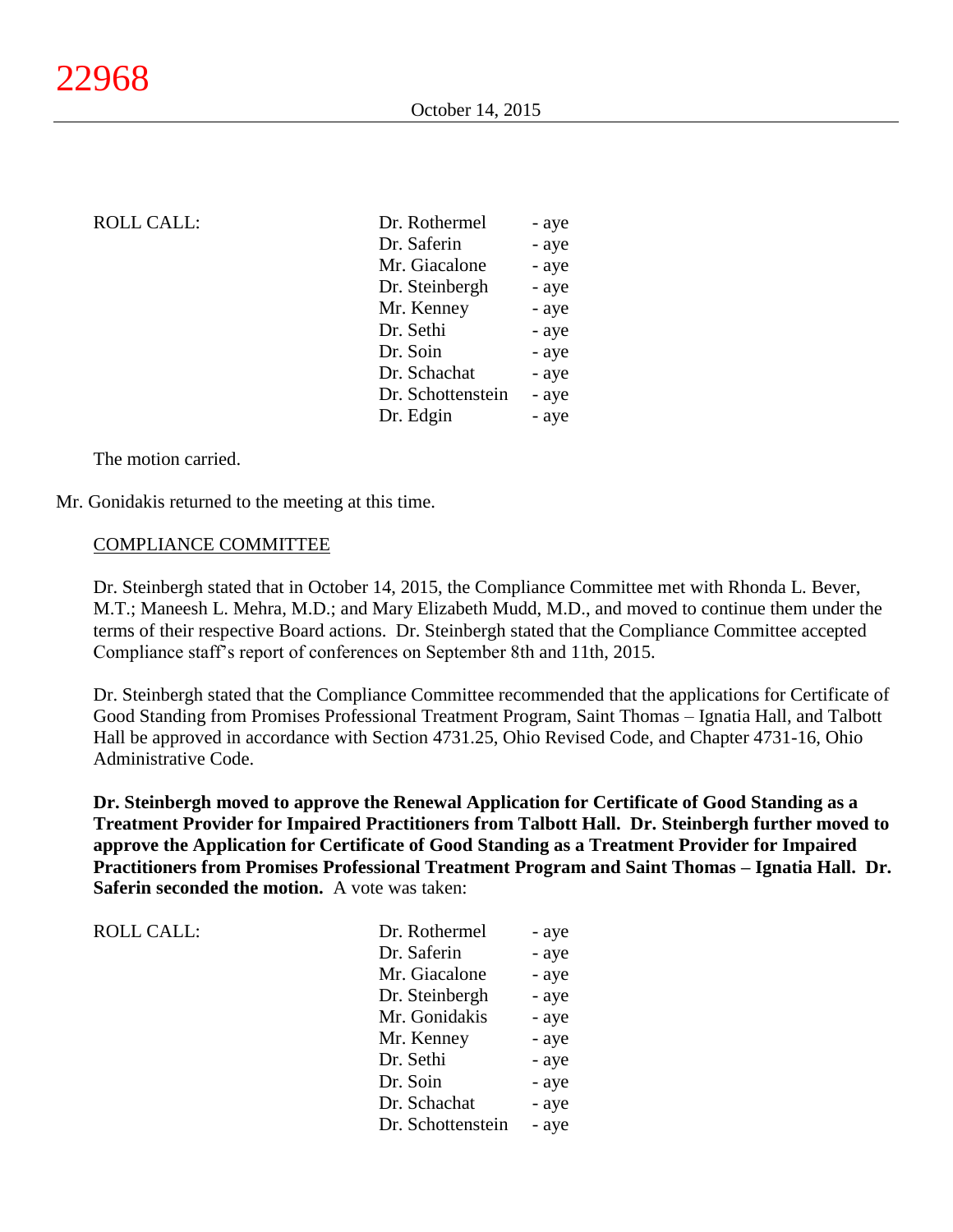October 14, 2015

Dr. Edgin - aye

The motion carried.

# PROBATIONARY REQUESTS

Mr. Kenney advised that at this time he would like the Board to consider the probationary requests on today's consent agenda. Mr. Kenney asked if any Board member wished to discuss a probationary request separately. No Board member wished to discuss a probationary request separately.

**Dr. Steinbergh moved to accept the Compliance staff's Reports of Conferences and the Secretary and Supervising Member's recommendations as follows:**

 **To grant Kevin Scott Balter, M.D.'s request for approval of** *PACE Program: Anger Management for Healthcare Professionals***, offered by the University of California, San Diego, to meet the distressed physicians program requirement;**

 **To grant Dustin M. Clark, M.D.'s request for reduction in drug and alcohol recovery meetings attending to two per week with a minimum of ten per month;**

 **To grant Amanda S. Conn, M.T.'s, request for approval of the online professional ethics course**  *The Ethics of Touch Continuing Education: Ethical Foundations Module***, offered by Sohnen – Moe Associates, Inc.; and approval of** *The Ethics of Touch Continuing Education: Practice Management Module***, offered by Sohnen-Moe Associates, Inc.;**

 **To grant Micah Shawn Crouse, M.D.'s request for approval of Stephen Gregory Escue, M.D., to serve as the monitoring physician; and determination of the frequency and number of charts to be reviewed at ten charts per week;**

 **To grant Thuan Duc Dang, M.D.'s request for approval of a new practice plan; approval of Mbaga Walusimbi, M.D., to serve as the monitoring physician; and determination of the frequency and number of charts to be reviewed at ten charts per week;**

 **To grant Raymond C. Gruenther, M.D.'s request to reduction in personal appearances to every six months;**

 **To grant Rebecca E. Johnson, M.D.'s request for approval of David W. Streem, M.D., to serve as the new treating psychiatrist;**

 **To grant Ben Lomas, M.D.'s request for approval of a new practice plan; approval of Neil Stanford Dubin, M.D., to serve as the monitoring physician; and determination of the frequency and number of charts to be reviewed at ten charts per week;**

**To grant Maneesh L. Mehra, M.D.'s request for approval of Timothy James Crone, M.D., to**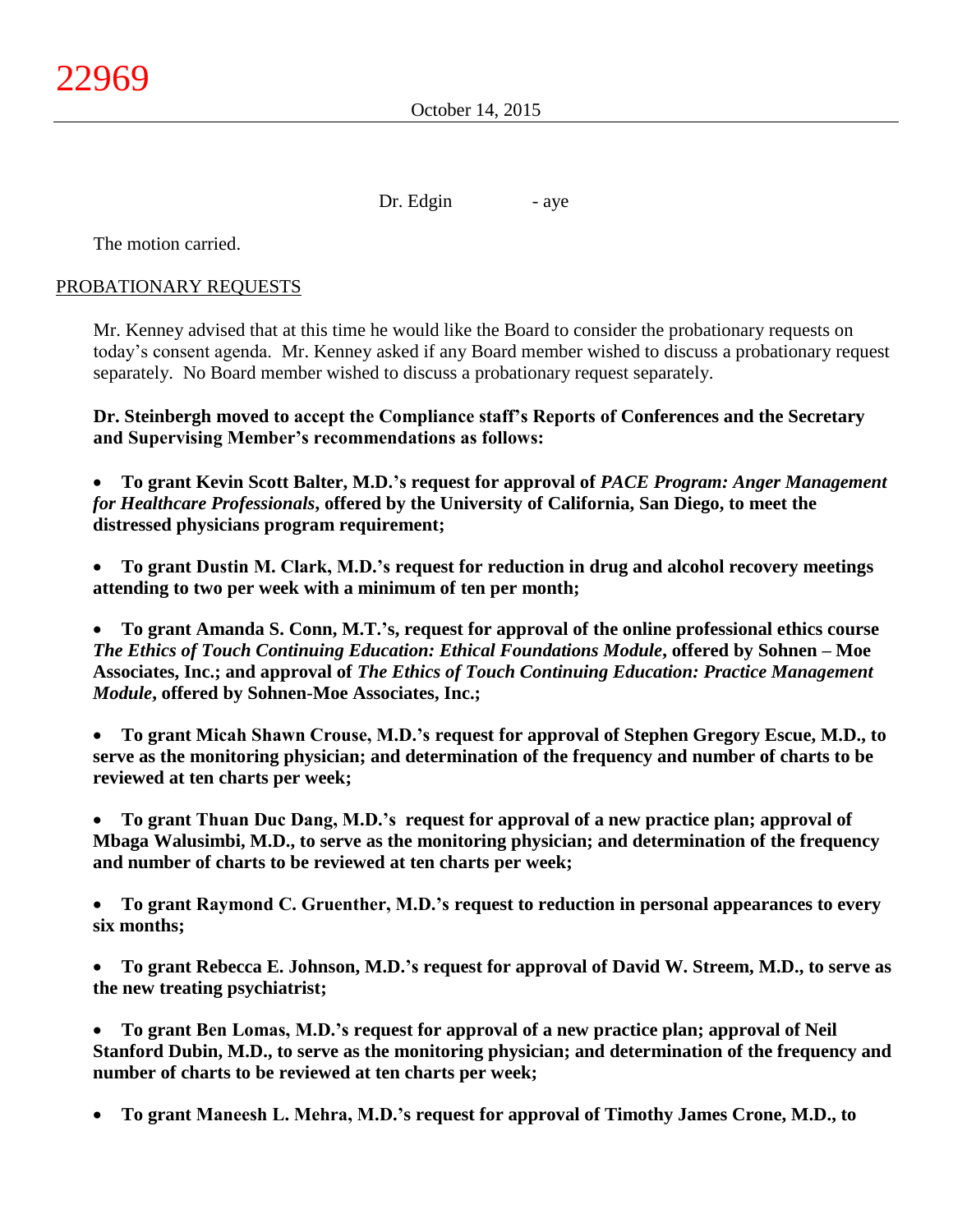**serve as the monitoring physician; and determination of the frequency and number of charts to be reviewed at ten charts per month;**

 **To grant John E. Ratliff, D.O.'s request for approval of** *Intensive Course in Controlled Substance Prescribing***, offered by Case Western Reserve University, to fulfill the prescribing course requirement for reinstatement;**

 **To grant John A. Ross, M.D.'s request for approval of** *Practice Management Boot Camp***, offered by the American Academy of Medical Management and Physician Career Advisor, to fulfill the office management course requirement for reinstatement;**

 **To grant Anthony M. Ruffa, D.O.'s request for approval of David Y. Hahn, M.D., to serve as the new treating psychiatrist;**

 **To grant Carol G. Ryan, M.D.'s request for reduction in probationary appearances to every six months; and reduction in the chart review requirement to ten charts per month;**

 **To grant Elizabeth S. Unk, M.D.'s request for reduction in the drug testing frequency from four per month to twice per month; reduction in drug and alcohol rehabilitation meeting attendance from three per week to two per week with a minimum of then per month; and reduction in personal appearances from every three months to ever six months; and**

 **To grant Mark Aaron Weiner, D.O.'s request for approval of a new practice plan; approval of Donato J. Borrillo, M.D., to serve as the monitoring physician, and determination of the frequency and number of charts to be reviewed at ten charts per month.**

**Dr. Soin seconded the motion.** A vote was taken:

| <b>ROLL CALL:</b> | Dr. Rothermel     | - abstain |
|-------------------|-------------------|-----------|
|                   | Dr. Saferin       | - abstain |
|                   | Mr. Giacalone     | - aye     |
|                   | Dr. Steinbergh    | - aye     |
|                   | Mr. Gonidakis     | - aye     |
|                   | Mr. Kenney        | - aye     |
|                   | Dr. Sethi         | - aye     |
|                   | Dr. Soin          | - aye     |
|                   | Dr. Schachat      | - aye     |
|                   | Dr. Schottenstein | - aye     |
|                   | Dr. Edgin         | - aye     |
|                   |                   |           |

The motion carried.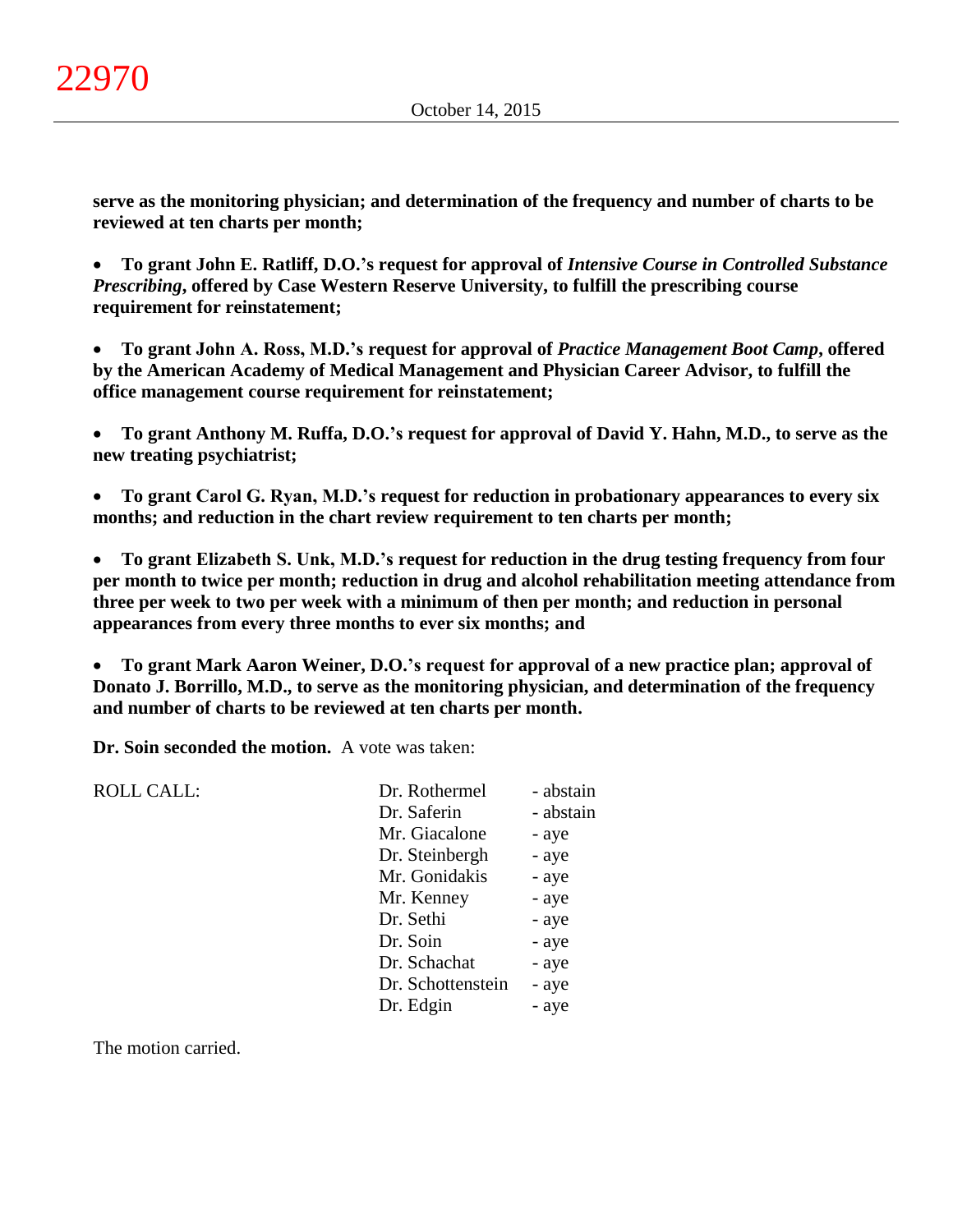#### REINSTATEMENT REQUESTS

#### NICHOLAS L. PESA, M.D.

**Dr. Steinbergh moved that the request for the reinstatement of the license of Nicholas L. Pesa, M.D., be approved, effective immediately, subject to the return to work recommendations that include the doctor taking opiate blocker medications for at least two years, quarterly psychiatric sessions, and the probationary terms and conditions as outlined in the April 9, 2014 Board Order for a minimum of five years. Dr. Schottenstein seconded the motion.** A vote was taken:

| <b>ROLL CALL:</b> | Dr. Rothermel     | - abstain |
|-------------------|-------------------|-----------|
|                   | Dr. Saferin       | - abstain |
|                   | Mr. Giacalone     | - aye     |
|                   | Dr. Steinbergh    | - aye     |
|                   | Mr. Gonidakis     | - aye     |
|                   | Mr. Kenney        | - aye     |
|                   | Dr. Sethi         | - aye     |
|                   | Dr. Soin          | - aye     |
|                   | Dr. Schachat      | - aye     |
|                   | Dr. Schottenstein | - aye     |
|                   | Dr. Edgin         | - aye     |
|                   |                   |           |

The motion carried.

#### FLORENCIA A. RIEL-GUZMAN, M.D.

**Dr. Steinbergh moved that the request for the reinstatement of the license of Florencia A. Riel-Guzman, M.D., be approved, effective immediately, subject to the probationary terms and conditions as outlined in the July 8, 2015 Board Order for a minimum of three years. Dr. Soin seconded the motion.** A vote was taken:

| <b>ROLL CALL:</b> | Dr. Rothermel     | - abstain |
|-------------------|-------------------|-----------|
|                   | Dr. Saferin       | - abstain |
|                   | Mr. Giacalone     | - aye     |
|                   | Dr. Steinbergh    | - aye     |
|                   | Mr. Gonidakis     | - aye     |
|                   | Mr. Kenney        | - aye     |
|                   | Dr. Sethi         | - aye     |
|                   | Dr. Soin          | - aye     |
|                   | Dr. Schachat      | - aye     |
|                   | Dr. Schottenstein | - aye     |
|                   | Dr. Edgin         | - aye     |
|                   |                   |           |

The motion carried.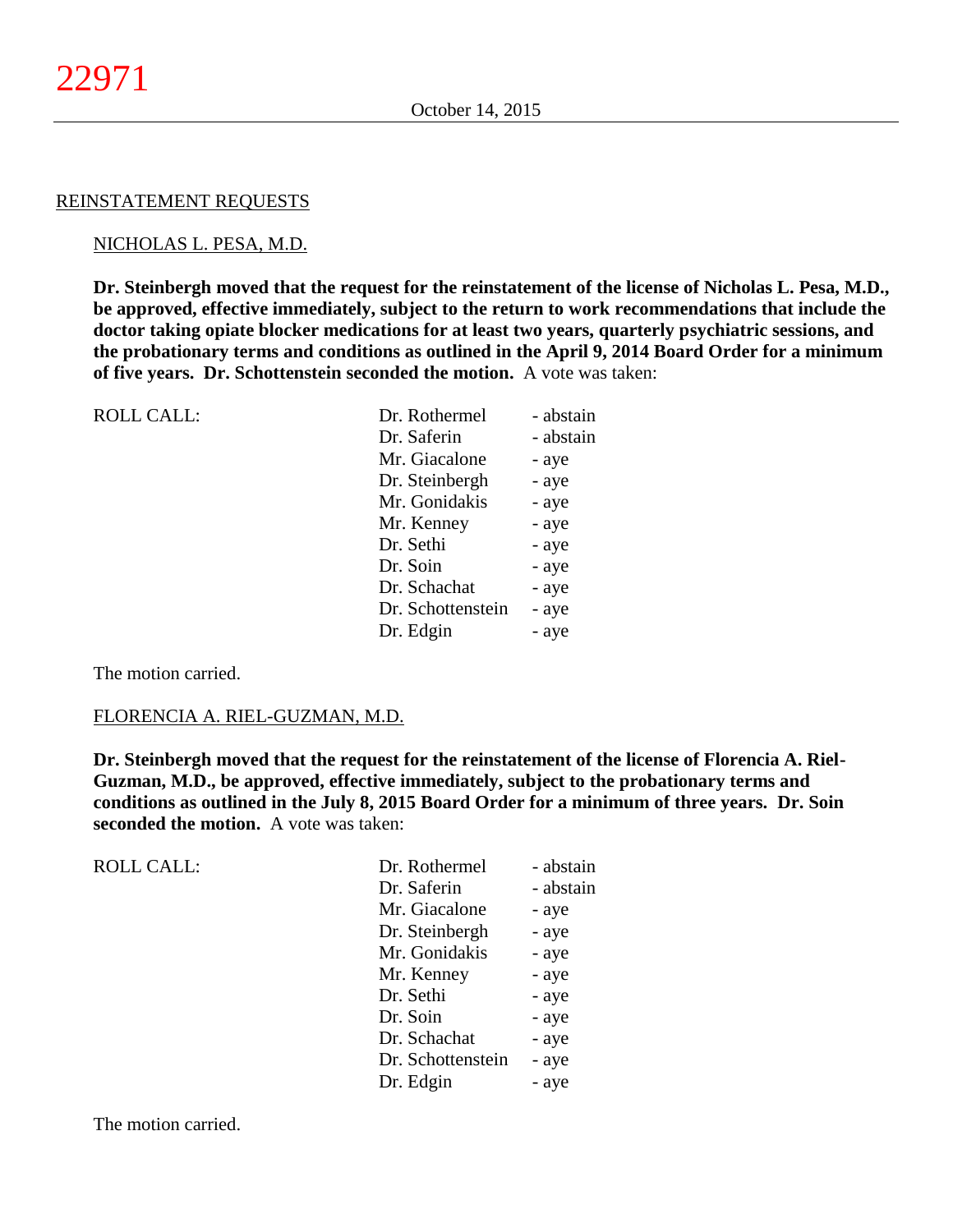# FINAL PROBATIONARY APPEARANCES

#### MICHAEL T. BANGERT, M.D.

Dr. Bangert was appearing before the Board pursuant to his request for release from the terms of his October 9, 2013 Consent Agreement. Ms. Bickers reviewed Dr. Bangert's history with the Board.

Dr. Soin asked Dr. Bangert to describe the incident which brought him to the Board's attention and how he is managing his mental illness. Dr. Bangert stated that in January 2013 he was having trouble concentrating in his residency program, prompting him to go on leave for four weeks. Dr. Bangert stated that he was initially diagnosed with brief psychotic disorder and had symptoms for less than a week. Dr. Bangert stated that he has been seeing psychiatrists since that time. Dr. Bangert stated that he has been weaned off medications and he has not had symptoms.

Dr. Soin asked Dr. Bangert to describe his practice environment. Dr. Bangert replied that he works as an anesthesiologist in private practice in Troy, Ohio. Dr. Bangert stated that his practice does its own cases for general anesthesia as well as provides services including obstetric anesthesia, endoscopy, and supervising nurse anesthetists. Dr. Bangert stated that his work hours vary and probably averages about 50 hours per week.

Dr. Soin asked what coping mechanisms Dr. Bangert has to handle the stresses of anesthesiology. Dr. Bangert answered that he gets support from his practice partners and he is in constant communication with them about how things are going.

Dr. Steinbergh asked if Dr. Bangert continues to see a counselor. Dr. Bangert replied that he sees a psychologist about once per month and a psychiatrist about once every two to three months.

Dr. Schottenstein asked if Dr. Bangert ever identified a trigger for his mental illness. Dr. Bangert replied that he could not identify any specific trigger and opined that it was stress-induced. Dr. Schottenstein asked how long Dr. Bangert has been off of medication and if there has been any return of his symptoms. Dr. Bangert replied that he has been off the medication for about a month and there has been no return of symptoms.

# **Dr. Steinbergh moved to release Dr. Bangert from the terms of his October 9, 2013 Consent Agreement, effective immediately. Dr. Soin seconded the motion.** A vote was taken:

| <b>ROLL CALL:</b> | Dr. Rothermel  | - abstain |
|-------------------|----------------|-----------|
|                   | Dr. Saferin    | - abstain |
|                   | Mr. Giacalone  | - aye     |
|                   | Dr. Steinbergh | - aye     |
|                   | Mr. Gonidakis  | - aye     |
|                   | Mr. Kenney     | - aye     |
|                   | Dr. Sethi      | - aye     |
|                   |                |           |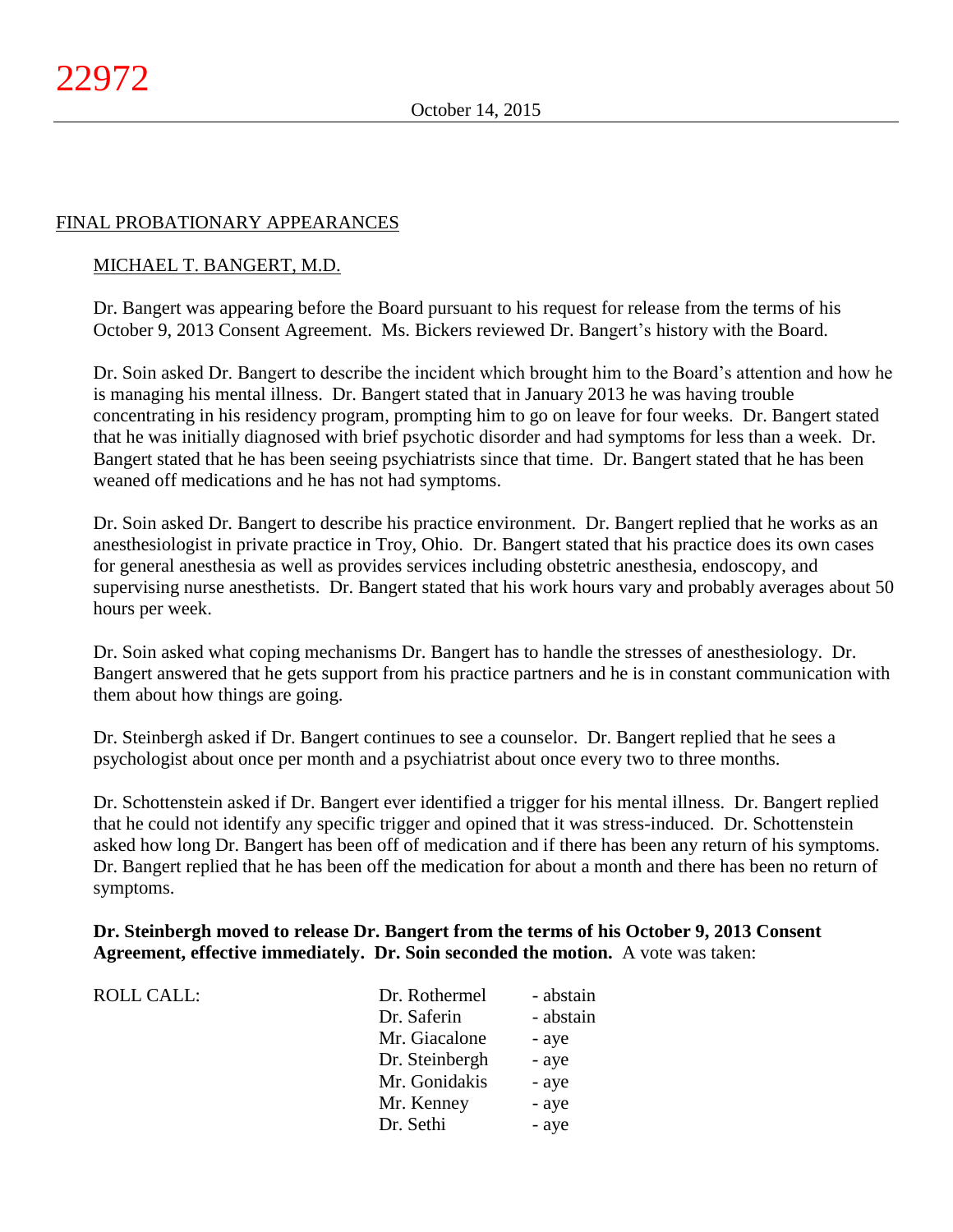| Dr. Soin          | - aye |
|-------------------|-------|
| Dr. Schachat      | - aye |
| Dr. Schottenstein | - aye |
| Dr. Edgin         | - aye |

The motion carried.

#### LISA ELLEN BURGAN, M.T.

Ms. Burgan was appearing before the Board pursuant to her request for release from the terms of her October 13, 2010 Consent Agreement. Ms. Bickers reviewed Mr. Burgan's history with the Board.

Dr. Steinbergh asked Ms. Burgan to describe her recovery program. Ms. Burgan stated that she is currently on her third sponsor due the fact that both she and her first two sponsors moved. Ms. Burgan stated that she has started revisiting the steps with her current sponsor and they meet every Wednesday. Ms. Burgan stated that she reads a flip card about her higher power every morning. Ms. Burgan also writes an intention each day and every night she reviews the day to see if she had harmed anyone or been selfish in any way.

Dr. Steinbergh asked Ms. Burgan to describe her practice. Ms. Burgan replied that she works one day and performs four massages per week. Ms. Burgan stated that the rest of the week she cares for her 13-monthold baby and her 10-year-old child.

#### **Dr. Steinbergh moved to release Ms. Burgan from the terms of her October 13, 2010 Consent Agreement, effective immediately. Dr. Soin seconded the motion.** A vote was taken:

| - abstain                                                   |
|-------------------------------------------------------------|
|                                                             |
|                                                             |
|                                                             |
|                                                             |
|                                                             |
|                                                             |
|                                                             |
|                                                             |
|                                                             |
|                                                             |
| - aye<br>- aye<br>- aye<br>- aye<br>- aye<br>- aye<br>- aye |

The motion carried.

# AIYAPPAN MENON, M.D.

Dr. Menon was appearing before the Board pursuant to his request for release from the terms of the Board's Order of June 11, 2014. Ms. Bickers reviewed Dr. Menon's history with the Board.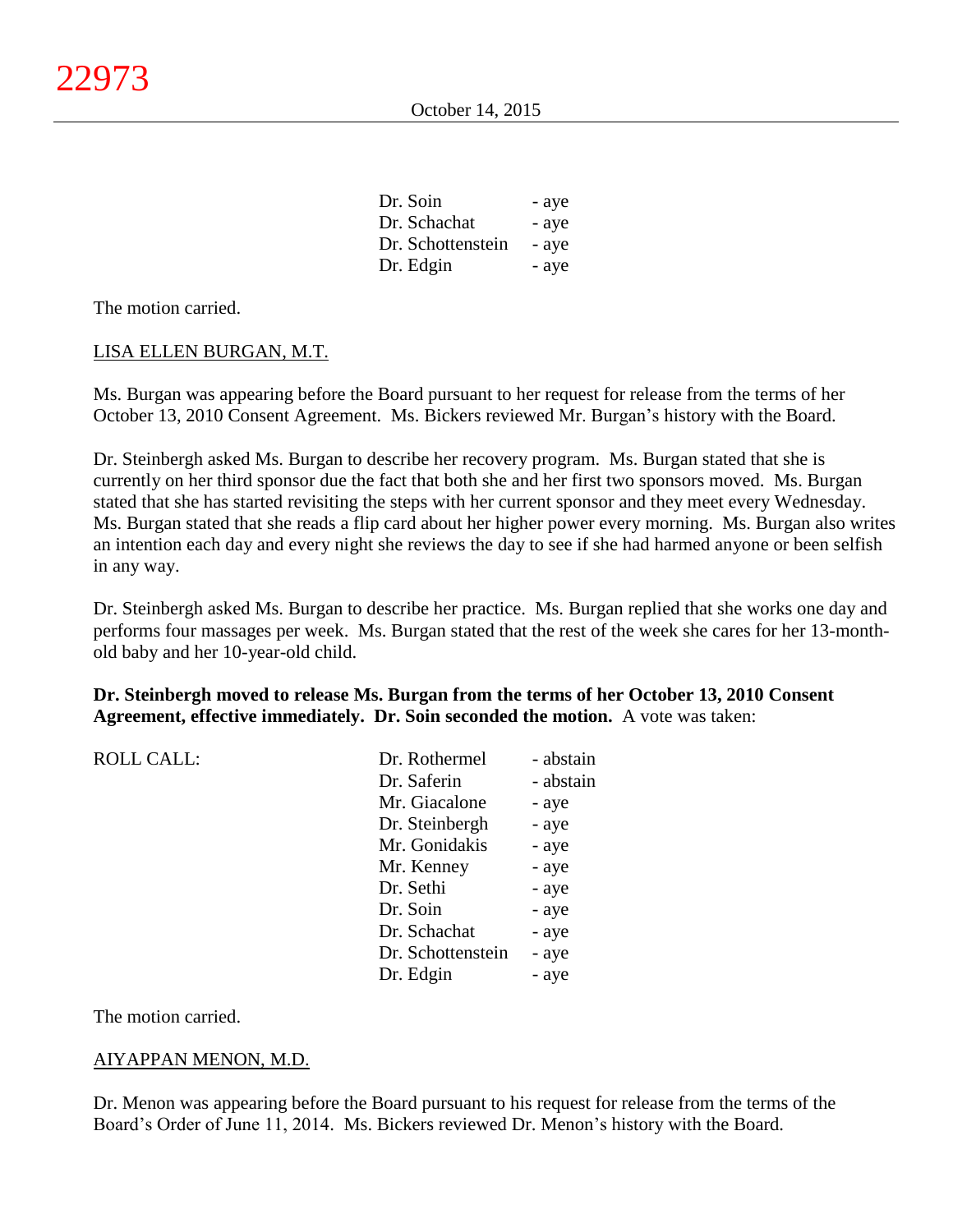In response to questions from Dr. Steinbergh, Dr. Menon stated that his practice is doing well. Dr. Menon stated that he works for University Hospitals in Cleveland, but he is the only nephrologist in his hospital in Geauga County. Mr. Menon stated that his primary responsibility is taking care of a large number of dialysis patients in several units across Geauga and Cuyahoga Counties. Dr. Menon also stated that his office practice has become increasingly busy. Regarding recovery, Dr. Menon attends at least two or three Alcoholics Anonymous (AA) meetings per week and he sees a psychiatrist once per month. Dr. Menon added that he practices meditation, which has made a dramatic change in the way he lives and looks at life.

Mr. Kenney asked if Dr. Menon would address the medical students in attendance regarding his past situation and the effects it had on his practice and his family. Dr. Menon stated that his Board action, which began six years ago, was a culmination of many years of decline in mental function and ability to perform duties in an effective way. Dr. Menon stated that he had been irrational in many of his decisions and he lost the trust of his family. Dr. Menon's colleagues were also unhappy with the way he was doing things. Dr. Menon developed a spending problem and drove himself into debt. Dr. Menon began to use alcohol and marijuana, indulging freely and spending a great deal of money and time. In retrospect, Dr. Menon stated that it was a blessing that the Medical Board took action and gave him an opportunity to change his life. Dr. Menon stated that he has learned to accept the viewpoint of others and to use their best advice.

Dr. Menon advised the medical students to not overwork themselves or work unreasonable hours. Dr. Menon stated that if the medical students notice they are not able to function properly or things are not working out well in their practice, they should talk to someone about it. Dr. Menon noted that most places now offer employee assistance programs to help in assessing the situation. Dr. Menon stated that he had suffered from mental illness, including depression and manic behavior, but his life improved with appropriate treatment and the support of his family and friends. Dr. Menon stated that he has learned to take one day at a time and to not try to foresee the future or dwell on the past.

**Dr. Steinbergh moved to accept the Compliance staff's Report of Conference of September 8, 2015. Dr. Steinbergh further moved to release Dr. Menon from the terms of the Board's Order of June 11, 2014, effective immediately. Dr. Soin seconded the motion.** A vote was taken:

| <b>ROLL CALL:</b> | Dr. Rothermel     | - abstain |
|-------------------|-------------------|-----------|
|                   | Dr. Saferin       | - abstain |
|                   | Mr. Giacalone     | - aye     |
|                   | Dr. Steinbergh    | - aye     |
|                   | Mr. Gonidakis     | - aye     |
|                   | Mr. Kenney        | - aye     |
|                   | Dr. Sethi         | - aye     |
|                   | Dr. Soin          | - aye     |
|                   | Dr. Schachat      | - aye     |
|                   | Dr. Schottenstein | - aye     |
|                   | Dr. Edgin         | - aye     |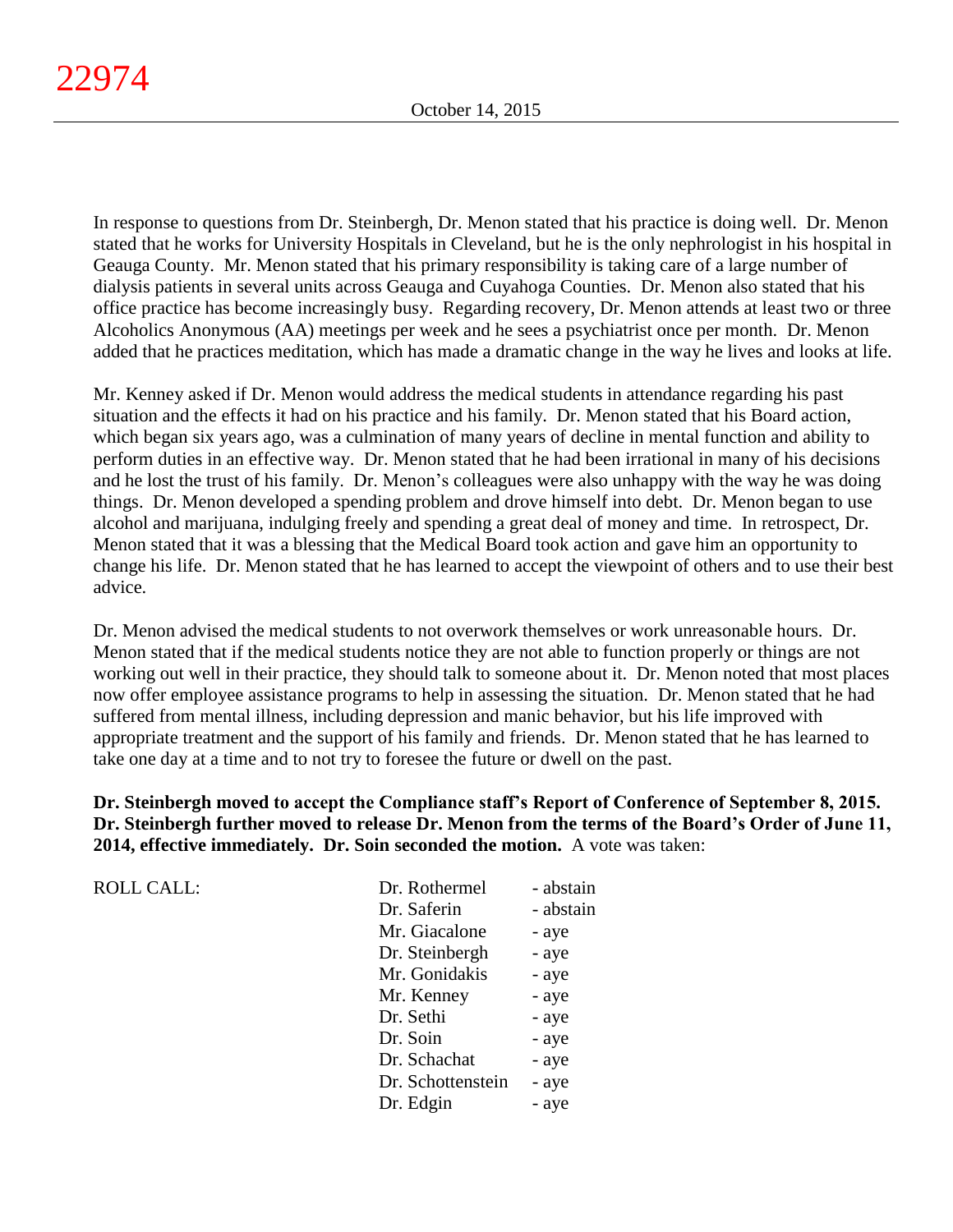The motion carried.

# BRADLEY R. WOLF, M.D.

Dr. Wolf was appearing before the Board pursuant to his request for release from the terms of his October 13, 2010 Consent Agreement. Ms. Bickers reviewed Dr. Wolf's history with the Board.

Dr. Steinbergh asked Dr. Wolf to describe his current practice. Dr. Wolf replied that things are going well and he has complied with all the terms of his Consent Agreement. Dr. Wolf stated that he has practiced surgical hair restoration for 25 years. Dr. Steinbergh asked about Dr. Wolf's training background. Dr. Wolf responded that he practiced general surgery for two years and emergency medicine for ten years. Dr. Wolf stated that he had wanted to explore other areas of medicine and he got an opportunity to begin hair transplantation in 1990. Dr. Wolf has been performing surgical hair restoration since that time.

Dr. Wolf continued that, like so many others, his life improved once he found sobriety. Dr. Wolf stated that he had entered treatment voluntarily because he felt it was not fair to his young son to grow up with an impaired father. Dr. Wolf stated that he has learned that drug addiction is a disease which his father had and his sister has as well. Dr. Wolf thanked Ms. Bickers and Ms. Jones for their help.

Dr. Steinbergh asked what Dr. Wolf will do regarding sobriety following his release from his Consent Agreement. Dr. Wolf stated that he will continue doing what he has been doing, including attending meetings

Dr. Soin asked if Dr. Wolf prescribes narcotics for his patients. Dr. Wolf replied that he does prescribe narcotics, though he prescribes much less than he used to. Dr. Wolf stated that he often prescribes a short course of Vicodin for post-surgical patients because the sutures. Dr. Soin asked if Dr. Wolf has controlled substances in his office. Dr. Wolf answered that the only controlled substance in his practice is valium, which is locked up and monitored. Dr. Wolf stated that he keeps himself out of any professional or social situation where he is exposed to anything hazardous.

Dr. Schottenstein asked if Dr. Wolf ever feels triggered when he prescribes narcotics. Dr. Wolf replied that he does not feel triggered and he has no desire to return to addiction. Dr. Schottenstein asked if Dr. Wolf has ever been diagnosed with a mental health issue. Dr. Wolf stated that he has never had a mental health diagnosis.

# **Dr. Soin moved to release Dr. Wolf from the terms of his October 13, 2010 Consent Agreement, effective immediately. Dr. Schottenstein seconded the motion.** A vote was taken:

| ROLL CALL: | Dr. Rothermel  | - abstain |
|------------|----------------|-----------|
|            | Dr. Saferin    | - abstain |
|            | Mr. Giacalone  | - aye     |
|            | Dr. Steinbergh | - aye     |
|            | Mr. Gonidakis  | - aye     |
|            | Mr. Kenney     | - aye     |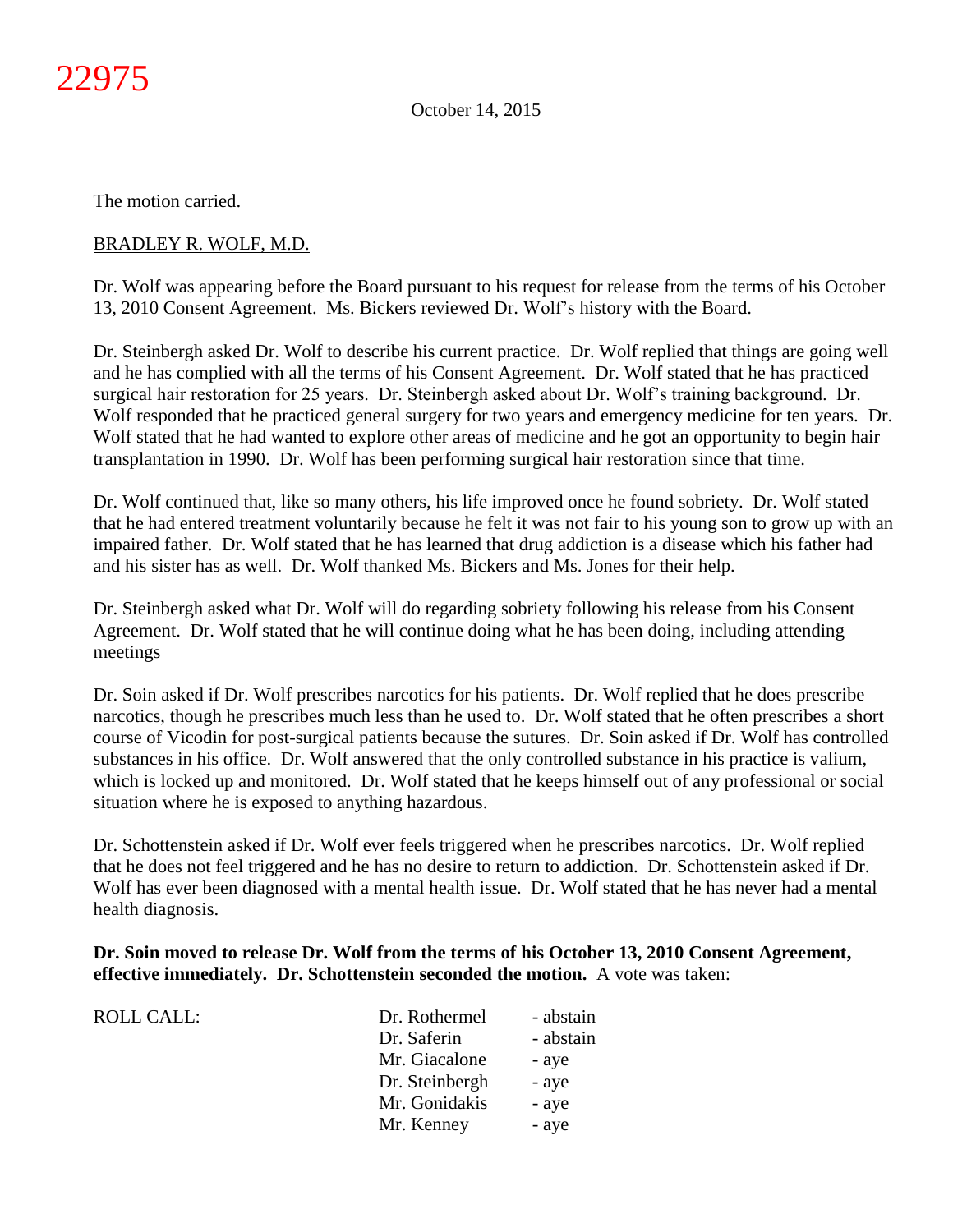| Dr. Sethi         | - aye |
|-------------------|-------|
| Dr. Soin          | - aye |
| Dr. Schachat      | - aye |
| Dr. Schottenstein | - aye |
| Dr. Edgin         | - aye |

The motion carried.

# REPORTS AND RECOMMENDATIONS

#### ANTHONY VERNON DALLAS, JR., M.D.

Ms. Anderson stated that Dr. Dallas' attorney, Mr. Plinke, has filed a motion for reconsideration in the case of Dr. Dallas. Ms. Anderson provided a copy of Mr. Plinke's motion to the Board members.

**Dr. Steinbergh moved to reconsider the matter of Anthony Vernon Dallas, Jr., M.D. Dr. Sion seconded the motion.** A vote was taken:

| <b>ROLL CALL:</b> | Dr. Rothermel     | - abstain |
|-------------------|-------------------|-----------|
|                   | Dr. Saferin       | - abstain |
|                   | Mr. Giacalone     | - aye     |
|                   | Dr. Steinbergh    | - aye     |
|                   | Mr. Gonidakis     | - aye     |
|                   | Mr. Kenney        | - aye     |
|                   | Dr. Sethi         | - aye     |
|                   | Dr. Soin          | - aye     |
|                   | Dr. Schachat      | - aye     |
|                   | Dr. Schottenstein | - aye     |
|                   | Dr. Edgin         | - aye     |
|                   |                   |           |

The motion to reconsider carried.

Ms. Anderson stated that in response to Mr. Plinke's motion, she reviewed the hearing record in the matter of Dr. Dallas. The hearing record states that 1,320 dosage units were ordered under the authority of Dr. Dallas' Mississippi medical license, but it does not state that those dosage units were dispensed as had been mentioned during the Board's discussion.

Dr. Steinbergh stated that this information does not change her opinion and that Mr. Kenney's comments regarding dispensing dosage units had did not influenced her. Dr. Soin also commented that his opinion is unchanged by this information.

Dr. Steinbergh stated that she had initially favored staying Dr. Dallas' suspension, but she had voted for the final Order, which included a suspension of 90 days and an additional two courses under the probationary terms, because that seemed to have been the consensus of the Board. Dr. Steinbergh stated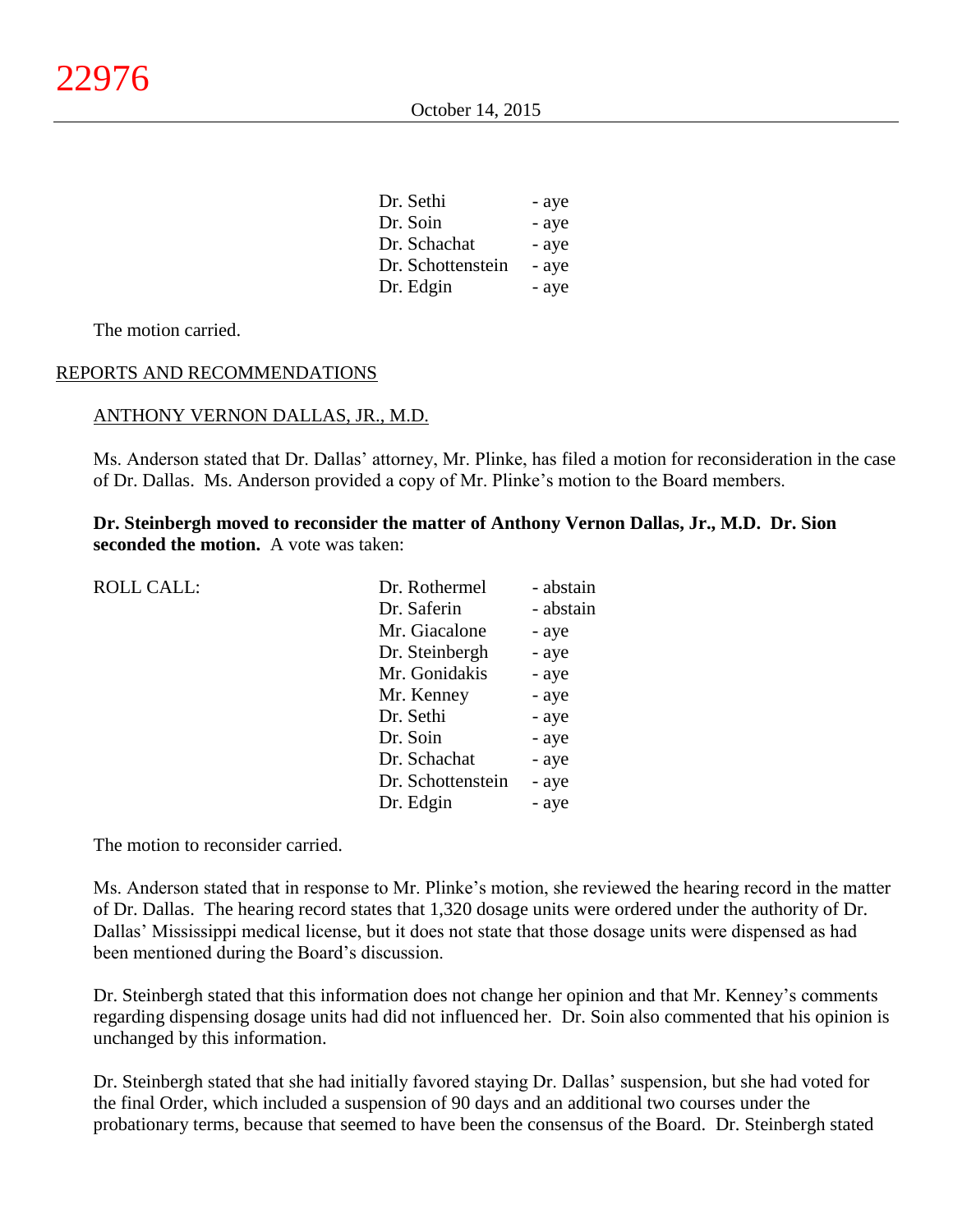she continues to support staying the suspension.

**Dr. Steinbergh moved to adopt an Order identical to the Order approved by the Board earlier in the meeting, with the exception that the 90-day suspension is stayed. Mr. Giacalone seconded the motion.** A vote was taken:

| <b>ROLL CALL:</b> | Dr. Rothermel     | - abstain |
|-------------------|-------------------|-----------|
|                   | Dr. Saferin       | - abstain |
|                   | Mr. Giacalone     | - aye     |
|                   | Dr. Steinbergh    | - aye     |
|                   | Mr. Gonidakis     | - nay     |
|                   | Mr. Kenney        | - nay     |
|                   | Dr. Sethi         | - nay     |
|                   | Dr. Soin          | - nay     |
|                   | Dr. Schachat      | - nay     |
|                   | Dr. Schottenstein | - nay     |
|                   | Dr. Edgin         | - nay     |

The motion did not carry.

**Dr. Steinbergh moved to adopt an Order identical to the Order approved by the Board earlier in the meeting. Mr. Gonidakis seconded the motion.** A vote was taken:

| Dr. Rothermel     | - abstain |
|-------------------|-----------|
| Dr. Saferin       | - abstain |
| Mr. Giacalone     | - nay     |
| Dr. Steinbergh    | - aye     |
| Mr. Gonidakis     | - aye     |
| Mr. Kenney        | - aye     |
| Dr. Sethi         | - aye     |
| Dr. Soin          | - aye     |
| Dr. Schachat      | - aye     |
| Dr. Schottenstein | - aye     |
| Dr. Edgin         | - ave     |
|                   |           |

The motion carried.

Thereupon, at 4:00 p.m., the October 14, 2015 session of the State Medical Board of Ohio was adjourned.

We hereby attest that these are the true and accurate approved minutes of the State Medical Board of Ohio meeting on October 14, 2015, as approved on November 4, 2015.